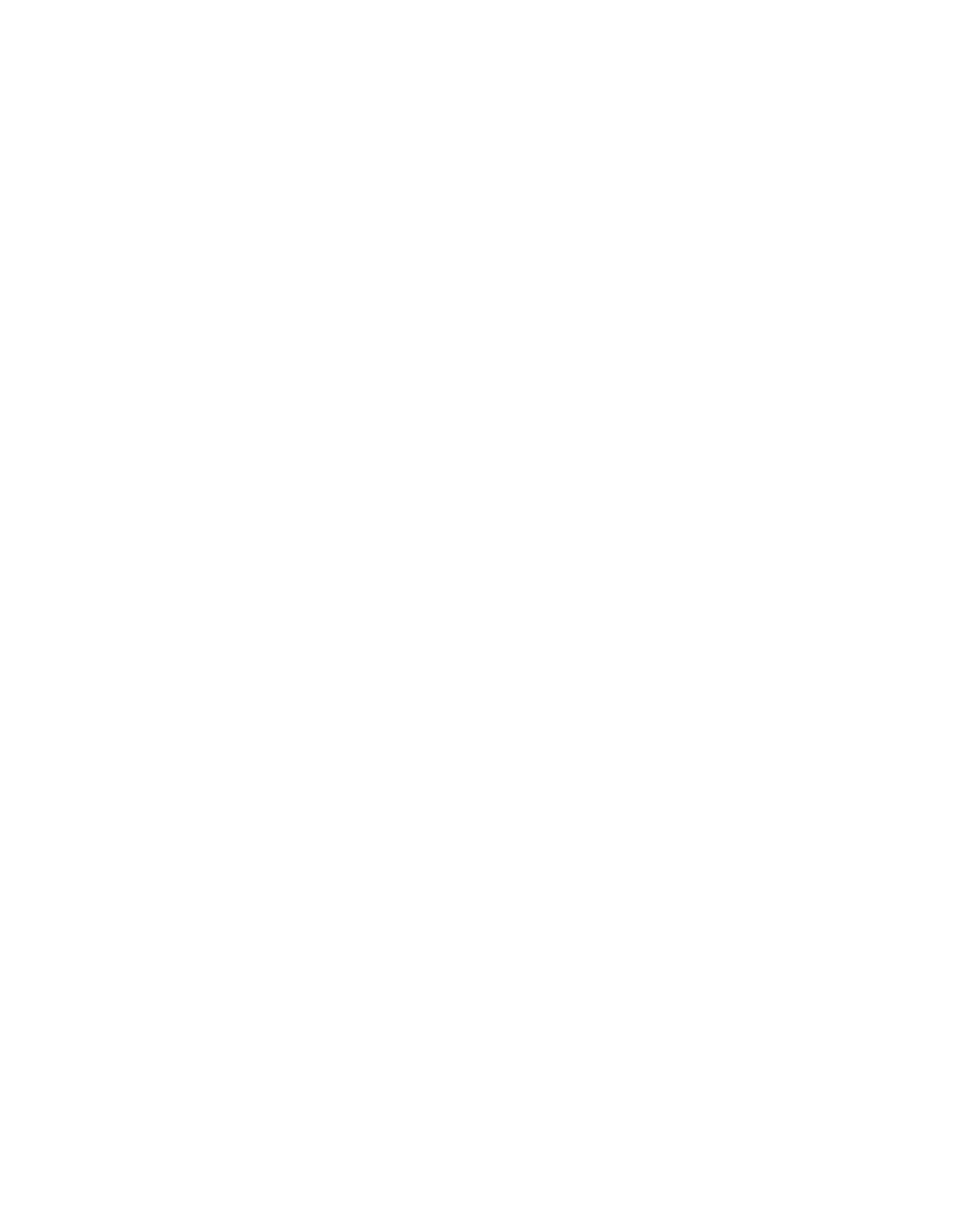# Acknowledgements

Sarah Palin, Governor State of Alaska

Karleen K. Jackson, PhD, Commissioner Department of Health and Social Services

> Jay C. Butler, MD Chief Medical Officer

Beverly K. Wooley, Director Division of Public Health

Stephanie Birch, RNC, MPH, MS, FNP, Chief

Section of Women's, Children's and Family Health

### Oral Health Program

Brad Whistler, DMD, Dental Officer Molly McGrath, CHES, Health Program Manager Sharon Schlicht, RDH, MPH, Health Program Manager

#### Alaska Dental Action Coalition

Delisa Culpepper, Alaska Mental Health Trust Authority, Co-Chair Joel Neimeyer, Rasmuson Foundation, Co-Chair

### December 2007

Suggested Citation:

Whistler, BJ. Alaska Oral Health Plan: 2008-2012. Juneau, AK: Section of Women's, Children's and Family Health, Division of Public Health, Alaska Department of Health and Social Services, 2007.

Funding for the State Oral Health Plan was provided by the U.S. Centers for Disease Control and Prevention through the Chronic Disease Prevention and Health Promotion Programs Cooperative Agreement (U58/CCU022905). The contents of this plan are solely the responsibility of the authors and do not necessarily represent the official views of the CDC.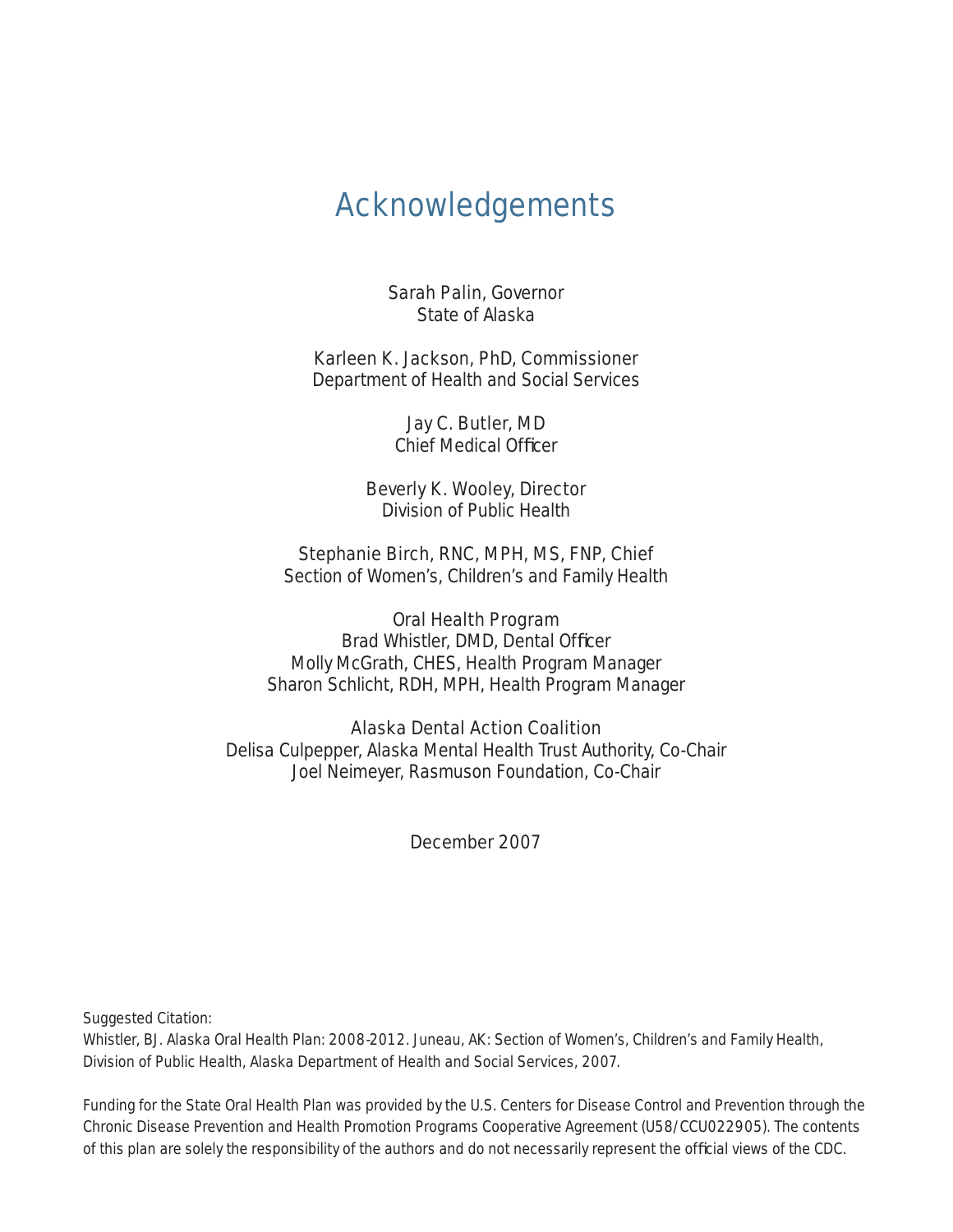# **Contributors**

The goals and recommendations of the Alaska Oral Health Plan are designed to improve the oral health status of Alaskans. The development of this plan would not have been possible without the involvement of the individuals and organizations participating in the Alaska Dental Action Coalition (ADAC).

### ADAC Vision Statement:

Optimizing Oral Health for All Alaskans.

### Value Statements:

- 1. Prevention and education are priorities in improving the oral health of Alaskans.
- 2. Oral health services should be available, accessible, timely, culturally competent and valued.
- 3. Oral health should be recognized as part of total health and well-being.
- 4. Responsibility for creating an environment to maximize oral health is shared by every Alaskan.
- 5. Every adult takes responsibility for their own oral health and each family takes responsibility for their dependents' oral health.

### ADAC Membership:

- Alaska Department of Education and Early Development - State Head Start Collaboration Office
- Alaska Department of Environmental Conservation Division of Environmental Health
- Alaska Department of Health and Social Services Division of Health Care Services
	- Division of Public Health

Section of Chronic Disease Prevention and Health Promotion

Section of Health Planning and Systems

Development

Section of Public Health Nursing

Section of Women's, Children's and Family Health Governor's Council on Disabilities and Special Education

- Office of Children's Services
- Alaska State Dental Hygienists' Association
- **Alaska Dental Society**
- **Alaska Health Education Consortium**
- Alaska Mental Health Board
- **Alaska Mental Health Trust Authority**
- Alaska Native Health Board
- **Alaska Native Tribal Health Consortium** Cancer Information Service Dental Consultant Division of Environmental Health and Engineering
- **Alaska Primary Care Association**
- Alaska Public Health Association
- Alaska Rural Water Association
- All Alaska Pediatric Partnership
- American Association of Retired Persons, Alaska Chapter
- Anchorage Neighborhood Health Center
- Denali Commission
- Head Start Grantees
- **Interior Neighborhood Health Center**
- Rural Alaska Community Action Program
- Rasmuson Foundation
- Region X and XI Head Start Training and Technical Assistance Office
- **Southcentral Foundation Dental Clinic**
- **Stone Soup Group**
- **University of Alaska Anchorage** College of Health and Welfare School of Allied Health - Dental Hygiene and Dental Assisting Programs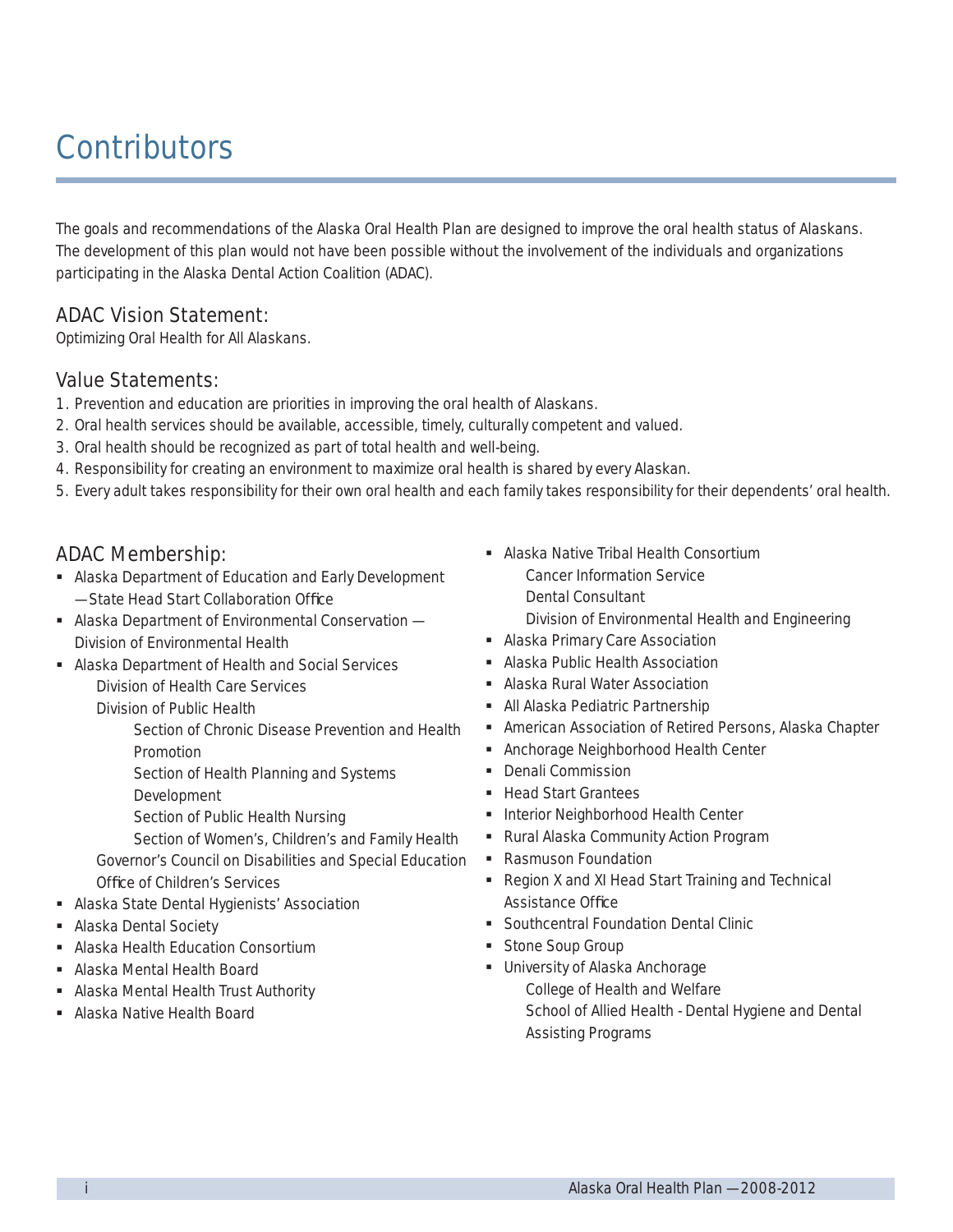# Table of Contents

| $\ldots$ .22                                                                        |
|-------------------------------------------------------------------------------------|
|                                                                                     |
|                                                                                     |
| Appendix I - Sources for National and Alaska Health Objectives for the Year 2010 38 |
| Appendix II – Summary of 2004 and 2005 Alaska Dental Assessments 40                 |
|                                                                                     |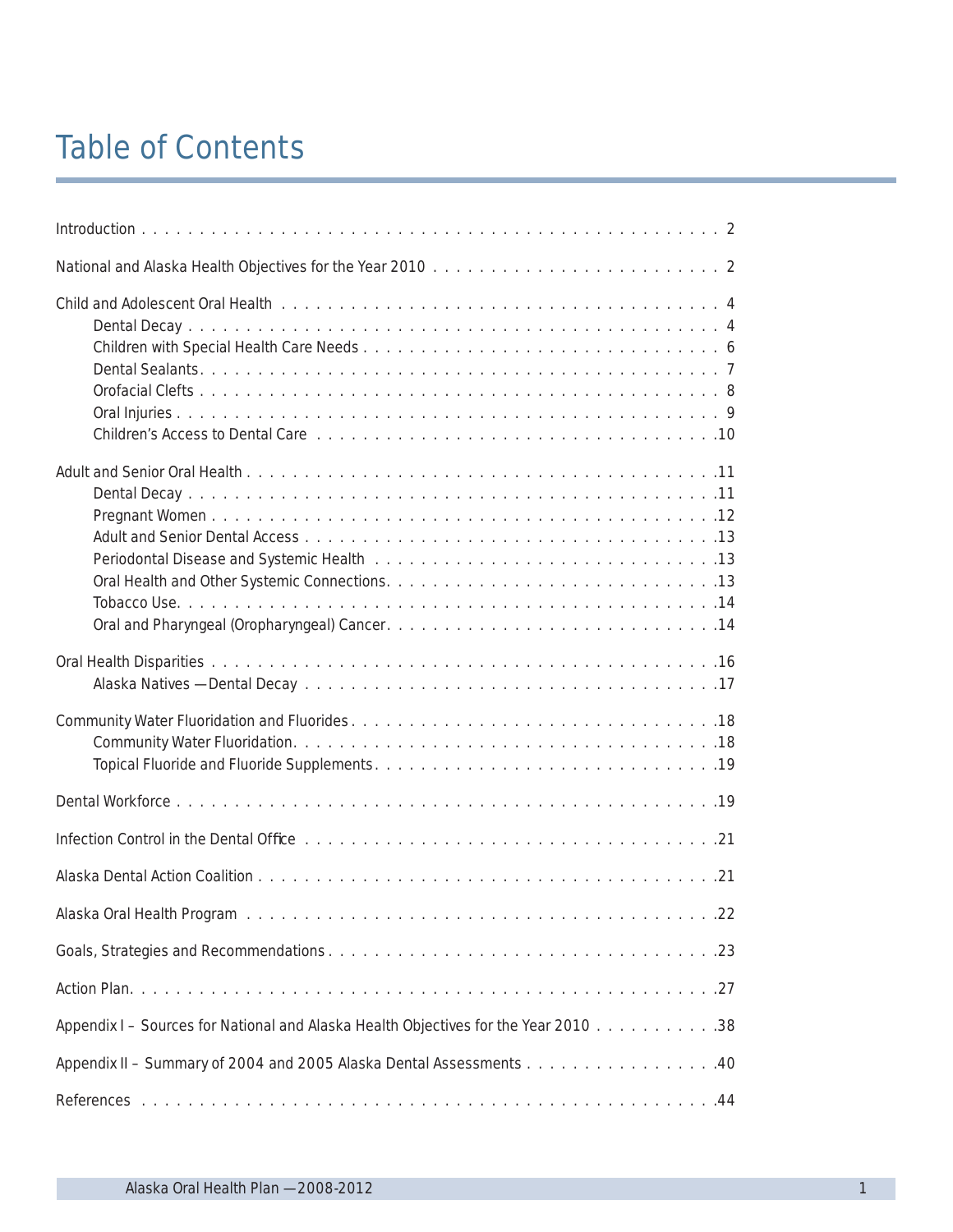# Introduction

In the Surgeon General's report on "Oral Health in America" former Surgeon General David Satcher referred to a "silent epidemic" of oral disease restricting activities in school, work and home and often diminishing the quality of life. The report noted those who suffer the worst oral health are found among the poor of all ages, with poor children and poor older Americans particularly vulnerable. The report further detailed how oral health is promoted, how oral diseases and conditions are prevented and managed, and what needs and opportunities exist to enhance oral health. Water fluoridation and dental sealants were noted as two interventions that have reduced dental decay. The report noted the ongoing need to reduce oral health disparities.<sup>1</sup> In the United States, 25 percent of children and adolescents experience 80 percent of all dental decay occurring in permanent teeth.2 Five to 10 percent of preschool-age children have early childhood caries — this rate is higher among families with low incomes and some racial/ethnic minorities.<sup>3</sup>



The mouth is vital to everyday life. It serves to nourish our bodies as we take in water and nutrients. It is how we communicate our thoughts, our mood and our dreams. Oral health is an essential and integral component of overall health throughout life. Oral health includes more than just healthy teeth — it includes the whole mouth, including the teeth, gums, hard and soft palate, lining of the mouth and throat, tongue, lips, salivary glands, chewing muscles, and upper and lower jaws. It also is more than being free of tooth decay and gum disease. Oral health is more than being free of tooth decay and gum disease — it also means being free of chronic oral pain conditions, oral cancer and other conditions

that affect the mouth and throat. Good oral health includes the surgical correction and treatment of birth defects such as cleft lip and palate. Oral health includes the ability to carry on the most basic human functions such as chewing, swallowing, speaking, smiling, kissing and singing.

Because the mouth is an integral part of the human anatomy, oral health is intimately related to the health of the rest of the body. For example, mounting evidence suggests infections in the mouth such as periodontal (gum) disease can increase the risk for heart disease, can put pregnant women at greater risk for premature delivery, and can complicate controlling blood sugar for people living with diabetes. Conversely, changes in the mouth are often the first signs of problems elsewhere in the body such as infectious diseases, immune disorders, nutritional deficiencies and cancer

### National and Alaska Health Objectives for the Year 2010

One component of the national plan for oral health is a set of measurable and achievable objectives on key indicators of oral disease burden, oral health promotion and oral disease prevention. In November 2000, a set of oral health indicators was developed for inclusion in the national health objectives for the year 2010 in the document entitled, *Healthy People 2010*. The Alaska Department of Health and Social Services developed a state companion plan that included oral health objectives in April 2002 - *Healthy Alaskans 2010: Targets and Strategies for Improved Health*. Both the national and state strategies are aimed at:

- Increasing the quality and years of healthy life; and
- Eliminating health disparities.

Included in *Healthy People 2010* are objectives for improving oral health (See Table 1). They represent the ideas and expertise of a diverse range of individuals and organizations concerned about the nation's health. Table 1 also reflects Alaska data, when available, for comparison with national baselines. Alaska indicators for caries experience, untreated caries and dental sealant utilization of Alaskan third-graders represent statewide data developed by the Oral Health Program's dental assessments — this data was not available at the time of publication of *Healthy Alaskans 2010*.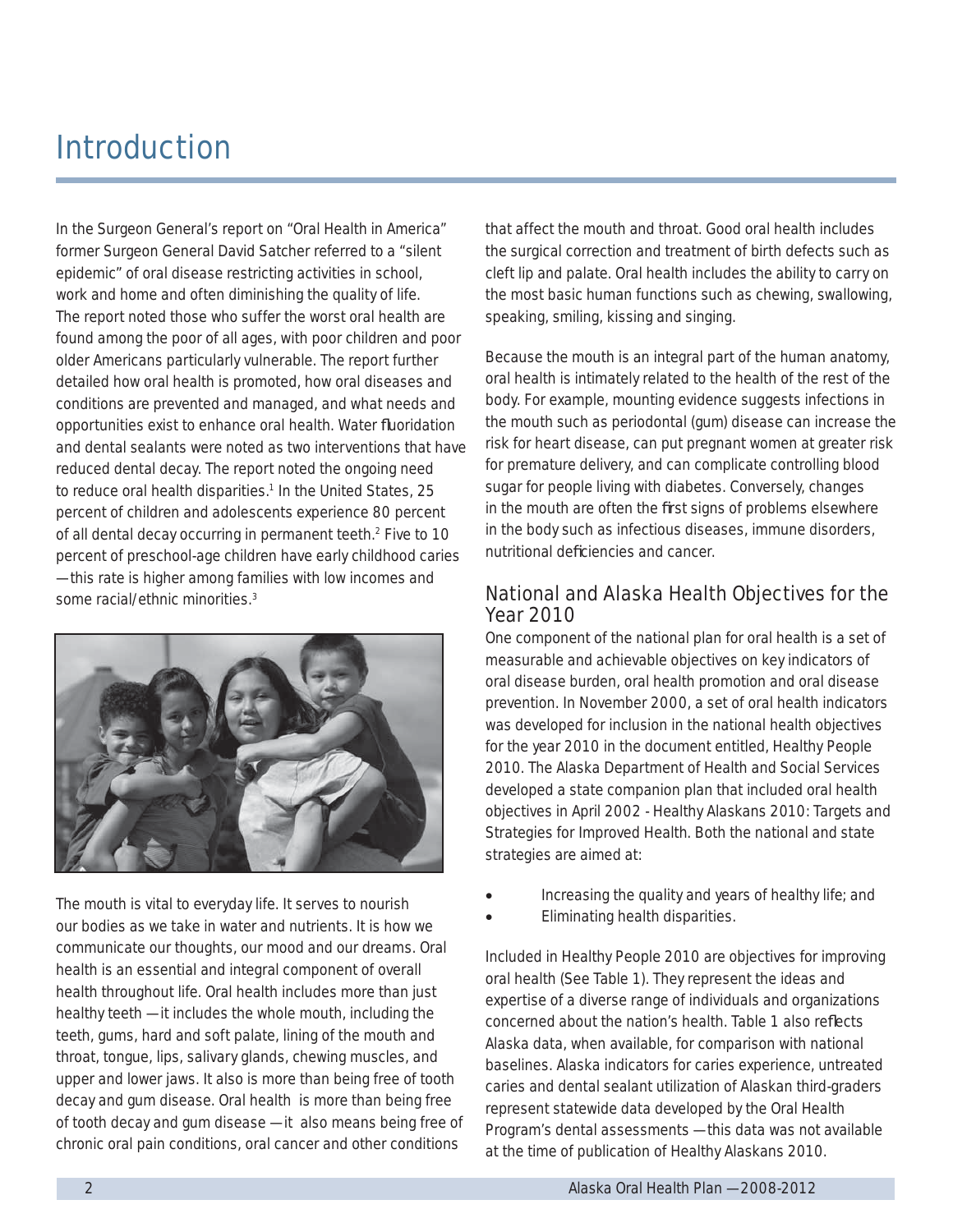### Table 1. *Healthy People 2010* Oral Health Indicators, Target Levels and Current Status in the United States and Alaska

| Healthy People 2010 Objective                                                                                                                                      | Target                  | <b>U.S. Status</b>       | Alaska Status                                 |
|--------------------------------------------------------------------------------------------------------------------------------------------------------------------|-------------------------|--------------------------|-----------------------------------------------|
| 21-1: Dental caries experience<br>Young children, ages 2-4<br>Children, ages 6-8<br>Adolescents, age 15                                                            | 11%<br>42%<br>51%       | 18%<br>52%<br>61%        | <b>DNA</b><br>65%<br><b>DNA</b>               |
| 21-2: Untreated caries<br>Young children, ages 2-4<br>Children, ages 6-8<br>Adolescents, age 15<br>Adults, age 35-44                                               | 9%<br>21%<br>15%<br>15% | 16%<br>29%<br>20%<br>27% | <b>DNA</b><br>28%<br><b>DNA</b><br><b>DNA</b> |
| 21-3: Adults with no tooth loss, ages 35-44                                                                                                                        | 42%                     | 31%                      | 67% (met target)                              |
| 21-4: Edentulous (toothless) older adults, ages 65-74                                                                                                              | 20%                     | 26%                      | 23%                                           |
| 21-5: Periodontal diseases, adults ages 35-44<br>Gingivitis<br>Destructive periodontal disease                                                                     | 41%<br>14%              | 48%<br>22%               | <b>DNA</b><br><b>DNA</b>                      |
| $3-6:$<br>Oral cancer mortality rates (per 100,000 persons)                                                                                                        | 2.7                     | 3.0                      | 3.7                                           |
| 21-6: Oral cancer detected at earliest stage                                                                                                                       | 50%                     | 35%                      | 40%                                           |
| 21-7:<br>Oral cancer exam in past 12 months, age 40+                                                                                                               | 20%                     | 13%                      | <b>DNA</b>                                    |
| 21-8: Dental sealants<br>Children, age 8 (1 <sup>st</sup> molars)<br>Adolescents, age 15 (1 <sup>st</sup> and 2 <sup>nd</sup> molars)                              | 50%<br>50%              | 23%<br>15%               | 52% (met target)<br><b>DNA</b>                |
| 21-9: Population served by fluoridated water systems                                                                                                               | 75%                     | 62%                      | 64%                                           |
| 21-10: Dental visit within past 12 months<br>Children, age 2+<br>Adults, ages 18+                                                                                  | 56%<br>56%              | 44%<br>44%               | <b>DNA</b><br>66% (met target)                |
| 21-11: Dental visit in the past 12 months<br>Adults in long-term care                                                                                              | 25%                     | 19%                      | <b>DNA</b>                                    |
| 21-12: Preventive dental care in the past 12 months<br>Low-income children and adolescents, age 0-18                                                               | 57%                     | 20%                      | 32%                                           |
| 21-13: School-based health centers with oral health<br>component, K-12                                                                                             | <b>DNA</b>              | <b>DNA</b>               | <b>DNA</b>                                    |
| 21-14: Community based health centers and local health<br>departments with oral health component                                                                   | 75%                     | 34%                      | <b>DNA</b>                                    |
| 21-15: States with system for recording and referring infants<br>with cleft lip and palate                                                                         | 100%                    | 23%                      | 100% (met target)                             |
| 21-16: States with an oral health surveillance system                                                                                                              | 100%                    | <b>DNA</b>               | 100% (met target)                             |
| 21-17: State and local dental programs that serve 250,000 or<br>more with a dental health program directed by a dental<br>professional with public health training | 100%                    | <b>DNA</b>               | 50%                                           |

Notes:

DNA – Data Not Available

- (1) Data sources for national and state data for this table are provided in Appendix 1
- (2) National data for NHANES is for 6-8 year old children; Alaska data is for third-grade children
- (3) Objective 21-7: Baseline information will be obtained on this objective through an oral cancer exam question on the 2008 Alaska Behavioral Risk Factor Surveillance System (BRFSS)
- (4) Objective 21-9: Percentages are the population with fluoridated community water systems of the population with access to community water systems (not percentage of total state/national population).
- (5) National data for 21-12 (preventive dental care for low-income children and adolescents) is from the Medical Expenditure Panel Survey (MEPS); Alaska data is from Medicaid/SCHIP dental utilization reports (CMS416 report)
- (6) Objective 21-13: Most village schools in Alaska have Tribal school-based or school-linked medical and dental programs – this infrastructure is somewhat different from school-based health centers discussed in Healthy People 2010.
- (7) Objective 21-14: Municipality of Anchorage offers some support to the Anchorage Neighborhood Health Center which has a dental program and the North Slope Borough has dental services; and community health centers have included or expanded into dental services. The State Oral Health Program is working with the Alaska Primary Care Office to develop an Alaska baseline indicator, however it is not available at the time of publication of this plan.
- (8) Objective 21-17: With the State Oral Health Program, the Municipality of Anchorage is the only other jurisdiction serving 250,000 or more in population that does not currently have an oral health program directed by a dental professional with public health training.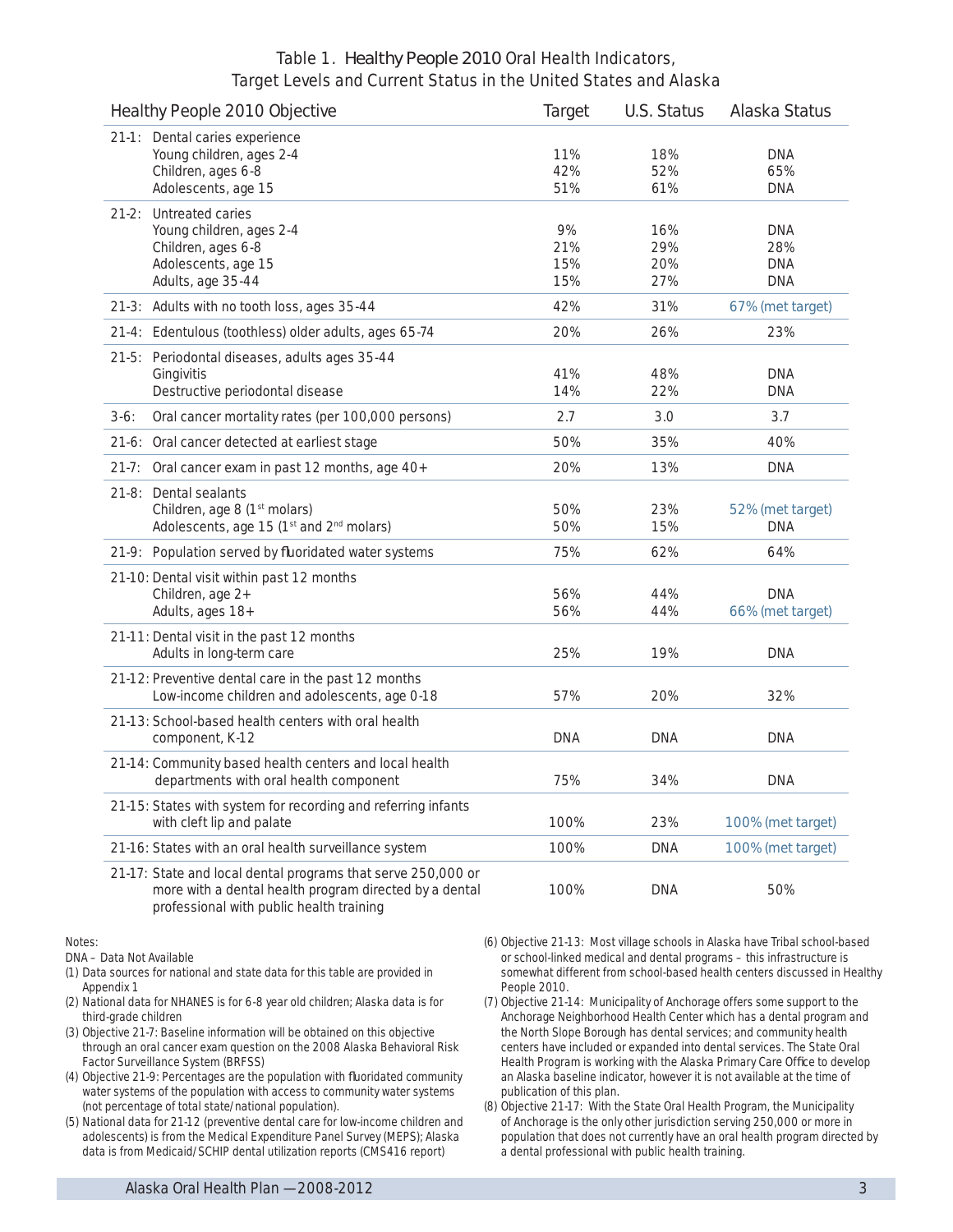### Dental Decay

Dental decay (caries) remains the most common chronic disease of childhood – five-times more common than asthma and seven-times more common than hay fever.<sup>1</sup> It is estimated 52 million school hours are missed annually by children with oral health problems.<sup>4</sup> Other consequences of extensive tooth decay include pain, affects on learning and/or behavior management problems. Loss of teeth, especially front teeth, can affect speech development. Additionally, extensive decay results in expensive dental care — early childhood caries may require hospital-based dental care under general anesthesia. Children with decayed or missing teeth may also suffer embarrassment and problems with self-esteem.

Nationally over 50 percent of 5- to 9- year old children have at least one cavity or filling.<sup>5</sup> Alaska's caries experience rates (evidence of past or present dental decay) are higher than the national baseline of 52%, with 65 percent of Alaskan thirdgrade children with caries experience at the time of the

assessments. Higher dental decay rates were seen in thirdgraders from racial/ethnic minority groups. High dental decay rates in Alaska Native children have been noted in previous Indian Health Service dental assessments, however the 2004 third-grade dental assessments in Alaska found similar caries experience rates in third-grade Asian and Native Hawaiian/ Pacific Islander racial/ethnic groups (See Figure 1).<sup>6</sup> About the same percentage of Alaska third-graders had untreated decay at the time of the dental assessment, 28%, as the national baseline for 6-8 year olds (29%). Similar patterns were seen in terms of untreated dental decay in Alaskan third-graders with higher rates in third-graders from racial/ethnic minorities (See Figure 2).<sup>6</sup> Untreated decay was found in 43.5% of Alaska Native children; rates were higher for Asian third-graders (49.5%) and Native Hawaiian/Pacific Islander third-graders (52.4%).

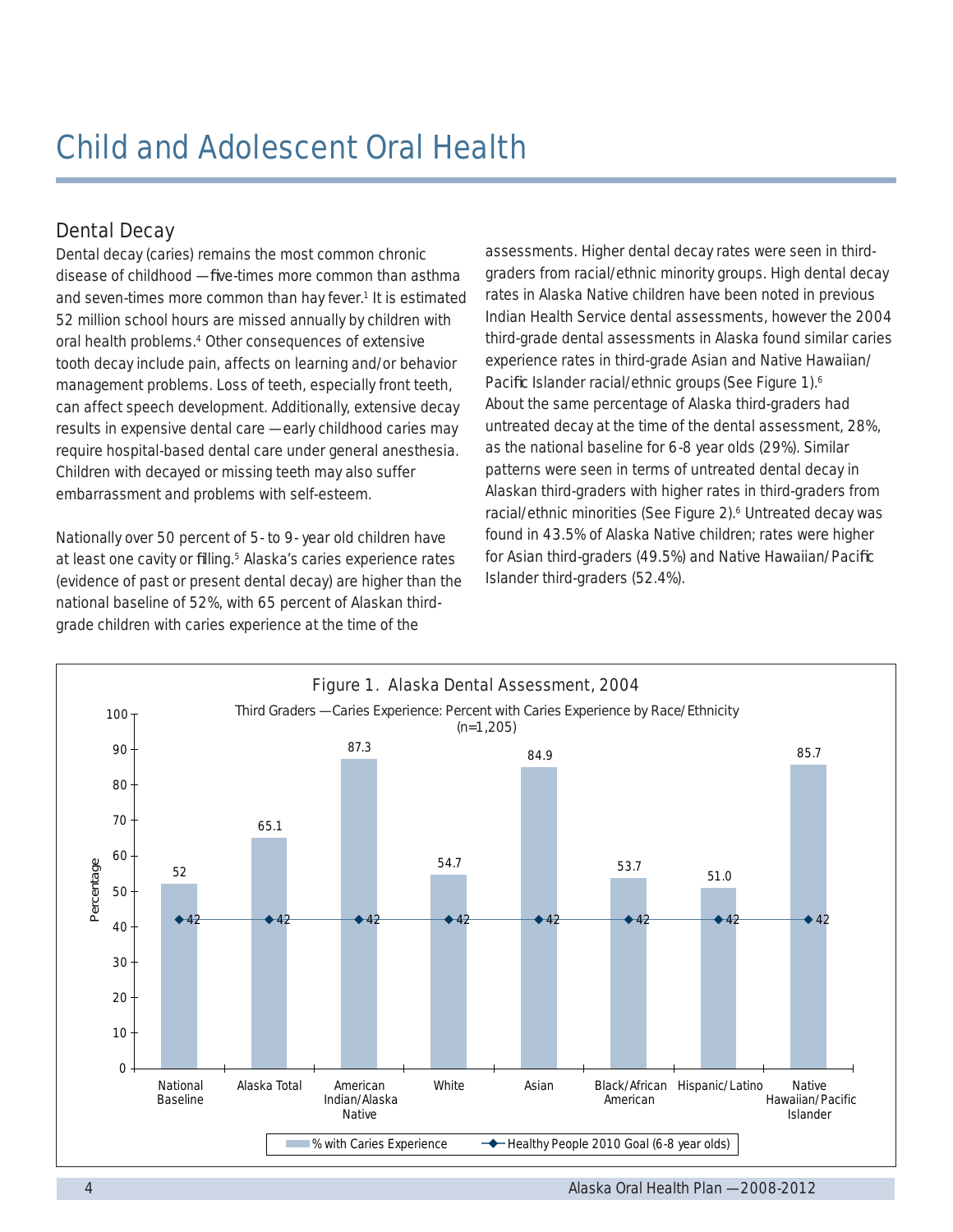

Dental decay rates in young Alaska children are also of concern — illustrated in Figure 3 is the caries experience in kindergarten children and in Figure 4 caries of upper front primary teeth (early childhood caries indicator) for children enrolled in Head Start.<sup>7,8</sup> Advanced dental decay in young children often results in dental treatment in hospital settings so restorative dental and extractions can be accomplished in one visit with the least emotional trauma to the young child. In these cases, treatment involves not only the cost of the dental care provided but hospital and anesthesia fees.

Earlier detection of caries in these children offers an opportunity for parent education, including improving the oral hygiene of the toddler, and preventative services (e.g., topical fluorides and education of parents on brushing to treat the dental "infection"). More frequent dental screening in affected children may be warranted so oral hygiene and the progression of the disease can be monitored. Risks for development of early childhood caries include active caries in the mother with transmission of the bacteria to the infant, lack of parent education about the oral health needs of the child, and inappropriate use of baby bottles and/or sippy cups. The bacteria that cause dental plaque and acid production,

resulting in tooth decay, are typically passed from mother/ caregiver to child. Therefore, the caregiver's oral health is an influencing factor on early childhood caries.<sup>9</sup> Inappropriate feeding practices that increase risk of early childhood caries include bottle feeding with juice or soda, or providing a bottle for overnight use by the infant with any liquid other than water (including milk) — due to the risks with these feeding practices, forms of early childhood caries were formerly known as baby bottle tooth decay.

Recent national dental assessment information indicates dental decay in preschool age children is increasing. Data from the National Health and Nutrition Examination Survey (NHANES) indicates that caries in primary teeth is increasing in 2-5 year olds; from 24% in the 1988-1994 NHANES to 28% in 1999-2004 NHANES. Decayed and filled primary teeth (dft) also increased from 1.39 dft in the 1988-1994 assessments to 1.58 dft in 1999-2004. The rate of untreated decay remained stable at 23%.10

Factors reducing risk of dental decay include:

• Brushing with fluoridated toothpaste ideally at least after breakfast and before bedtime with parents assisting children age 8 and under;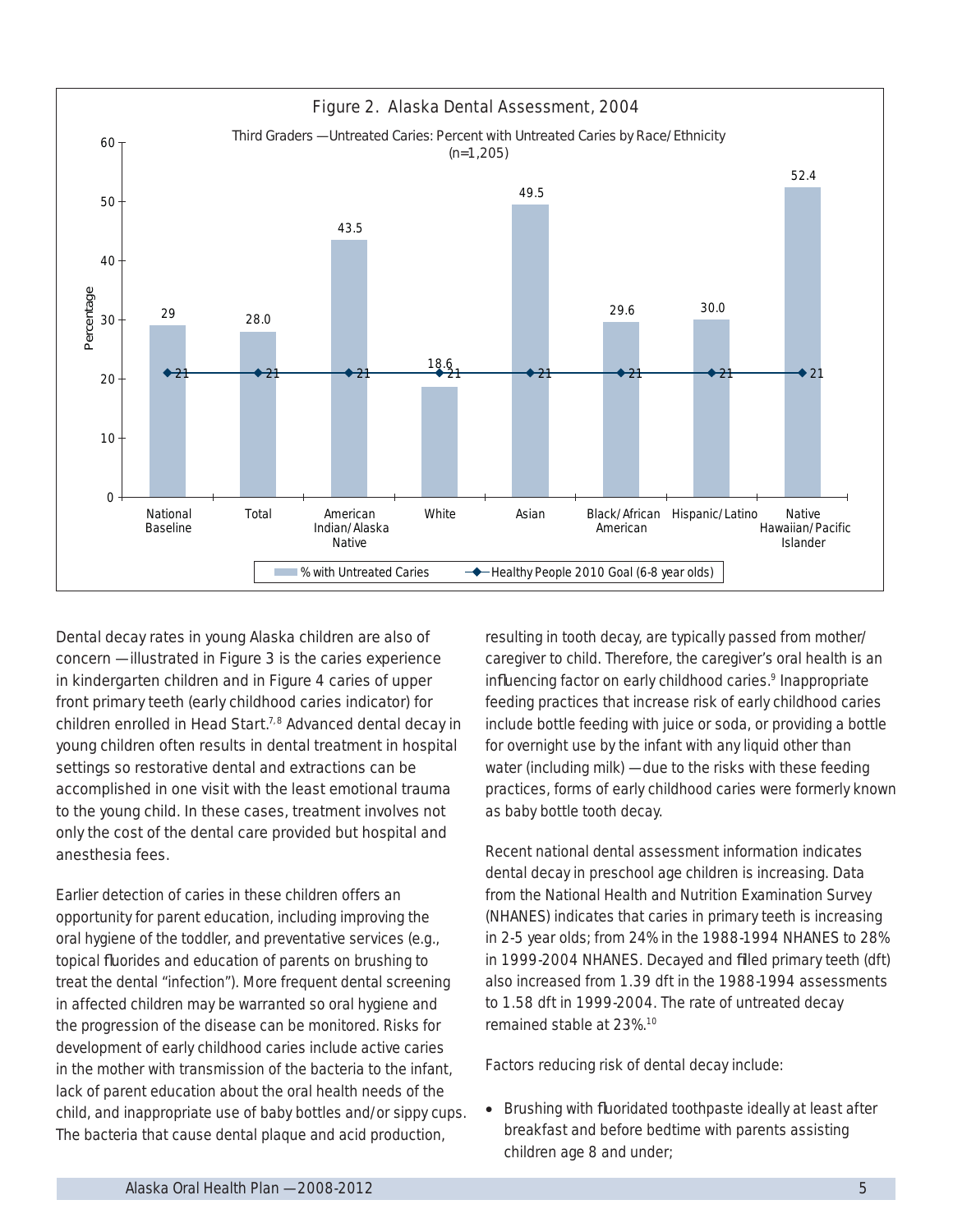- Nutrition and feeding practices that don't promote development of dental decay (e.g., limiting frequency of soda and sugared beverages);
- Access to fluoridated drinking water or use of fluoride supplements in areas without fluoridated water;
- Use of other topical fluorides in children at risk for development of dental decay (e.g., low-income children, racial/ethnic minorities and children with special health care needs);
- Use of dental sealants to seal the pits and fissures of teeth that may be susceptible to decay — especially on permanent first molars; and
- Saliva flow and buffering capacity of saliva (note: many medications reduce saliva flow).





Dental caries is cumulative, thus higher among adolescents in permanent teeth than in children. Effective personal  $measures - for example, tooth brushing with fluoride$ toothpastes — need to be applied throughout adolescence as the individual becomes more independent in their oral hygiene and dietary habits. Adolescents may over-consume sugarladen beverages such as fruit juices, sodas and sport drinks, placing them at increased risk for new or recurrent dental decay. Regular dental visits provide an opportunity to assess oral hygiene and dietary practices and to place sealants on vulnerable permanent teeth that erupt during this life stage (including permanent second molars around age 12 years).5



Nationally, the prevalence of dental caries experience in permanent teeth of adolescents (persons aged 12-19) decreased from 68% in 1988-1994 to 59% in 1999-2004, however untreated dental decay remained about the same between these periods.<sup>10</sup> Alaska data on dental decay in adolescents is not available at this time.

### Children with Special Health Care Needs

Children with special health care needs (CSHCN) are an at-risk group for caries and often face barriers to routine access to dental care. The 1994-1995 National Health Interview Survey on access to care and services utilized by CSHCN indicated the most common unmet health need was dental care.<sup>11</sup> CSHCN are at increased risk for oral infections, delayed tooth eruption, periodontal disease, enamel irregularities, and moderate-to-severe malocclusion.12 Exposure to medications that decrease saliva flow, cause gingival hypertrophy and/or have a high sugar content can exacerbate oral health problems in these children. Parent/caregiver and/or CSHCN difficulty in maintaining daily hygiene also increases risk of caries and periodontal disease.<sup>3</sup> Further, children and adolescents with compromised immunity or certain cardiac conditions may face additional complications related to oral disease.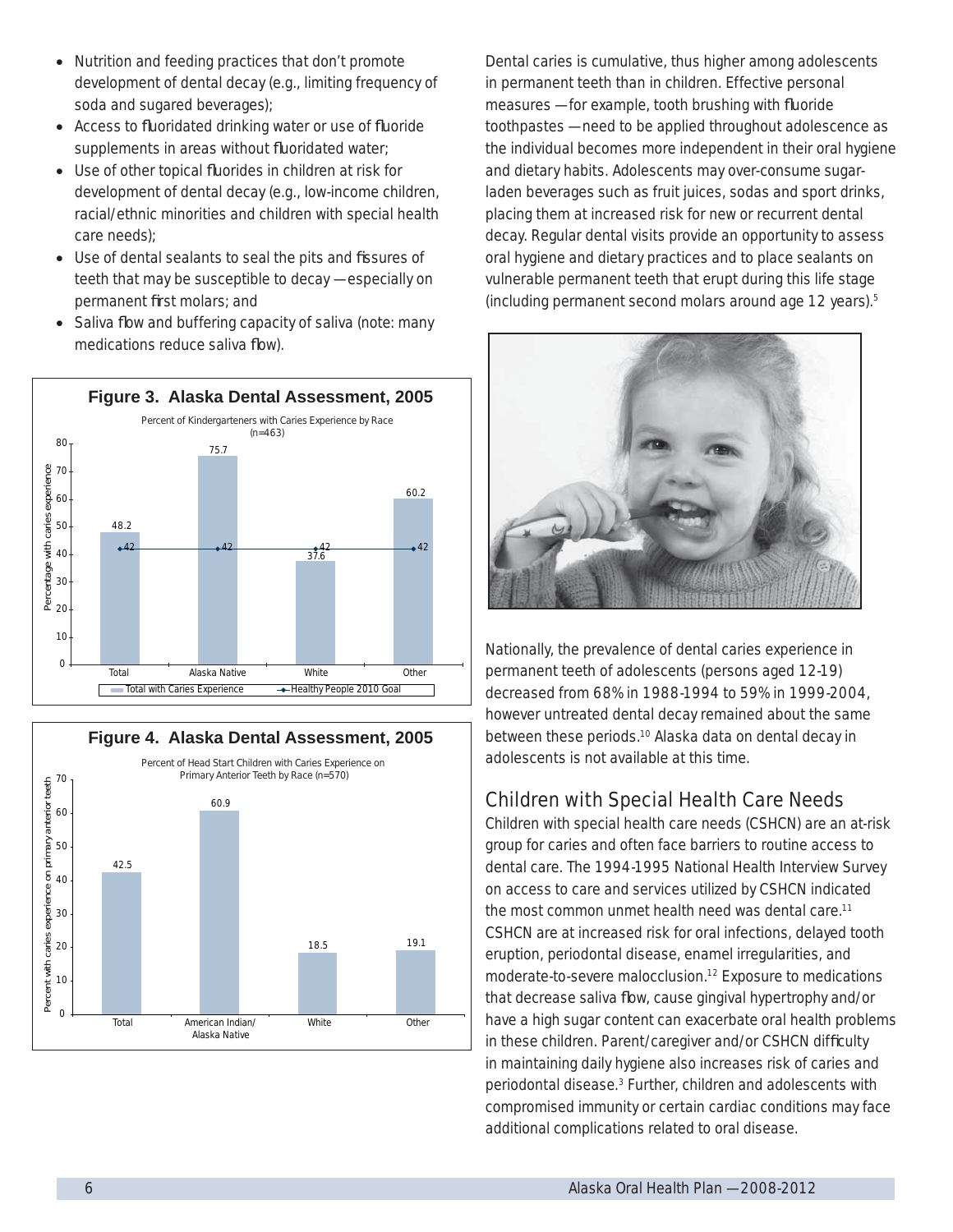General dentists often lack the experience and/or training to feel comfortable providing treatment to CSHCN. Pediatric dentists are the usual referral source for dental care; however many states lack adequate numbers of pediatric dentists. As CSHCN age into adolescence and/or adulthood the pediatric dental offices face increased logistical difficulties in treatment within a pediatric setting. The pediatric practices may continue to treat these older individuals, despite the difficulties, when the practices are unable to find general practitioners where they can refer these individuals.

Alaska lacks data on the oral health needs of CSHCN in the state. In a "CSHCN Oral Health Forum" held in February 2007, parents reported dental access issues including:

- Finding private dentists accepting Medicaid;
- Long wait times for appointments and difficulties coordinating with children's medical care;
- Not seeing the same dentist on subsequent appointments and having to spend the first appointment repeating the child's medical history; and
- Limited general dentists treating children with special health care needs — reliance on pediatric dentists for dental services for adolescents and young adults.

Forum participants felt the need for improved parent information on the oral health of CSHCN and that activities to improve children's Medicaid dental access would also benefit this population of at-risk children.



### Dental Sealants

Dental sealants, a thin plastic coating applied to the pits and fissures of permanent teeth, along with community water fluoridation are the two most effective interventions to reduce dental decay in the population.

Alaska's dental sealant rate of 52.4% for third-grade children exceeded the *Healthy People 2010* goal of 50%. Alaska Native third-graders had a sealant utilization rate of 67.8% - the highest of any racial/ethnic group in the state. However, as Figure 5 illustrates non-Native racial/ethnic minorities lack the same access to this preventive service as white or Alaska Native children. Sealant utilization was also below 50% for white children reported as enrolled in Medicaid/Denali KidCare.<sup>6</sup> An inventory of schools with high percentages of children from low-income families conducted in 2005 found most village elementary schools have access to school-based or school-linked dental services including sealants through Tribal dental programs. Schools with high percentages of children from low-income households that lack dental sealant programs include:

- Schools in rural, regional hub communities (e.g., Nome); and
- Schools in urban areas of the state with 50+% of children eligible for the free and reduced school lunch program.

Dental sealants on permanent second molars are recommended as soon as these teeth erupt because they as susceptible to caries as the first permanent molars of younger children. Permanent second molars erupt in the mouth typically at 12-13 years.<sup>5</sup> Nationally, the prevalence of dental sealants on permanent teeth among adolescents (aged 12-19 years) has increased from 18% in 1988-1994 to 38% in 1999- 2004.10 Alaska data on sealant utilization on second molars for adolescents is not available.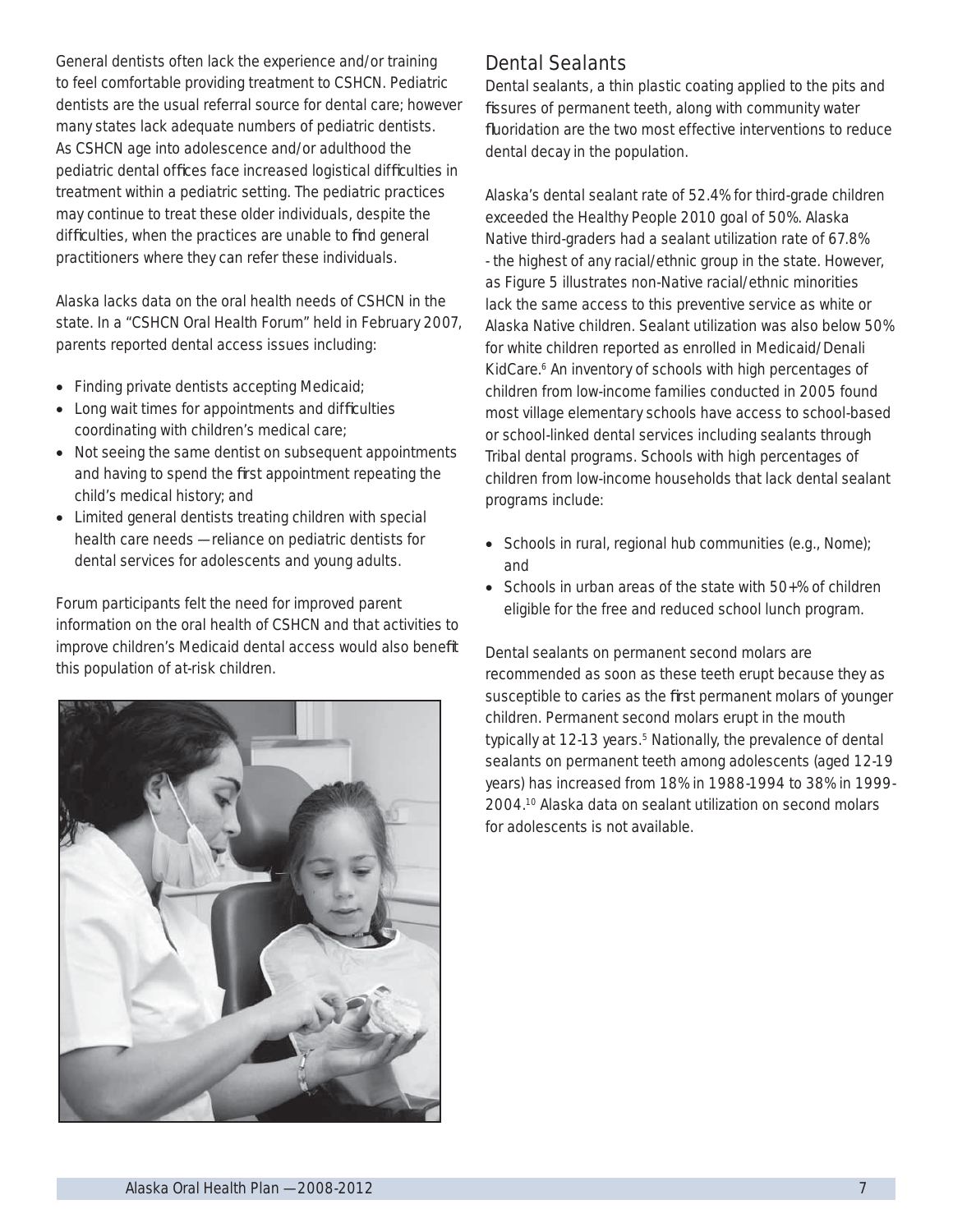

# Orofacial Clefts

Orofacial clefts, cleft lip and/or cleft palate, are common birth defects affecting approximately 6,800 infants in the United States annually.13 Cleft palate occurs when the roof of the mouth does not unite properly. Openings may involve either side of the palate and may extend into the nasal cavity. The cleft(s) may extend from the front of the mouth (hard palate) to the throat (soft palate), and they often include the lip. Cleft lip occurs when the two sides of the lip do not fuse completely. Cleft lip may vary greatly, from a mild notch in the lip to a severe opening up through the nose. A cleft may extend only partially from the lip towards the nose (incomplete) or go into the nasal cavity (complete). Lip clefts may occur on one side (unilateral) or both sides of the mouth (bilateral). Health problems associated with cleft palate include feeding difficulties; ear infections and hearing loss; speech and language delay; dental problems with alignment of teeth; and social effects. Orthodontics, oral surgery and prosthetic procedures are usually necessary with treatment of cleft palate.

Alaska rates of orofacial clefts were 29 per 10,000 live births during 1996-2002 and are higher than national reported data. Alaska prevalence by gender was 25.3 per 10,000 live births for females and 32.7 per 10,000 live births for males. An average of twenty-nine Alaskan children were affected each

year for the 1996-2002 period. The orofacial cleft prevalence among Alaska Native children, at 47.1 per 10,000 live births, was higher than for non-Native children. Trends in prevalence of orofacial clefts during 1996-2002 are illustrated in Figure 6.14

The etiology of cleft lip and/or cleft palate is not well understood. The majority of isolated clefts, those not associated with another birth disorder or syndrome, appear to be due to a combination of genetic and environmental factors. Evidence supports the view that multiple genetic factors play a role in risk for oral clefts and environmental factors that have been documented to increase risk include heavy alcohol consumption, smoking and certain prescription drugs (e.g., Dilantin and other anti-seizure medications).<sup>15,16</sup>

Use of folic acid and avoiding tobacco products may reduce the prevalence of oral clefts. Oral cleft prevalence in several populations, including Alaska, has been associated with maternal tobacco use. Retrospective studies have suggested use of folic acid supplements may have a protective effect against cleft lip with or without cleft palate.<sup>17</sup> Abstaining from tobacco products, consuming a nutritious diet and adequate B vitamins, and taking folic acid supplements of 400 mcg daily are important for all women of childbearing age.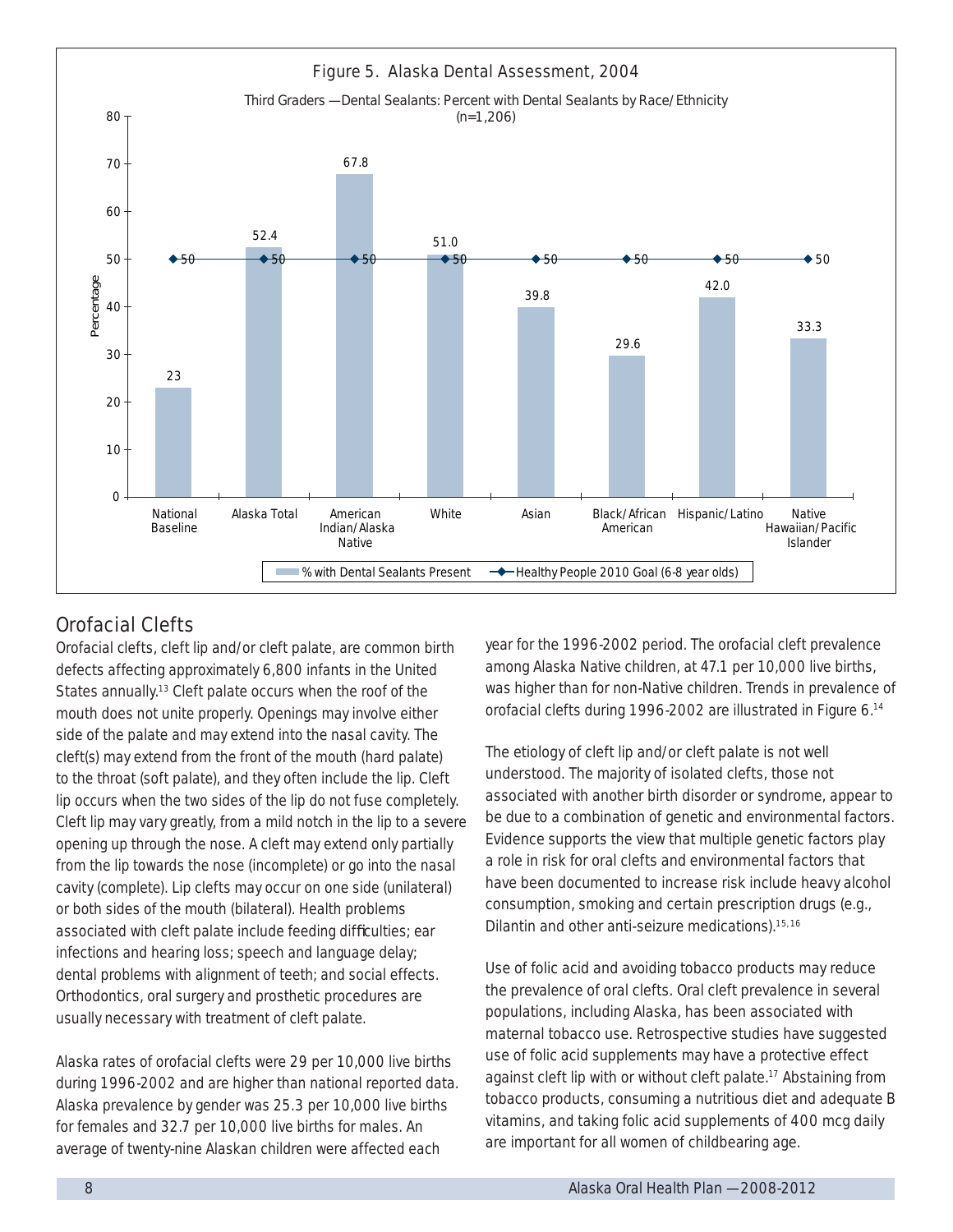

Source: Alaska Birth Defects Registry, 2002

### Oral Injuries

Oral injuries including fractures, loss of teeth and lacerations are another concern for children. Interventions that reduce the frequency of these injuries include use of safety restraints and/or car seats to reduce injuries in motor vehicle crashes. Additionally, children should be encouraged to use mouthguards when participating in contact sports.



Falls are a major cause of trauma to teeth, primarily to incisors (front teeth). Unlike bone fractures, fractures of crowns of the teeth do not heal or repair, and affected teeth often have an uncertain prognosis. Problems may later develop due to damage of the tooth pulp. Family violence is another source of oral injuries - dental professionals are in a good position to detect and report abuse.<sup>1</sup>

Rates of oral injuries in Alaska are not known. Treatment of an oral injury typically occurs in dental offices or hospital emergency rooms and there is not a data collection system to collect this type of information at this time.

Mouth-guard use in school sports is dictated by policy at the school district level. Sports organizations and local recreational programs may also play a role in sports activities and safety requirements. Parents and coaches typically recognize the need for mouth-guards in sports like football and hockey. However, other contact sports like soccer and basketball can result in oral injury as feet and/or elbows may be in close proximity to an opponent's mouth during the course of a game.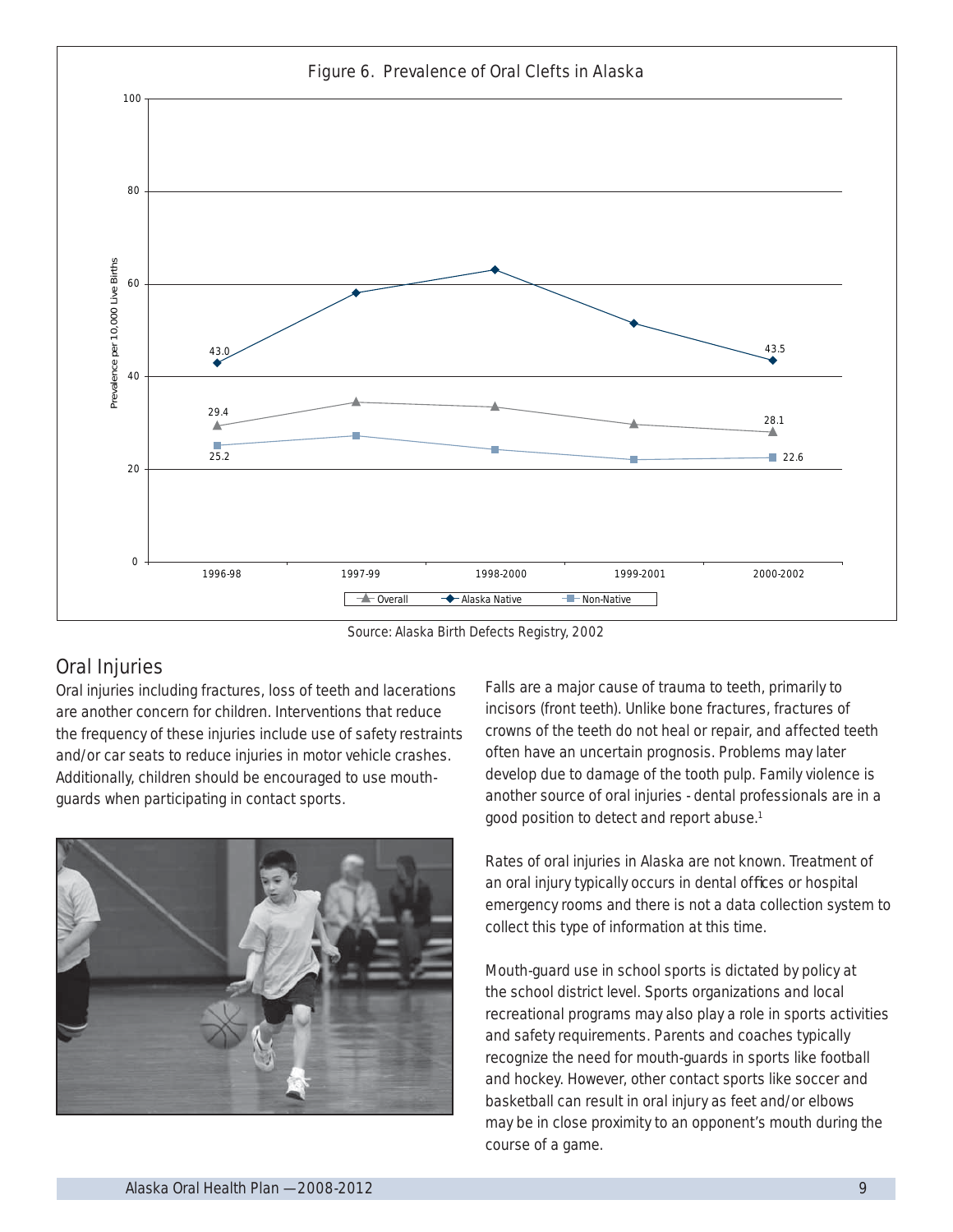### Children's Access to Dental Care

Access to dental care offers additional avenues for education and preventive approaches, including placement of dental sealants and application of topical fluorides. Access to dental care also offers an early intervention approach to remove decay and place restorations before the pulp of the tooth is involved with the decay process. Without routine access children can be faced with more extensive and expensive restorative dental care. The Alaska Medicaid program offers dental coverage for enrolled children; however, dentist participation in the program is limited due to lower reimbursement rates, concerns with non-kept appointments and other factors.

Currently, in the Medicaid program about 1 in 3 children receive any dental service during a given year - only 1 in 5 children receive a dental treatment service. Figure 7 illustrates the dental utilization for children enrolled in Medicaid by age group (Source CMS 416 EPSDT utilization reports). Alaska's Early & Periodic Screening, Diagnosis and Treatment (EPSDT) program guidance for children enrolled in Medicaid is to refer children for a dental exam at age 3, or earlier if a problem is detected during screenings. Guidance from the American

Academy of Pediatrics and American Academy of Pediatric Dentistry are for a dental referral with the eruption of the first tooth and no later than age 1. This earlier dental referral would be recommended for Alaska, especially given the extent of dental decay in young children. However, the groundwork needs to be laid for increased dental participation in Medicaid and accepting younger children for dental appointments. Other states have encouraged participation of physicians and nurses in enhanced screening and triage for dental needs as well as application of topical fluoride varnish to address the dental access issue for young children.

Dental access for adolescents is important to assess oral hygiene and dietary habits as well as provide dental treatment services. Medicaid dental utilization peaks at about 54% for children aged 6-9 years and then utilization begins to fall off for subsequent age groups — with dental access down to 27% for individuals aged 19-20 years. Data on dental access for Alaskan junior high and high school aged children is not available - the Youth Risk Behavior Survey may be utilized in the future to establish baseline data for adolescent dental access in Alaska.

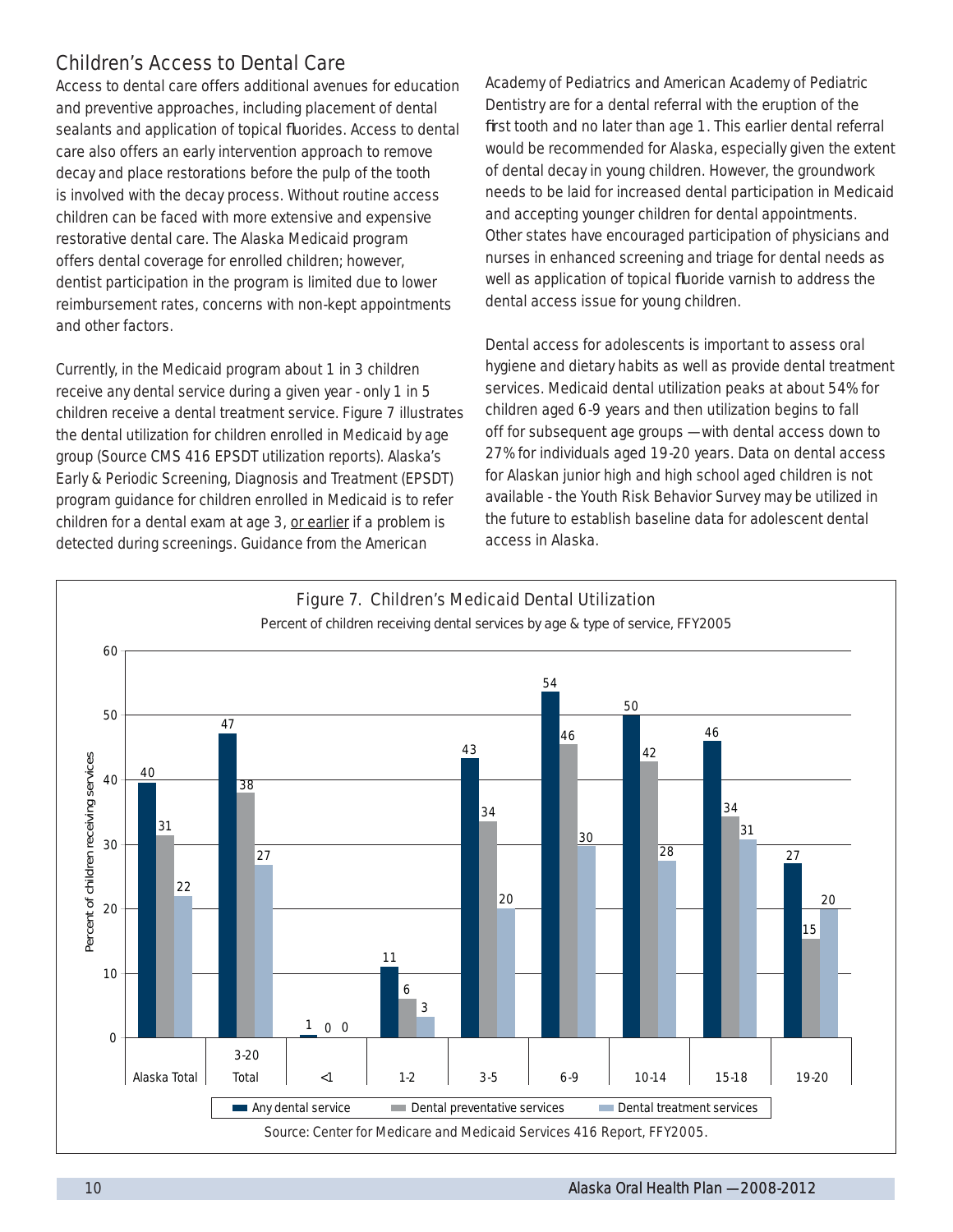### Dental Decay

Adults, including seniors, also experience dental decay. In adults, like children and adolescents, dental decay can develop on the crown of the tooth (enamel covered portion of the tooth). Adults also may develop dental decay on the root surfaces of the tooth with exposure of the roots through gum recession. Nationally, the prevalence of coronal dental decay declined from 30% in 1988-1994 to 26% in 1999-2004 in adults aged 20-64 years but remained unchanged in seniors (aged 65 years and older). Root caries for adults aged 20-64 years also declined from 19% in 1988-1994 to 14% in 1999-2004. Root caries for dentate seniors decreased from 46% to 36% for the same respective periods.<sup>10</sup> Dental decay and untreated decay rates for Alaskan adults and seniors are not available.

Severe and/or recurrent dental decay can result in tooth loss. Further, development of periodontal disease increased with age and can also result in tooth loss. *Healthy People 2010*  objectives related to tooth loss include adults aged

35-44 years with no loss of permanent teeth due to caries or periodontal disease, and edentulous seniors (adults aged 65 years and older that have lost all of their permanent teeth). Figure 8 illustrates trends in Alaska for adults aged 35-44 years with no tooth loss due to caries or periodontal disease. This indicator excludes loss of third-molars (wisdom teeth), teeth extracted for orthodontic treatment or as a result of trauma.18 Tooth loss due to caries and periodontal disease typically is a more severe outcome than dental decay experience or untreated dental decay; however, at this time Alaska must rely on self-reported tooth loss in the Behavioral Risk Factor Surveillance System (BRFSS) for assessment of adult and senior dental health. Medications and cancer treatments can also increase risk for development of dental  $decay$  as these can result in decreased saliva flow  $-$  this can affect adults and seniors that had not previously been at risk for development of dental decay.

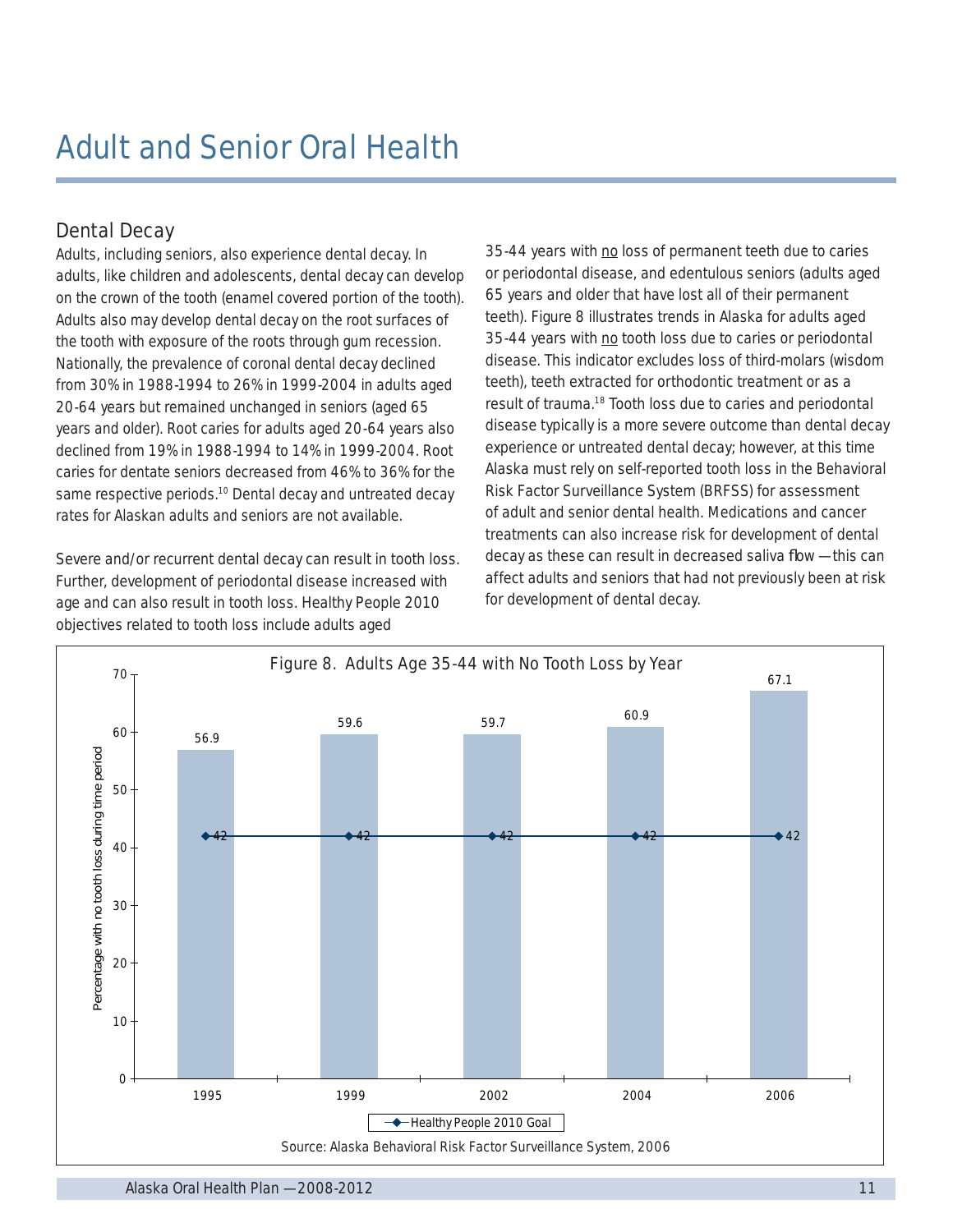Risk of tooth loss increases with age. Twenty-four percent of Alaskan seniors are edentulous - see Figure 9.18 The loss of all teeth at an advanced age can make it difficult to adapt to dentures and can contribute to poor nutrition.

With improved prevention, primarily use of fluorides, and routine dental access most seniors have all or most of their natural dentition. Nationally, the percentage of edentulous seniors has been decreasing — 34% in the 1988-1994 National Health and Nutrition Examination Survey (NHANES) to 27% in the 1999-2004 NHANES survey.10

The opposite view of tooth loss in Alaskan seniors is that most seniors have all or most of their permanent teeth. Nineteen percent of Alaska seniors have all of their teeth and twentynine percent have lost 1-5 of their natural teeth.18 While more seniors are retaining more of their permanent teeth, Medicare (which provides health coverage for most seniors) does not include coverage for routine dental care.

### Pregnant Women

The bacteria associated with tooth decay are typically passed from mother to child.<sup>19, 20</sup> Children of mothers with high caries rates are at higher risk of tooth decay, including development of early childhood caries.<sup>21</sup> Additionally, studies have found associations between periodontal disease and adverse birth outcomes. While these issues speak to ensuring dental access for pregnant women, their access may be affected by lack of dental coverage and dental provider participation in the Medicaid program. Additionally, dentists may be reluctant to provide elective dental treatment during the pregnancy. Antimicrobials (e.g., chlorohexidine rinse) and xylitol gum have been used by some programs providing services to pregnant women as a means to reduce dental decay activity and/or delay transmission of the bacteria causing tooth decay to the infant.

In Alaska, the Pregnancy Risk Assessment Monitoring System (PRAMS) reported for 2005 that 26% of women reported a need to see a dentist during their pregnancy (dental treatment need); 37% reported going to a dentist during the pregnancy (any dental visit); and 28% reported a dental visit that included having their teeth cleaned during the pregnancy.<sup>22</sup>

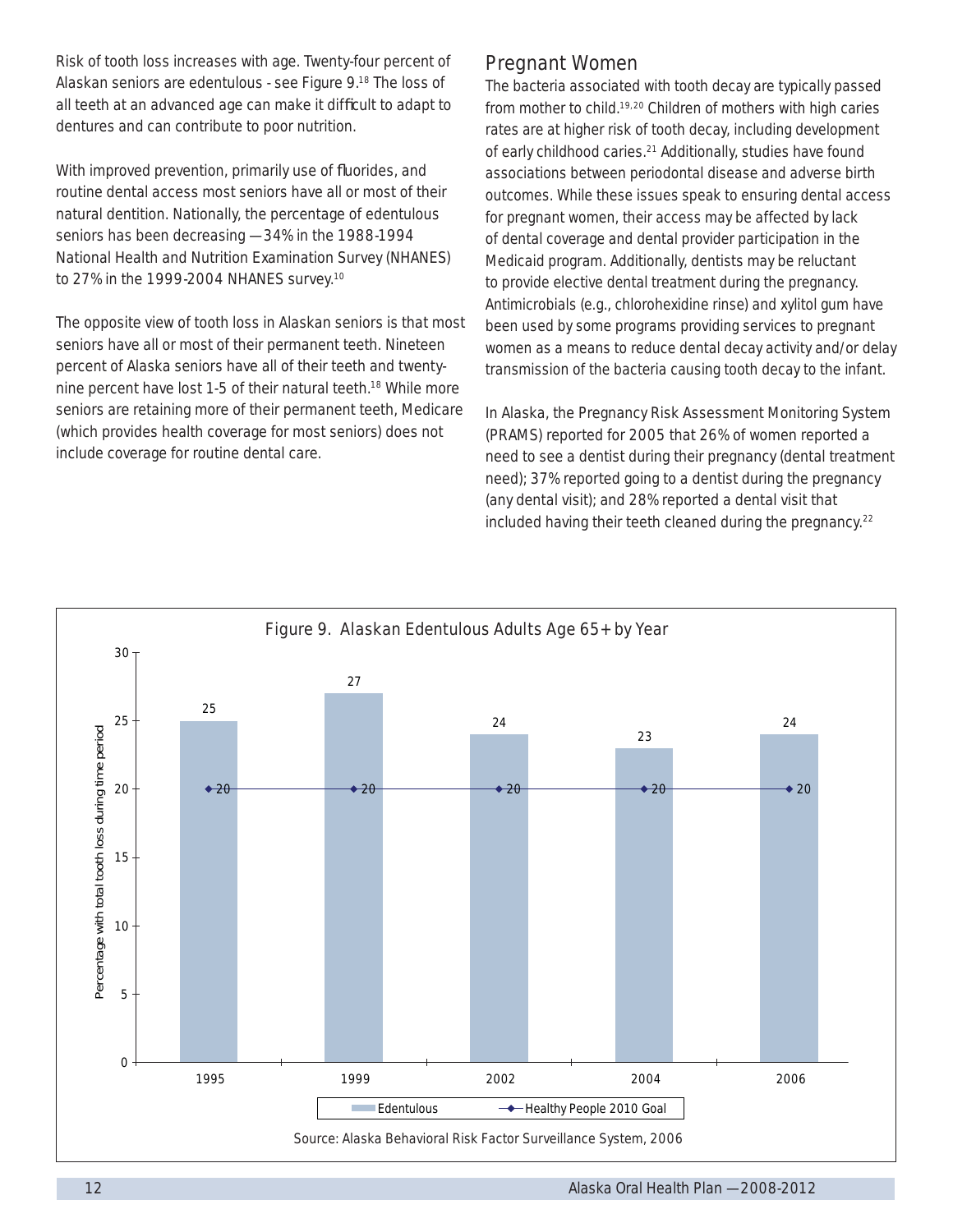### Adult and Senior Dental Access

The 2006 BRFSS survey responses indicate 66% of Alaska adults and 57% of Alaskan seniors had seen a dentist within the last year.18 These rates, which indicate about 34% of adults lack routine access to dental care, have been relatively stable since these questions were first asked in BRFSS in 1995. Adults and seniors still experience dental decay, and changes in medications or diet can result in increased caries activity. Routine exams offer the opportunity to detect gingivitis and early periodontal disease which can be arrested with proper oral hygiene and scaling and root planing at dental visits to remove calculus from tooth root surfaces. Adults with dentures may not realize routine dental care is still important. Dental care is still needed to ensure proper fit of the dentures, which reduces loss of alveolar bone (the bone ridge of the jaws which supports the dentures). Further, these dental exams can detect and provide treatment for other diseases of the hard and soft tissues (e.g., candidiasis) and should include examination for oropharyngeal cancer.

In April 2007 an expansion of dental preventive and restorative services for adults enrolled in Medicaid was implemented. These services, which sunset in June 2009 without legislative reauthorization, offer the opportunity to increase preventive services and early intervention to reduce extraction of permanent teeth for adult Medicaid recipients and/or provide restorative care and denture services to adults needing those services. With provision of services to adult Medicaid recipients, pregnant women enrolled in Medicaid also receive the benefits of preventive dental care and maintenance of periodontal disease.

### Periodontal Disease and Systemic Health

Periodontal disease, like dental decay, is an infection caused by bacteria in dental plaque. The basic division in periodontal diseases is between gingivitis (which affects the gums) and periodontitis (which may involve all of the soft tissue and bone supporting the teeth). Gingivitis and mild periodontitis is common in all adults. The percentage of adults with moderate to severe periodontitis, in which destruction of supporting tissue can cause the tooth to loosen and fall out, increases with age.<sup>1</sup> Periodontal disease has been linked with general health including relationships with diabetes, cardiovascular disease and birth outcomes.

Periodontal disease has a two-way relationship with diabetes. Studies have shown that individuals with diabetes are more susceptible to periodontal disease and this risk is independent of whether it is Type I or Type II diabetes.<sup>1</sup> The likelihood of periodontal disease increases when diabetes is poorly controlled. Severe periodontal disease

can increase blood sugar and increase risk of diabetes related complications. Periodontal diseases respond well to therapy when managed in individuals with well-controlled diabetes. The *Healthy People 2010* objectives recognize this relationship between diabetes and oral health, and recommend an increase to 75% the proportion of persons age two and older with diabetes that have at least an annual dental exam.

A consensus conference of oral health experts, sponsored by the U.S. Health Resources and Services Administration in 2006, found evidence of the association of maternal periodontal disease with increased risk of preterm birth and low birth-weight, especially in economically disadvantaged populations.23 Additional research is being done to more fully explore the relationships of periodontal disease with birth outcomes.

Studies examining the relationship between dental infections and the risk for cardiovascular disease suggest the potential for oral microorganisms, such as those found with periodontitis, to be linked with heart disease.<sup>24</sup> One theory for this relationship is that bacteria enter the blood stream and attach to fatty plaques in the coronary arteries, contributing to clot formation. Another theory is that inflammation caused by periodontal disease increases plaque build-up in vessel walls. At this time there is not evidence to support periodontal disease as an independent risk for heart disease and stroke, though there are consistent findings showing an association. The relationship of periodontitis and cardiovascular disease continues to be investigated.

### Oral Health and Other Systemic Connections

The mouth may also serve as an early indication for signs of osteoporosis (a degenerative disease associated with loss of bone mineral). Detection of oral bone loss through routine oral exams and magnetic resonance imaging may be diagnostic of early osteoporotic changes in skeletal bone.<sup>1</sup>

The link among poor nutrition with obesity, and compromised oral health offers areas for collaboration between programs addressing these issues. The focus on decreasing consumption of soda as it relates to risk of dental decay and child obesity has been undertaken at the Alaska Native Medical Center in the "Stop the Pop" campaign. Some school districts have taken action to reduce the availability of soda in schools during school hours. Heavy soda consumption can lead to dental decay and tooth erosion. Many sodas not only contain sugar but are acidic — which promotes demineralization of teeth.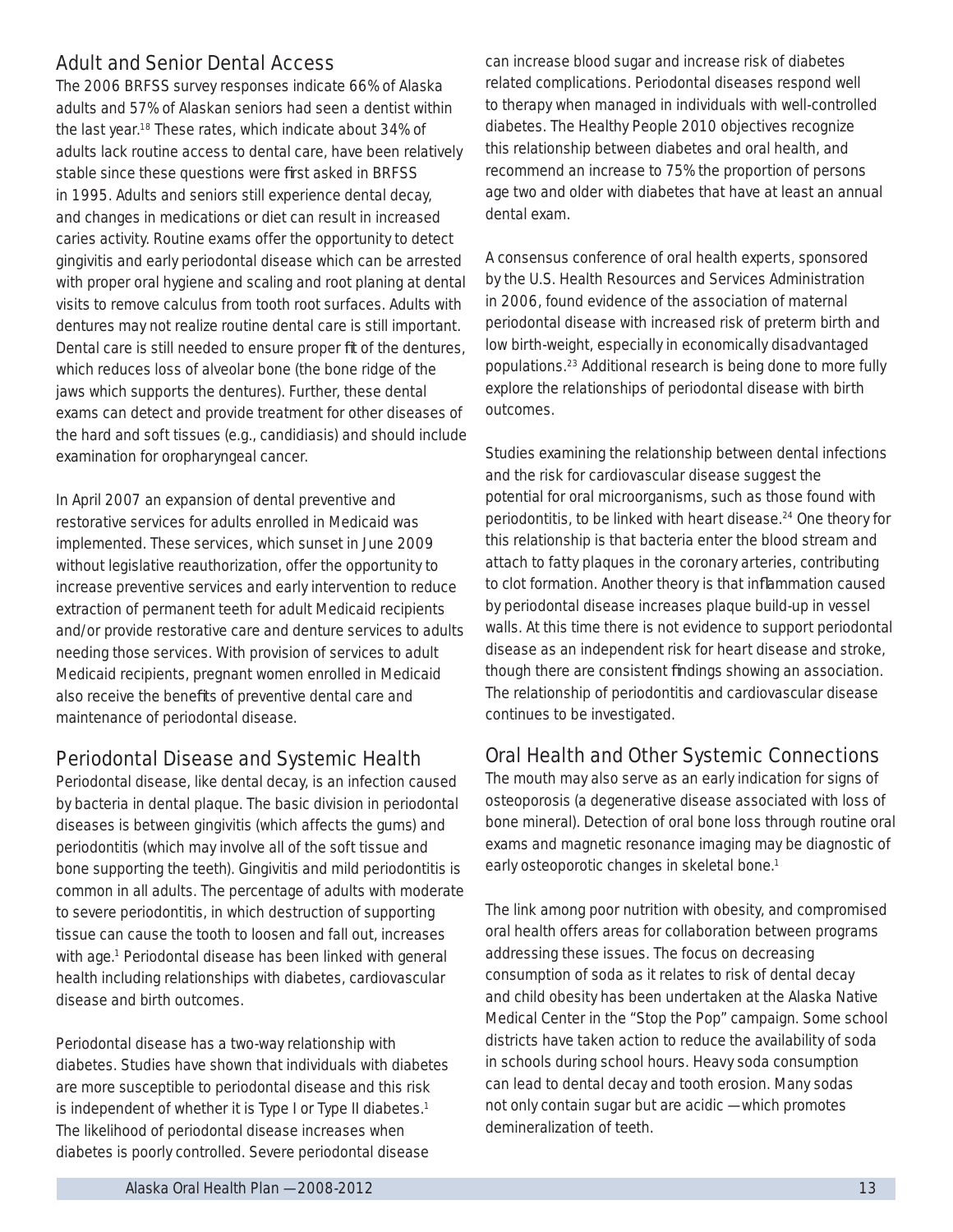### Tobacco Use

Use of tobacco has a devastating impact on the health and well-being of the public, including tobacco's affect on oral health. Use of tobacco is a significant risk factor for development of periodontal disease and oral and pharyngeal cancer. The use of any form of tobacco — including cigarettes, cigars, pipes and smokeless tobacco — has been established as a cause of oral cancer and pharyngeal cancer.25 Alcohol use can potentiate risk of oral cancer in individuals using tobacco - tobacco use with alcohol accounts for 75-90% of all oral and pharyngeal cancers in the United States.<sup>26</sup> Onehalf of the cases of periodontal disease can be attributed to cigarette use.<sup>27</sup> Maternal tobacco use during pregnancy may increase the risk of orofacial clefts. Additionally, chewing tobacco with the sugar content increases risk for development of root caries in older adults.

The goal of comprehensive tobacco control programs is to reduce disease, disability and death related to tobacco by:

- Preventing initiation of tobacco use among young people;
- Promoting quitting among young people and adults;
- Eliminating nonsmokers' exposure to secondhand tobacco smoke; and
- Identifying and eliminating disparities related to tobacco use and its effects among different population groups.

Tobacco control programs which prevent or reduce tobacco use, impact oral health along with other tobacco-related health issues.

Dental appointments can assist with tobacco intervention services. Dental patients are receptive to health messages for oral health at periodic visits and tobacco use may provide visible evidence of effects in the mouth — which can be a strong motivation for tobacco users to quit. Additionally, dental providers can assist in provision of information on tobacco quit lines in the state.

Tobacco use in Alaska has been decreasing overall. Evidence of decreased tobacco use in Alaska includes:

- Overall cigarette consumption in Alaska has been reduced by more than one-third from 1996 to 2006<sup>28</sup>
- Reported smoking among Alaska high school students is down from 37% in 1995 to 18% in 2007.<sup>29</sup>
- Reported use of smokeless tobacco (or "chew") is down from 16% of all high school students and 24% of high school males in 1995 to 10% of all high school students and 14% of high school males in 2007. 29

Reported adult use of cigarettes and smokeless tobacco has remained stable the past decade. Adults using cigarettes declined slightly from 25.1% in 1995 to 24.3% in 2004 $30$ ; however as noted above, total cigarette consumption has declined significantly. Smokeless tobacco use by Alaska Natives was reported at 11.5% and by non-Natives at 4.7% for 1995/1997 - reported rates in 2002/2004 were 11.0% for Alaska Natives and 4.7% for non-Natives.



Nationally sales of loose leaf, plug/twist and dry snuff forms of smokeless tobacco have been decreasing the past two decades; however, moist snuff (finely cut or long cut tobacco) sales increased from 36.1 million pounds in 1986 to 75.7 million pounds in 2005. Sales volume of smokeless tobacco, including moist snuff, are not reported in the Alaska tobacco excise tax program; however, a joint project of the Oral Health Program, Tobacco Control Program and Department of Revenue manually reviewed tobacco invoices submitted for the Tobacco Excise Tax Program from January 2000 to June 2002. For the period from state fiscal year (SFY) 2001 to SFY 2002 the review determined moist tobacco sales increased by 1.09% by volume and 6.23% by dollar value. Other forms of smokeless tobacco listed on the invoices increased by volume and dollar value during that period.

# Oral and Pharyngeal (Oropharyngeal) Cancer

Oropharyngeal cancer is the 6<sup>th</sup> most common cancer in U.S. males and 4th most common among African American men. About 32,000 new cases of oral cancer are diagnosed each year and it accounts for about 7,200 annual deaths.<sup>31</sup> Survival rates for oral and pharyngeal cancer vary by site and by stage of diagnosis. Figure 10 illustrates the incidence of oral cancer in Alaska as compared with U.S. incidence. The incidence rate for oral cancer in Alaska was 11.5 per 100,000 (SEER, 1996-2003) — this is slightly higher than the U.S. rate for oral cancer of 10.7 per 100,000 (SEER, 1996-2003). The highest incidence rate occurred in Alaska Natives who had a rate of 17.7 per 100,000  $-$  significantly higher than the next highest rate in whites of 10.6 per 100,000 (SEER, 1996-2003). The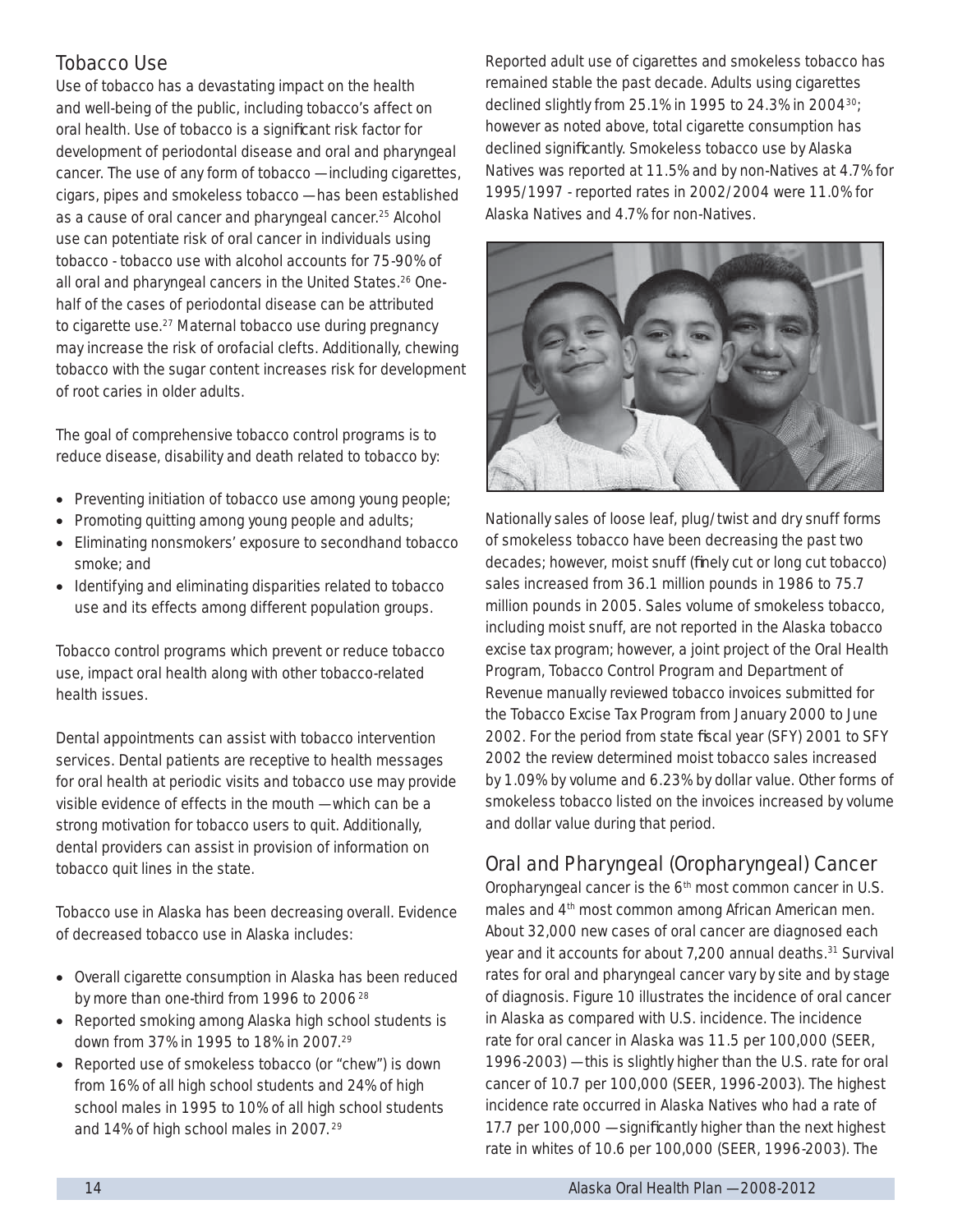death rate from oral cancer for Alaskans is 3.7 per 100,000 which is higher than the U.S. death rate from oral cancer at 2.8 per 100,000 (SEER, 1996-2003).<sup>32</sup>

As noted above tobacco use increases risk for development of oral and pharyngeal cancer. Alcohol is an independent risk factor and when combined with tobacco use accounts for most cases of oral cancer in the United States. Viruses and impairments in the immune system have also been implicated in development of oral cancer.<sup>1</sup> Exposure to sunlight without protection (use of lip sunscreen and hats recommended) increases risk of solar related cancer (e.g., cancer of the lip).

Nationally, a focus area with oral and pharyngeal cancer is to increase detection at early, localized stages of the cancers with screening typically beginning on all adults aged 40 years and over. These efforts include training of dental and medical providers (as many at-risk adults lack routine dental care). Oral cancer detection is accomplished by a thorough examination of the head and neck and examination of the tongue and entire oral and pharyngeal mucosal tissues, lips, and palpation of the lymph nodes. Figure 11 illustrates the percent of oral and pharyngeal cancer detected at the earliest stage for Alaska and the United States, 1996-2001. The smaller number of Alaska cases creates more year-to-year variability in the data; however, the general trend has been improving.



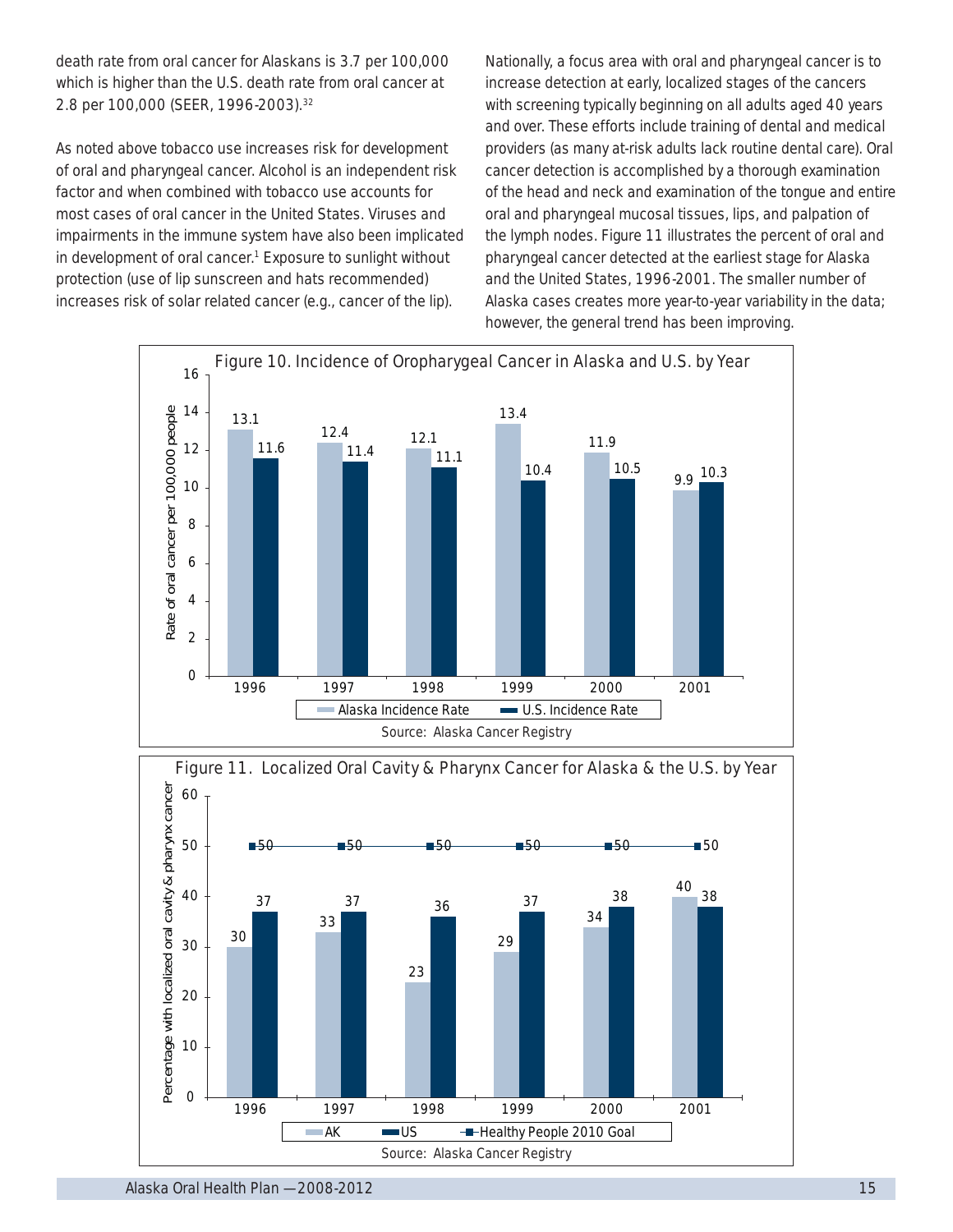Although there have been gains in oral health in the United States there remain striking disparities among lowerincome groups, racial/ethnic minorities and individuals with disabilities. The situation in Alaska is similar with increased rates of dental decay in racial/ethnic minorities and all children enrolled in the Medicaid/Denali KidCare program. Figure 12 illustrates the higher dental decay rates for kindergartners reported as enrolled in Medicaid/Denali KidCare.

Higher rates of tooth loss reported in the Behavioral Risk Factor Surveillance System are associated with lower education level and lower socioeconomic status. Oral clefts are more prevalent in the Alaska Native population. The

prevalence of smoking is twice as high among Alaska Native adults as non-Native Alaskans and Alaska Natives are three times more likely to use smokeless tobacco.<sup>33</sup> Tobacco use is a risk for development of oral cancer and periodontal disease. Alaska Natives have a higher incidence of oral cancer than other racial/ethnic groups in Alaska. Dental assessments of Alaska Native dental clinic users in 1999 found 37% of Native adults aged 35-44 years had destructive periodontal disease (as indicated by one or more sites with 5 mm or more in loss of tooth attachment). Destructive periodontal disease in Native adults increased with age with 69% of Native adult clinic users aged 55 years and older having destructive periodontal disease.34

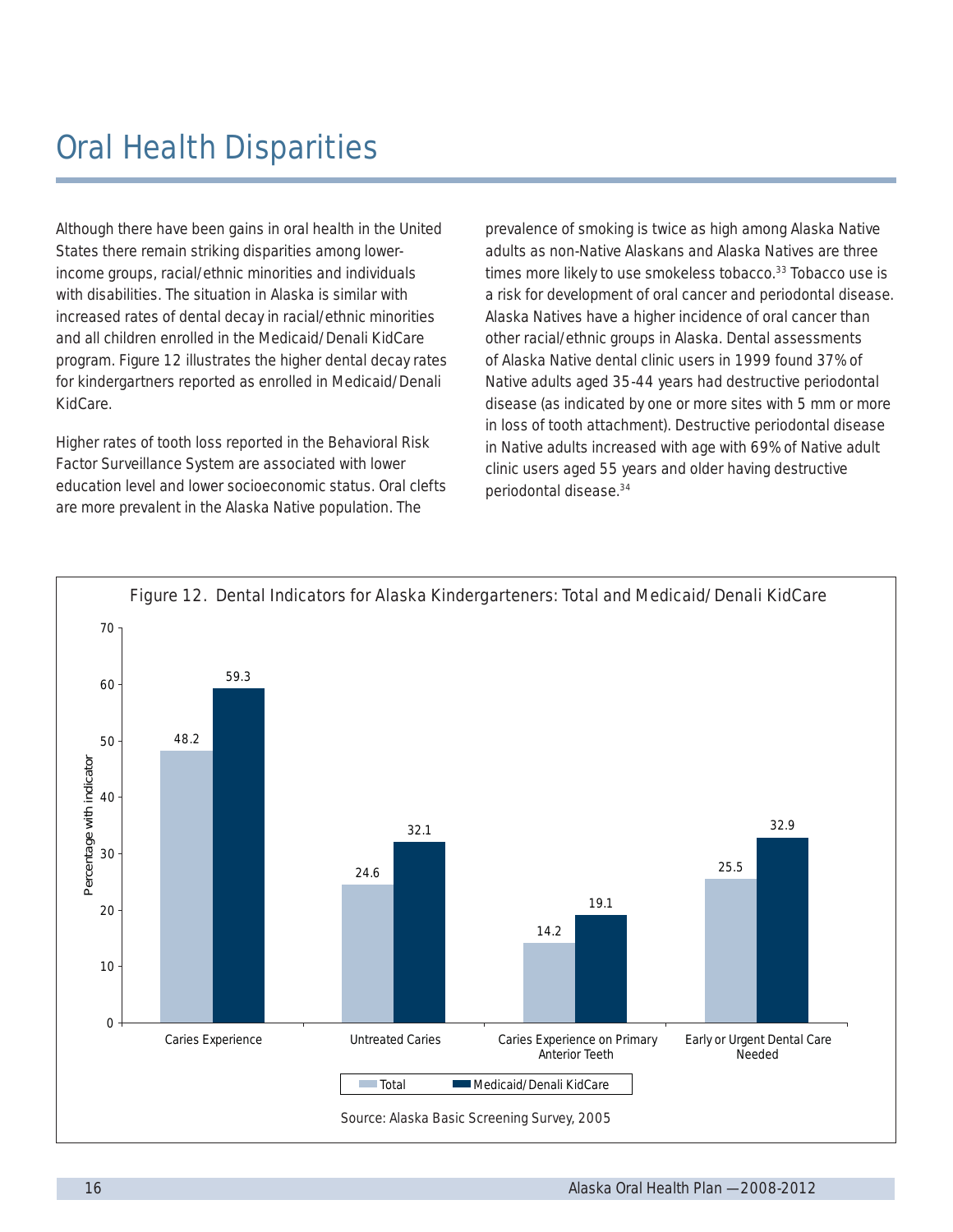

### Alaska Natives - Dental Decay

Historically a number of studies documented the low dental decay rates in the Alaska Native population in the first half of the 20<sup>th</sup> century. The traditional diet of Alaska Natives was rich in proteins and fats and very low in sugars and fermentable carbohydrates. Studies conducted in the 1920's documented the relationship between tooth decay and increased ingestion of refined sugar and carbohydrates in the Native population. $35$ These changes in diet and lack of access to fluoridated public water in most villages, combined with limited access to dental providers in rural Alaska, are factors influencing the high rates of dental decay. The higher rates of dental decay in Native children have been discussed previously; however, the 1999 dental assessment of adult Native clinic users found high rates of dental decay and/or untreated dental decay across all Native age groups (See Figure 13).

Frequent ingestion of soda has been identified by Tribal health programs as a factor contributing to increased dental decay in Alaska Natives. Frequent ingestion of soda contributes to dental decay through two mechanisms:

- Non-diet sodas are a major source of sugar; and
- Most sodas, like citrus drinks, have a relatively low pH (they are acidic)

These factors result in increased acid production by the bacteria causing dental decay as well as demineralization of teeth due to the low pH of these drinks.



The high dental decay rates have persisted over several generations which can create a social environment where dental visits are expected to be painful, teeth are expected to be lost and a lower value is placed on taking care of teeth (brushing and flossing). Changes in dental decay prevalence in the Alaska Native population cannot solely be accomplished by increasing capacity for dental treatment. Changes need to occur in the frequency of ingestion of food and beverages that promote tooth decay. Along with changes in diet, accessing dental services without waiting for emergent problems and proper home care foster increased retention of permanent teeth. The Tribal health program approaches to increase prevention of dental decay, education on oral hygiene, and treatment capacity, offer hope of improvement in the oral health status of Alaska Natives.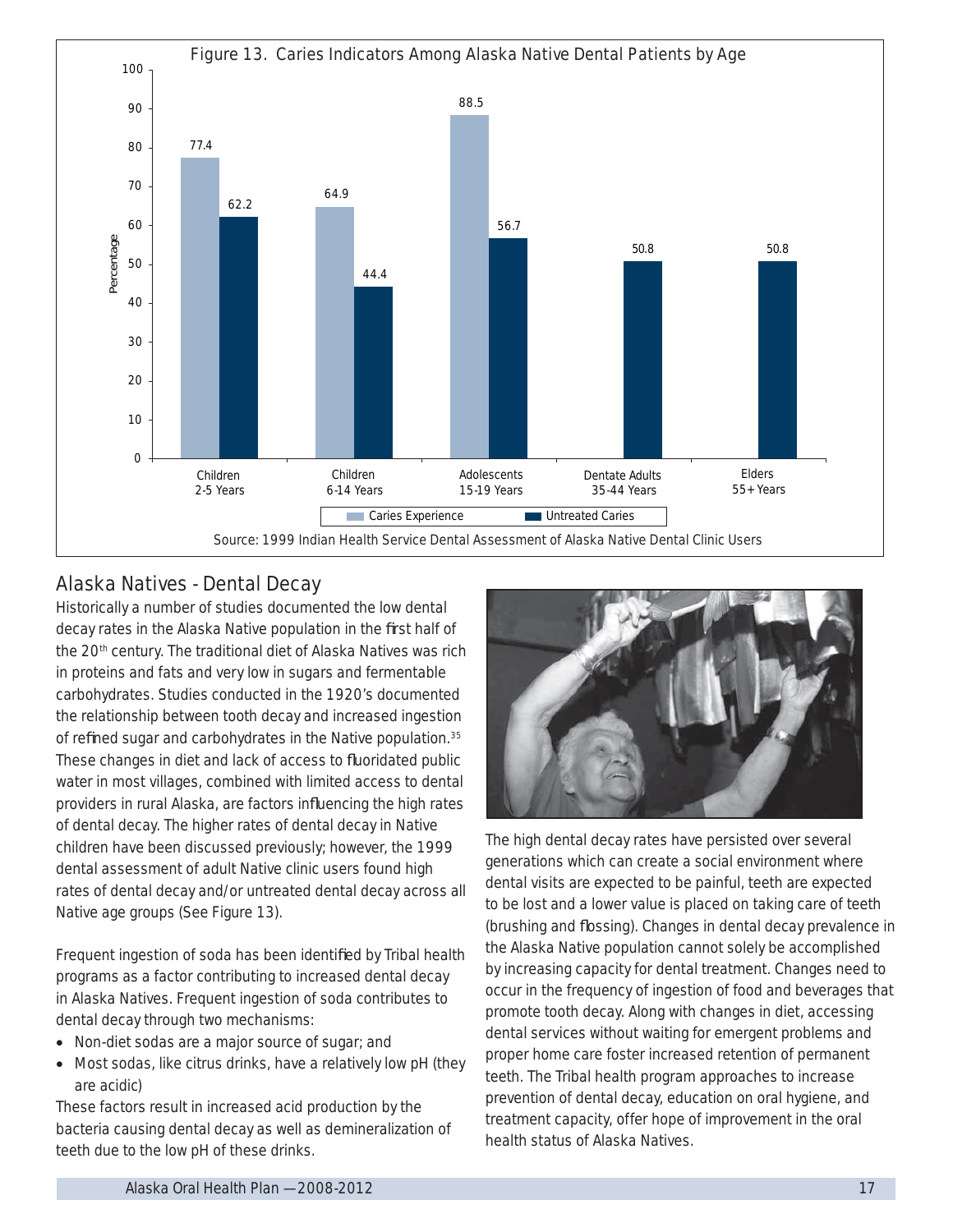## Community Water Fluoridation

Community water fluoridation is recognized as one of the 10 greatest public health achievements of the 20<sup>th</sup> century in the United States for its role in reducing dental decay.<sup>36</sup> Community water fluoridation is the process of adjusting natural fluoride in a community's water supply to a level that reduces dental decay in the population served by the public water system. Fluoride in drinking water provides frequent exposure to small amounts of fluoride that decrease demineralization and promote re-mineralization of tooth enamel during exposure to acid production from oral bacteria with ingestion of food and/or beverages or other products with sugars (e.g., medications). Water fluoridation is most effective at preventing decay on the smooth surfaces of the teeth — with dental sealants being effective at reducing decay of the pits and fissures of permanent molars.

Water fluoridation reduces disparities in the population by preventing dental decay in individuals from different socioeconomic, racial and ethnic groups. It helps reduce the cost of dental care and dental insurance premiums; it also assists in retaining teeth throughout life.<sup>1</sup>

Recognizing the importance of community water fluoridation, *Healthy People 2010* objectives aim to increase the proportion of U.S. population served by community water systems with optimally fluoridated water to 75%. In the United States during 2002, approximately 162 million people (67% of the population served by public water systems) received optimally fluoridated water. $37$  In Alaska in 2006, 64% of the population served by public water systems received optimally fluoridated water (See Figure 14).

The Alaska population with public water systems with fluoridated water declined in the 1990's as rural water systems that lacked appropriately certified water operators or adequate infrastructure were taken off-line for fluoridation. The increased population growth in urban areas of Alaska - most of which are fluoridated (e.g., Anchorage and Fairbanks), has been the primary reason for the increased population served by fluoridated public water supplies from 2000 to 2006. Meeting appropriate certification levels and water operator turnover are the main issues restricting water fluoridation in village public water systems, although other

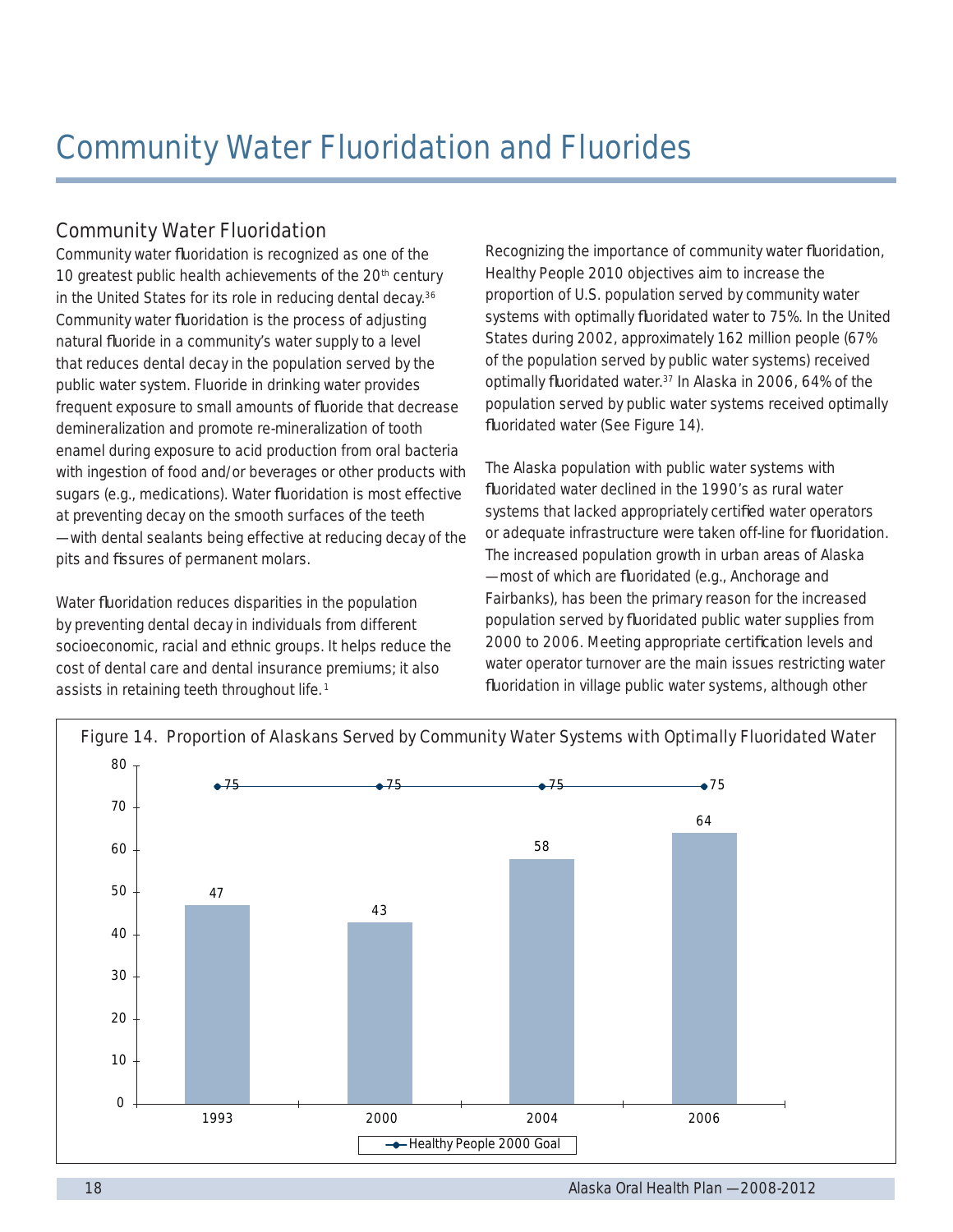infrastructure barriers exist (e.g., some villages still lack piped water systems). The Oral Health Program, Alaska Native Tribal Health Consortium, Alaska Dental Action Coalition and Alaska Rural Water Association offer information and training

to support optimal water fluoridation in communities currently fluoridating public water supplies and communities interested in implementing water fluoridation



### Topical Fluoride and Fluoride Supplements

Since frequent exposure to small amounts of fluoride each day best reduces the risk for dental decay in all age groups, all people should drink water with optimal fluoride and brush their teeth at least twice daily with fluoride toothpaste.<sup>38</sup> For communities that do not receive fluoridated water and persons at high risk for dental decay additional fluoride measures may be warranted. Community measures include fluoride mouth rinse programs, typically conducted in schools. Individual measures include prescriptions for fluoride supplements and topically applied fluoride gels or varnishes.

# Dental Workforce

In 2001, about 25% of Alaska dentists were aged 55 and above — this pattern was evident in Anchorage as well as the rest of the state (See Figure 15). Since that time, Professional Licensing no longer reports dentist demographics by age, however still reports information on the date of first dental license in Alaska. The pattern seen in Figure 16 on the distribution by years in practice in Alaska shows a similar pattern as seen in 2001, with 25% of Alaska dentists being practice in the state for more than 25 years. Nationally, about 35% of dentists are age 55 and above. While individual circumstances may vary, some dentists may retire in their midto late-50's — many of the dentists in practice for longer than 25 years will retire in the next decade. This demographic trend in Alaska and nationally indicate that over the next decade the number of dentists retiring will be greater than the number of dental graduates to replace them, thus further restricting dental access. The workforce implications are especially significant for rural areas, for Medicaid recipients and the elderly.

In 2005, Professional Licensing reported 457 Alaska dentists, or 1 dentist for every 1,451 residents using Department of Labor population estimates for that year. That ratio is higher than national averages for the dentist to population ratio for that year at 1:1,878. Alaska also experienced the greatest increase in dentist to population ratios of any state from 1993-2000.39 While these statistics look favorable for Alaska, there is a problem of distribution with most dentists practicing in urban areas of the state. Much of rural and remote Alaska has received designation for dental-health professional shortage areas. The U.S. Health Resources and Services Administration estimates it would take about 20 additional dentists to provide dental services for residents living in these under-served areas of the state.40

From the Medicaid perspective, most Alaska dentists are enrolled in the Medicaid program (422 enrolled dentists with an in-state address in state fiscal year 2005). However, only 316 dentists were active in the program that state fiscal year (dentists having at least one paid Medicaid claim during FY2005). Looking at dental providers with \$10,000 or more in paid Medicaid claims, an amount typically less than 3% of gross receipts for a private practice, the number of dental providers with an in-state address at that level or reimbursement fell to 227 dentists. Many of the dentists with \$10,000 or more in paid Medicaid claims work with the Tribal dental programs, community health center dental programs and/or are pediatric dentists. Most private dental practices in Alaska nominally participate in the Medicaid program. Issues raised by private dentists include Medicaid reimbursement, which for most dental procedures has been frozen at 1997 Medicaid payment levels, non-kept appointments by Medicaid recipients, perceived excess paperwork, and/or liability provisions in the Medicaid provider agreement. While expansion of community health centers has increased some local access for Medicaid recipients and low-income populations, the dental components of these clinics have faced difficulties with recruitment and retention of dental staff.

Tribal programs in Alaska, faced with high rates of dental decay in their beneficiaries and dental vacancies, have developed the Dental Health Aide Program to increase education and preventive services — along with some of the restorative treatment needs of the population. Other states faced with similar issues have utilized increased roles for dental hygienists under general supervision, enhanced screening and topical fluoride application by medical providers, and/or use of foreign trained dentists in under-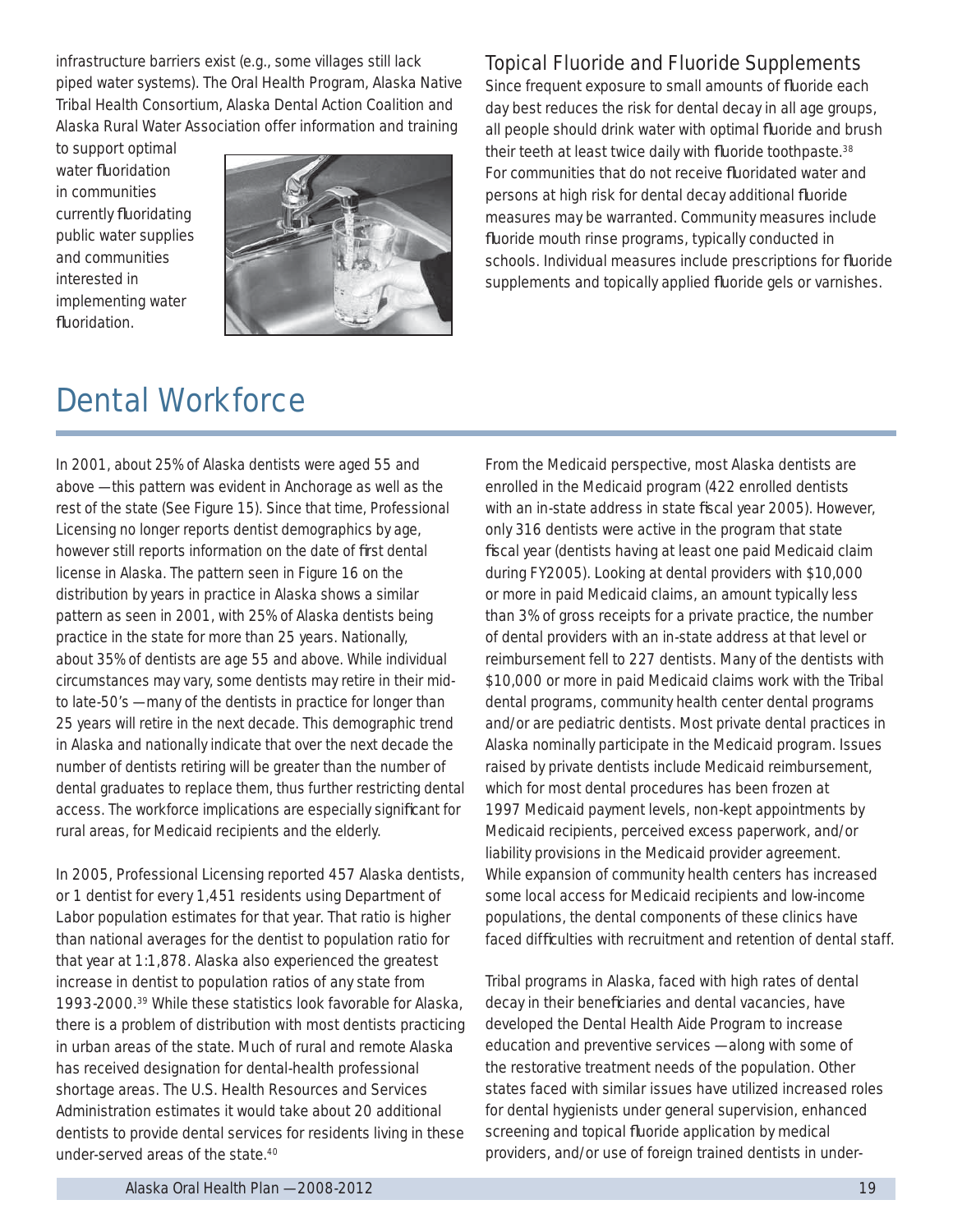served settings. Tribal and private dental programs in Alaska are looking at utilization of expanded-duty dental assistants (e.g., to place dental restorations) as a means to increase dentist efficiency. The Alaska State Dental Hygienists' Association has proposed to increase dental hygiene services under general supervision in underserved settings (e.g., schools and nursing homes) along with the ability to place restorations if they have completed the appropriate training.

The American Dental Hygienists' Association and American Dental Association are both proposing new models of practitioners to address increased access to preventive dental services, earlier intervention and/or improved dental practice efficiencies to address dental access issues.



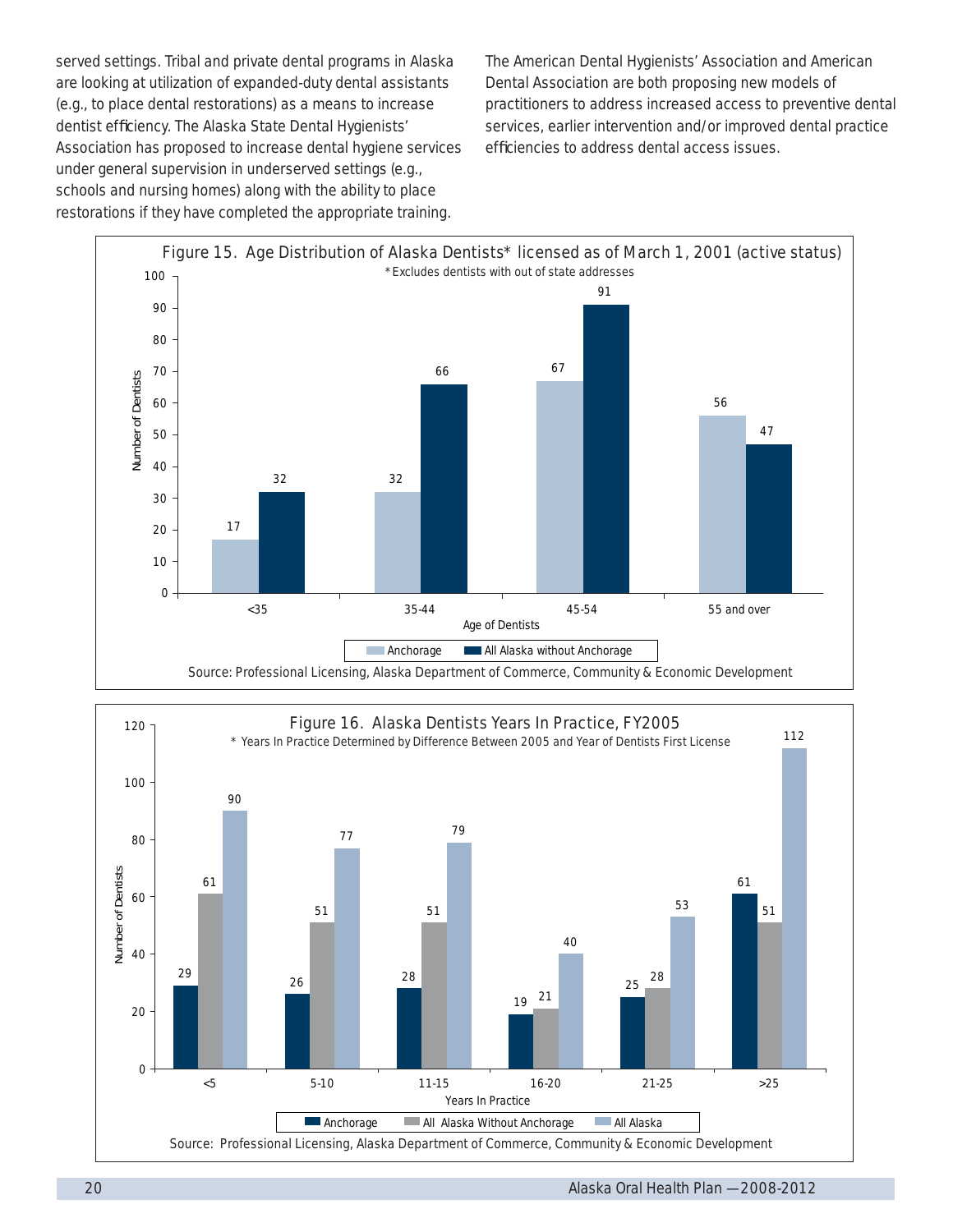# Infection Control in the Dental Office

Dental health-care personnel (DHCP) and dental patients can be exposed to pathogenic microorganisms in dental settings through:

- Direct contact with blood, oral fluids, or other patient materials;
- Indirect contact with contaminated objects;
- Contact of the conjunctiva, nasal, or oral mucosa with droplets containing microorganisms from an infected person and propelled a short distance (e.g., by coughing, sneezing, or talking); and
- Inhalation of airborne microorganisms that can remain suspended in the air for long periods.

DHCP includes the dentist, dental hygienist, and dental assistant; and dental laboratory technicians (in-office and in commercial dental labs), administrative/clerical staff and others not directly involved in patient care but potentially exposed to infectious agents (e.g., housekeeping and maintenance workers).

The U.S. Centers for Disease Control and Prevention has published infection control guidelines for dental health-care settings to address these issues.<sup>41</sup> The University of Alaska Anchorage, Dental Assisting and Dental Hygiene Programs and the Alaska State Dental Hygienist Association use the CDC infection control guidelines in training of dental personnel in Alaska.

# Alaska Dental Action Coalition

The Alaska Dental Action Coalition (ADAC) is a voluntary interagency partnership that formed under the cooperative agreement with Alaska from the U.S. Centers for Disease Control and Prevention, Division of Oral Health. ADAC merged with other oral health stakeholders following successful efforts to educate policymakers on the need for improvements in dental benefits for adults enrolled in the state Medicaid

program. ADAC has four established committees that meet at least quarterly (Prevention & Education, Provider Training & Education, Dental Access and Fluorides) and a leadership committee to discuss oral health policy development. The strategies and recommendations identified in this plan reflect the input from ADAC members.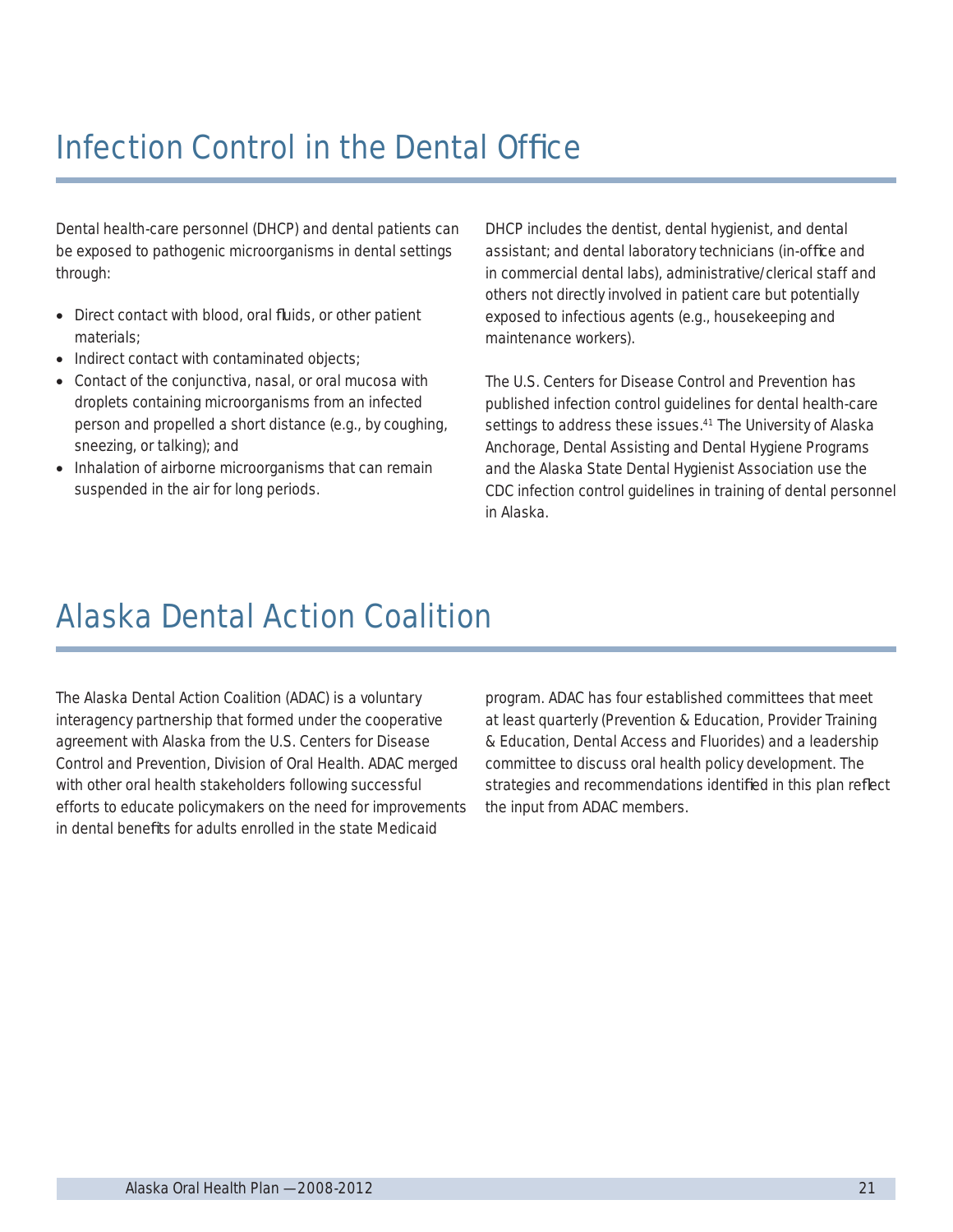# Alaska Oral Health Program

The Alaska Oral Health Program was established under a cooperative agreement with the U.S. Centers for Disease Control and Prevention (CDC), Division of Oral Health in July 2002. Current funding from the CDC supports 2.5 full-time equivalent (FTE) positions in the Division of Public Health, Section of Women's, Children's and Family Health for a Dental Officer; Health Program Manager for management activities on community water fluoridation, oral health education and Coalition support; and a part-time Health Program Manager for development and/or evaluation of dental sealant programs, professional service contract management and assistance with management of federal grants.

The Oral Health Program has developed an oral health surveillance system to assess oral health needs in Alaska, identify disparities and monitor trends in oral disease over time. The information in this plan reflects the information collected through the surveillance system. Summary data from the 2004 dental assessment of Alaska third-grade children and the 2005 dental assessment of Alaska kindergarten children and children enrolled in Head Start are provided in Appendix II. Major gaps in assessing oral health in Alaska currently include:

- Ongoing funding to conduct child dental assessments to monitor trends in dental decay and dental sealant utilization;
- Dental decay and sealant utilization in children with special health care needs and adolescents;
- Dental decay and periodontal disease in adults and seniors (including adults/seniors with disabilities);
- Oral cancer screening by dental and medical providers; and
- Oral injuries.

The Oral Health Program is utilizing dental assessment information to inform policymakers and the public about oral disease in Alaska, to identify oral health disparities and monitor disease trends. Assessment information will be utilized to implement appropriate interventions to reduce oral disease and injuries.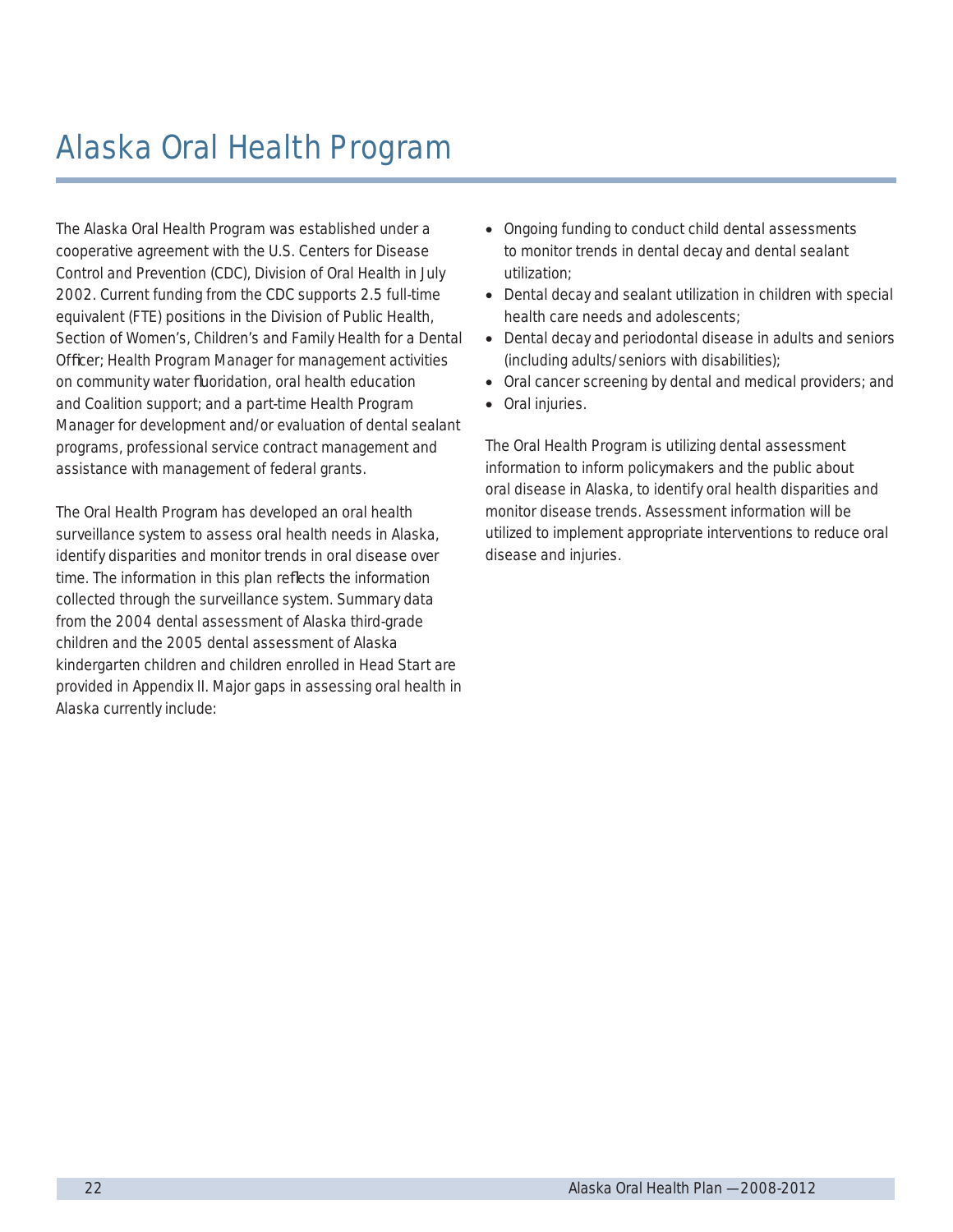# Goals, Strategies & Recommendations:

# Priority Recommendations

1. The Department of Health and Social Services and Alaska Dental Action Coalition will educate legislators on the continued need for preventative and enhanced restorative dental benefits for adults enrolled in Medicaid in the 2009 legislative session so that the enhanced dental services are reauthorized (current dental services for adults enrolled in Medicaid sunset on June 30, 2009).

#### Justification:

The enhanced dental services for adults enrolled in Medicaid offers opportunities to:

- Reduce emergent dental treatment needs through earlier prevention and intervention;
- Decrease Medicaid costs associated with emergent procedures;
- Increase beneficiary employability or employment advancement with treatment of decayed or missing teeth;
- Provide denture services to low-income adults and seniors that have lost most or all of their natural teeth; and
- Improve overall health (e.g., relationship of oral disease with other chronic diseases and adverse birth outcomes).
- 2. By April 2008, the Alaska Legislature will pass legislation, as currently reflected in HB136 for the 2008 legislative session, to:
- allow dental hygienists with an endorsement to place restorations under the direct supervision of a dentist;
- to provide local anesthetic agents under direct, indirect or general supervision; and
- allow experienced dental hygienists to practice under a collaborative agreement with a dentist that would allow services to be provided without the dentist present and in settings outside the dental office.

#### Justification:

- Use of appropriately trained dental hygienists to place restorations offers increased efficiency in the delivery of dental care which can constrain dental costs and increase access to dental services; and
- Dental hygienists working under collaborative agreements could expand access to dental preventive services in schools, assisted living settings, nursing homes and other settings with underserved populations.

3. By FY2010, the Department of Health and Social Services should increase dental Medicaid reimbursement.

#### Justification:

- Dental provider participation, especially by private dentists, is limited or absent in a number of communities across the state;
- Only about 1 in 3 children enrolled in Medicaid receive a dental visit during a given year and about 1 in 5 receive a dental treatment service;
- Dental reimbursement for preventive and restorative dental procedures has not been increased since FY1999 based on 1997 Medicaid claims profiles; and
- Low reimbursement is a significant factor for dental providers to discontinue participation in the Medicaid/ Denali KidCare Program – continuing reimbursement at existing levels will lead to even more significant dental access problems in the future.
- 4. By 2010, the Department of Health and Social Services, Division of Health Care Services will implement a method to track Medicaid nonkept appointments in the Medicaid Management Information System.

#### Justification:

- Non-kept dental appointments is another common reason that dentists indicate they don't participate or limit participation in Medicaid;
- Dental appointments are built on a surgical model of care - typically 45 minutes to one hour blocked out for each appointment; and
- Tracking non-kept appointments would assist in identification of the extent of the problem and offer the potential for development of case management to address Medicaid recipients that repeatedly miss dental appointments.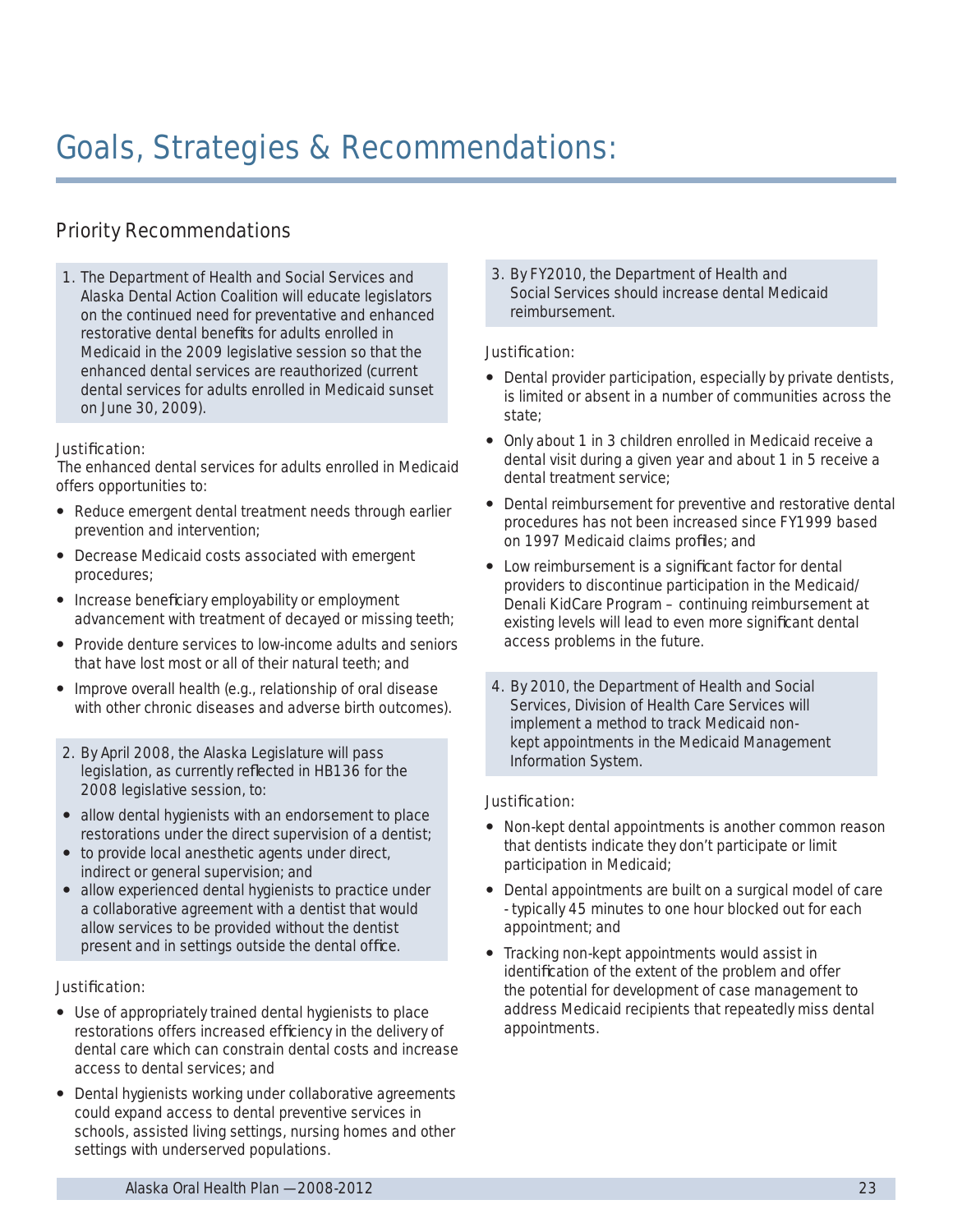5. By 2010, the Department of Health and Social Services, Division of Health Care Services will implement reimbursement for non-dental providers (e.g., physicians and nurses) for fluoride varnish application on young children.

#### Justification:

- Children enrolled in Medicaid are an at-risk group for development of early childhood caries;
- Caries in primary teeth can rapidly progress through tooth enamel and result in treatment of the pulp (if affected), placement of stainless steel or resin crowns and/or extractions;
- Fluoride varnish applications have been shown to be effective at reducing dental decay (including early childhood caries);
- Typically children under the age of three are not seen by dentists but are seen by medical providers for well-child exams;
- Application and reimbursement for fluoride varnish application could prevent dental decay and/or arrest early decay in tooth enamel caries for young children enrolled in Medicaid.
- 6. By 2010, the State of Alaska will implement loan forgiveness and other methods that assist both recruitment and retention of dentists and dental hygienists practicing in dental health professional shortage areas.

#### Justification:

- In the past decade Alaska has seen an increase in Community Health Center dental programs, however most programs face difficulty recruiting and retaining dental providers;
- Tribal health programs face ongoing difficulties with recruitment and retention of dental providers providing services in rural/remote areas of the state – these programs have access to Indian Health Service loan forgiveness programs but the program is limited in effects on retention as many dentists leave once they have completed the three-year commitment in this program;
- Rising dental education costs result in increased debt for dental graduates which can limit decisions to practice in rural areas and in programs treating underserved populations; and
- Private dental practices are concentrated in urban areas of the state – dentist retirements over the next decade could result in dental access issues in rural areas of the state.

7. By 2011, the Department of Health and Social Services, Division of Health Care Services and Division of Public Health should develop a training program or integrate existing training programs (e.g., American Academy of Pediatric training materials) for enhanced dental screenings by non-dental providers and provide for Medicaid reimbursement for these services.

#### Justification:

- Children under the age of three typically lack routine dental access (or a "dental home"), however most children this age see medical providers for immunizations and/or well child exams;
- Children enrolled in Medicaid/Denali KidCare are an atrisk group for development of dental decay (including early childhood caries);
- There currently is a lack of sufficient dental capacity in the state to meet dental referrals for every young child enrolled in Medicaid/Denali KidCare;
- Non-dental providers, if trained to recognize early dental decay and urgent treatment needs, can utilize fluoride varnish application and conduct triage for referral of children with more urgent needs for dental services;
- Private dental providers are more likely to work with health providers in accepting children referred for urgent treatment needs than an approach of referring every child screened by the medical providers for a dental exam and/ or treatment; and
- Medical providers are more likely to do the dental screening and triage if they are adequately trained and reimbursed for the screening services.

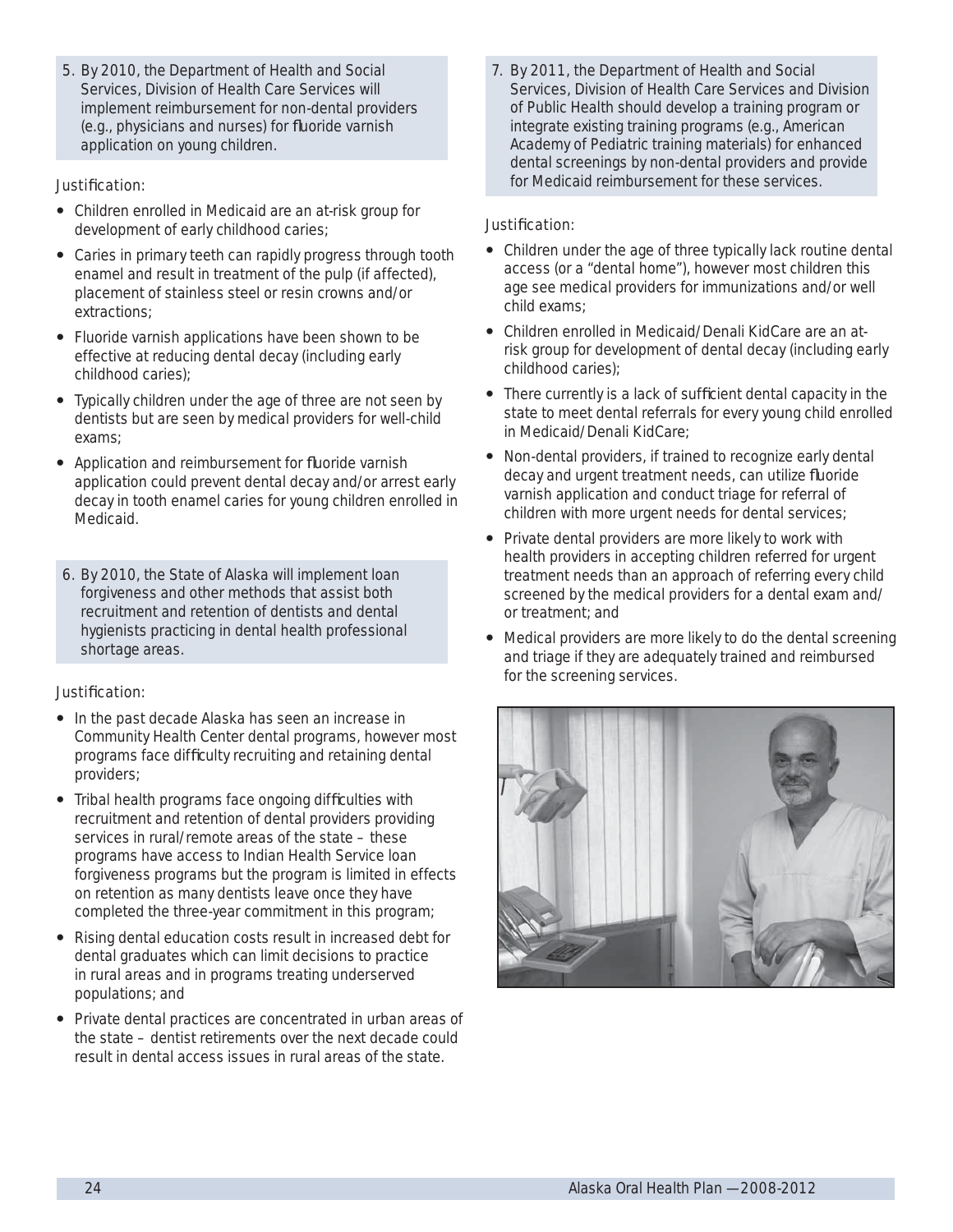8. In efforts to support optimal fluoridation of public water systems, the Alaska Native Tribal Health Consortium and/or the Alaska Rural Water Association will offer fluoridation training for water operators at least once per year in 2008 and annually thereafter; the Oral Health Program will maintain collection of fluoridation test results and entry into the Centers for Disease Control and Preventions "Water Fluoridation Reporting System (WFRS); and the Alaska Dental Action Coalition, Fluoride Committee will continue to recognize water operators and water systems for annual optimal water fluoridation.

#### Justification:

- Adjustment of fluoride to optimal levels in public water systems has been shown as an effective population-based approach to reduce dental decay;
- Water operators are key stakeholders in successful implementation of community water fluoridation;
- Water operator training on fluoridation and recognition of water operators and water systems that achieve optimal fluoridation reinforced on an annual basis encourage maintenance of fluoride at optimal levels in fluoridating water systems.



9. By 2010, the Alaska Dental Action Coalition and Oral Health Program, in conjunction with Community Health Center dental programs, will pilot a dental sealant program in an urban elementary school with fifty percent or more children eligible for the free or reduced school lunch programs. The pilot would be to identify and resolve critical factors with implementation of school-based or school-linked dental sealant programs in the state so the pilot can be replicated in other schools with significant percentages of children from low-income families.

### Justification:

National estimates indicate as much as ninety percent of all dental decay in permanent teeth occur on tooth surfaces with pits and fissures  $1,2$ ;

- The teeth at highest risk for pit and fissure decay are the permanent first molars (which erupt at about age 6) and permanent second molars (which erupt at about age  $12$ )<sup>1</sup>;
- Dental sealants applied to the pits and fissures on the chewing surfaces of molars provide a physical barrier to bacterial plaque and food;
- When sealants are placed soon after molars erupt, they are almost 100% effective at reducing this type of dental decay so long as they are properly placed and the sealants are retained 1; and
- School-based and school-linked dental sealant programs target schools with high percentages of low-income children that typically lack access to private dental care. (Note: The Children's Health Act encourages development of sealant programs in rural schools with a household median income of 235% of federal poverty level or less and urban schools with fifty percent or more of students eligible for the free or reduced-cost lunch programs.)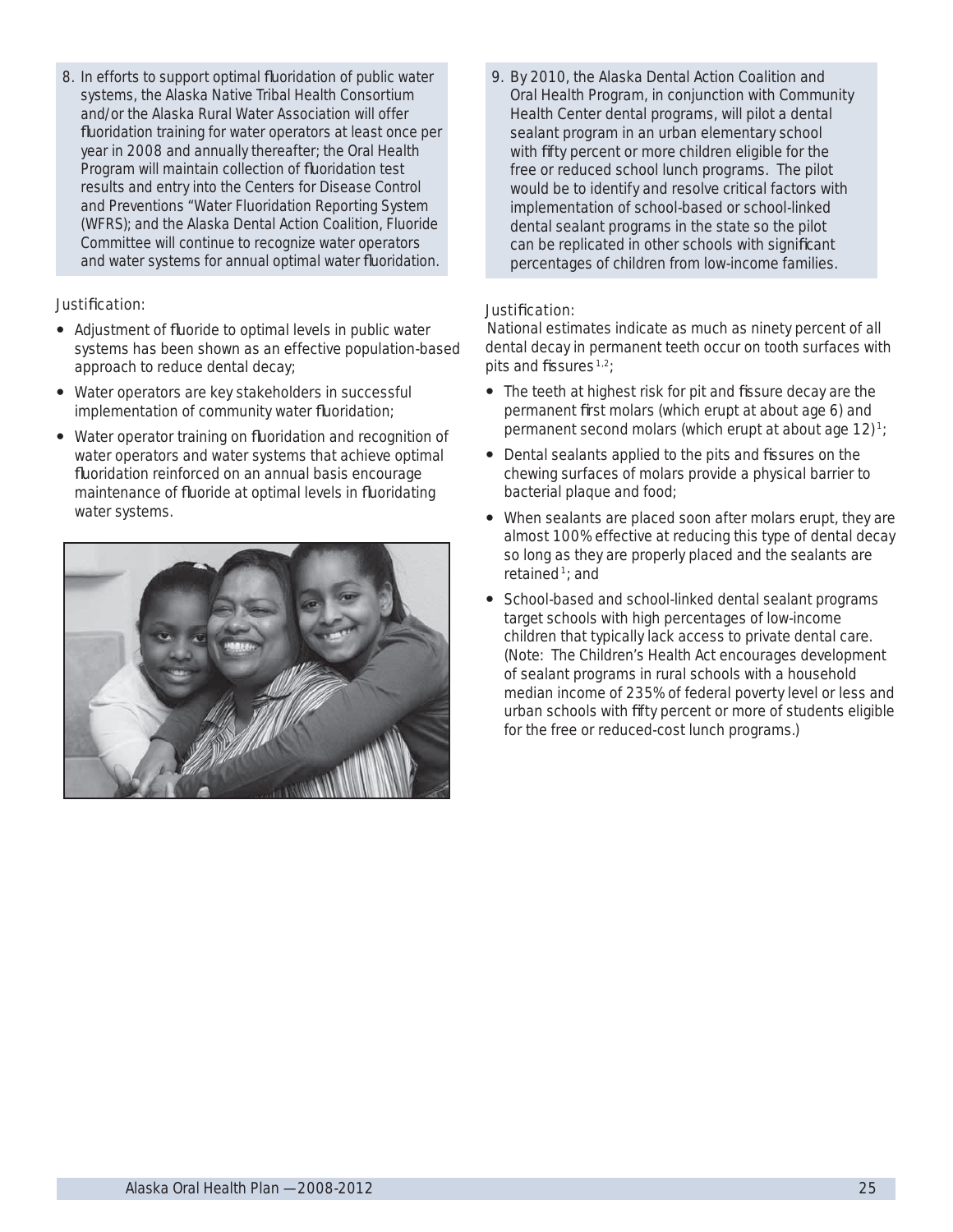- 10. Continue to support and expand preventative efforts to improve the oral health of all Alaskans through:
- Education of parents, caregivers and individuals on the personal role of preventing dental disease through proper feeding practices of infants, diet and oral hygiene (e.g., brushing with fluoridated toothpaste and flossing);
- Encouraging schools to adopt policies to restrict soda and sugared beverages and/or promote use of lowfat milk and water as healthier drink choices;
- Preventing and/or decreasing the use of tobacco products;
- Promoting use of car seats and/or safety restraints in automobiles and mouth-guard use when participating in contact sports to reduce oral injuries; and
- Awareness of the role of oral health as it relates to general health (e.g., cardiovascular disease and diabetes).

### Justification:

- Most oral disease is highly preventable with proper diet, oral hygiene, access to fluoride and dental sealants and avoiding tobacco products;
- Education efforts seek to inform individuals, increase public awareness and ultimately change behavior to improve and/or maintain oral health.



- 11. Continue development and maintenance of Alaska's oral health surveillance system through:
- Developing resources and/or strategies for sustainability for dental assessments for information on dental decay and sealant utilization every five years (to include adolescents in future dental assessments);
- Develop strategies to collect information on dental decay in adults and seniors, including adults and seniors in long-term care settings, beyond selfreported data on missing teeth;
- Collect information on treatment of early childhood caries in hospital and ambulatory surgical settings;
- Collect information on hospital emergency room use for dental related health issues;
- Develop strategies to collect information on dental decay and/or periodontal disease in children with special health care needs and adults with disabilities;
- Develop strategies to collect information on periodontal disease in adults and seniors;
- Collaborate with the Section of Chronic Disease Prevention and Health Promotion in coordination of Behavioral Risk Factor Surveillance System (BRFSS) questions and analysis of BRFSS data for baseline and trends on dental visits by Alaskan adults with diabetes and/or heart disease, and with inclusion of a question on oral cancer exams in BRFSS every two years to establish a baseline and monitor trends in adults reporting tobacco use and/or regular alcohol use and all adults aged 40 years and older.

#### Justification:

- Individuals have difficulty reporting specific information on dental decay and sealant utilization;
- The 2004 and 2005 dental assessments used in this plan were funded by federal grants – there is not a sustainable funding plan for these dental assessments beyond the dental assessment project ending in December of 2007;
- Data is limited to reporting missing teeth due to caries or periodontal disease for adults and seniors – this information is not adequate to evaluate implementation of interventions with these population groups;
- Children with special health care needs and adults with disabilities are at-risk groups for dental disease;
- Individuals with diabetes are at-risk for development of periodontal disease and untreated periodontal disease can interfere with management of diabetes; and
- Information on oral cancer examination can be utilized to raise public and provider awareness on risks for oral cancer and increase involvement of dental offices in counseling on alcohol and tobacco; and
- Increased oral cancer exams on adults and seniors should increase the percentage of oropharyngeal cancer detected at the early, localized stage of cancer.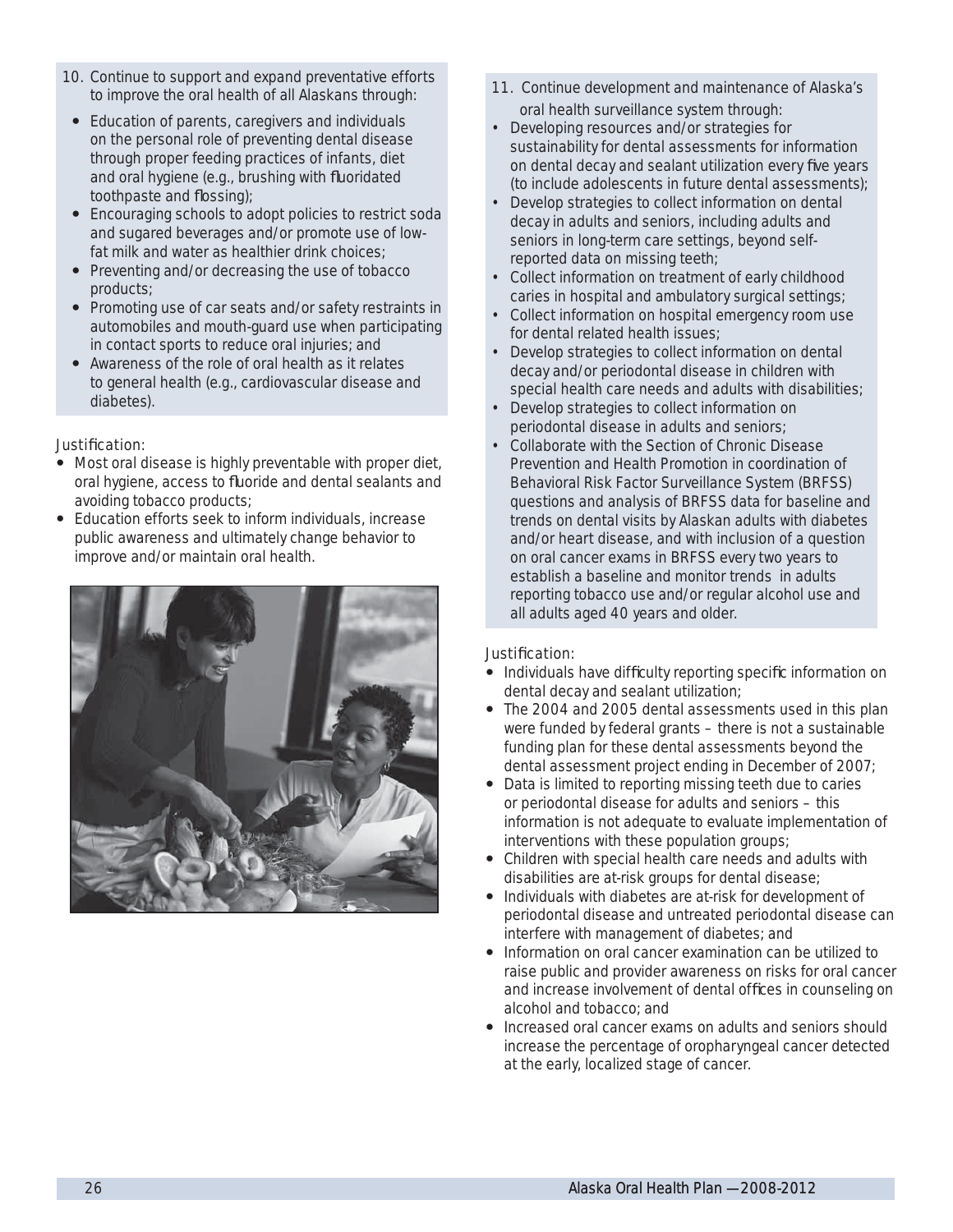|                                 | CDPHP – Section of Chronic Disease Prevention and He |
|---------------------------------|------------------------------------------------------|
| <b>Oral Health Action Plan:</b> | Acronyms:                                            |

| AAP - American Academy of Pediatrics                 |
|------------------------------------------------------|
| ADA – American Dental Association                    |
| ADAC - Alaska Dental Action Coalition                |
| ADHA - American Dental Hygienists' Association       |
| ADS-Alaska Dental Society                            |
| AMHTA – Alaska Mental Health Trust Authority         |
| ANMC – Alaska Native Medical Center                  |
| ANTHC - Alaska Native Tribal Health Consortium       |
| APCA – Alaska Primary Care Association               |
| APCO – Alaska Primary Care Office                    |
| ARWA – Alaska Rural Water Association                |
| ASDHA - Alaska State Dental Hygienists' Association  |
| ATCA – Alaska Tobacco Control Alliance               |
| BRFSS - Behavioral Risk Factor Surveillance System   |
| BSS - Basic Screening Survey (visual dental assessme |
| BVS - Bureau of Vital Statistics                     |
| CDC-U.S. Centers for Disease Control and Prevention  |

- -
- 
- - -
- 
- 
- -
- -
- 

| Date/Frequency<br>Completion<br>Ongoing<br>knowledge and awareness - assess<br>use of program and DHSS surveys<br>Program materials/Changes in<br>Monitoring Mechanism,<br>CDPHP - Section of Chronic Disease Prevention and Health Promotion<br>Evaluation<br>WC - Women, Infant and Children Program (Nutrition Services)<br>JAA - University of Alaska Anchorage, Dental Hygiene Program<br>EPSDT - Early & Periodic Screening, Diagnosis and Treatment<br>- Division of Health Care Services (Medicaid Program)<br>for evaluation.<br>PRAMS - Pregnancy Risk Assessment Monitoring System<br>DEED - Department of Education and Early Development<br>DEED - Department of Education and Early Development<br>Section of Women's, Children's and Family Health<br>OHSS - Department of Health and Social Services<br>CHC-Community Health Center dental programs<br>ECCS - Early Childhood Comprehensive Systems<br>WFRS - Water Fluoridation Reporting System<br>Organization(s)<br>Responsible<br>YRBS - Youth Risk Behavior Survey<br>State Public Health Nursing<br>ADAC & OHP<br><b>DPH - Division of Public Health</b><br>Southcentral Foundation<br>PCC - Primary Care Council<br>- Oral Health Program<br>Community water fluoridation and fluorides<br>beverages promoting<br>Assist other health programs with oral health<br>(nutrition, feeding practices and fluorides)<br>• Injury Prevention: Seat belt, car seat and<br>Other early childhood caries preventions<br>pregnancy and/or early childhood caries<br>education efforts including information on:<br>. Importance of maternal oral health and<br>Oral hygiene (brushing with fluoridated<br>$-$ NHN<br>$SCF - 3$<br>DHCS-<br>MCH-<br>$rac{1}{2}$<br>Early and periodic dental visits<br>toothpaste and flossing)<br>BSS - Basic Screening Survey (visual dental assessments)<br>Nutrition - foods and<br>CDC-U.S. Centers for Disease Control and Prevention<br>ASDHA - Alaska State Dental Hygienists' Association<br>BRFSS - Behavioral Risk Factor Surveillance System<br>mouth-guard use<br>Dental sealants<br>ADHA - American Dental Hygienists' Association<br>ANTHC - Alaska Native Tribal Health Consortium<br>dental decay<br>AMHTA – Alaska Mental Health Trust Authority<br>Strategy<br>APCA - Alaska Primary Care Association<br>ARWA - Alaska Rural Water Association<br>ATCA - Alaska Tobacco Control Alliance<br>AAP - American Academy of Pediatrics<br>ADAC - Alaska Dental Action Coalition<br>ANMC - Alaska Native Medical Center<br>$\bullet$<br>$\bullet$<br>$\bullet$<br><b>ADA - American Dental Association</b><br>$\bullet$<br>$\bullet$<br>APCO - Alaska Primary Care Office<br>BVS - Bureau of Vital Statistics<br>Goal 1: Support educational activities<br>ADS - Alaska Dental Society<br>to increase awareness on oral health<br>including information on preventing<br>and implications for general health<br>maintaining oral health across the<br>intervention to reduce the health<br>oral disease and injuries, early<br>consequences of disease and<br><b>Acronyms:</b><br>lifespan.<br>Goal |                                     |  |    |
|--------------------------------------------------------------------------------------------------------------------------------------------------------------------------------------------------------------------------------------------------------------------------------------------------------------------------------------------------------------------------------------------------------------------------------------------------------------------------------------------------------------------------------------------------------------------------------------------------------------------------------------------------------------------------------------------------------------------------------------------------------------------------------------------------------------------------------------------------------------------------------------------------------------------------------------------------------------------------------------------------------------------------------------------------------------------------------------------------------------------------------------------------------------------------------------------------------------------------------------------------------------------------------------------------------------------------------------------------------------------------------------------------------------------------------------------------------------------------------------------------------------------------------------------------------------------------------------------------------------------------------------------------------------------------------------------------------------------------------------------------------------------------------------------------------------------------------------------------------------------------------------------------------------------------------------------------------------------------------------------------------------------------------------------------------------------------------------------------------------------------------------------------------------------------------------------------------------------------------------------------------------------------------------------------------------------------------------------------------------------------------------------------------------------------------------------------------------------------------------------------------------------------------------------------------------------------------------------------------------------------------------------------------------------------------------------------------------------------------------------------------------------------------------------------------------------------------------------------------------------------------------------------------------------------------------------------------------------------------------------------------------------------------------------------------------------------------------------------------------|-------------------------------------|--|----|
|                                                                                                                                                                                                                                                                                                                                                                                                                                                                                                                                                                                                                                                                                                                                                                                                                                                                                                                                                                                                                                                                                                                                                                                                                                                                                                                                                                                                                                                                                                                                                                                                                                                                                                                                                                                                                                                                                                                                                                                                                                                                                                                                                                                                                                                                                                                                                                                                                                                                                                                                                                                                                                                                                                                                                                                                                                                                                                                                                                                                                                                                                                              |                                     |  |    |
|                                                                                                                                                                                                                                                                                                                                                                                                                                                                                                                                                                                                                                                                                                                                                                                                                                                                                                                                                                                                                                                                                                                                                                                                                                                                                                                                                                                                                                                                                                                                                                                                                                                                                                                                                                                                                                                                                                                                                                                                                                                                                                                                                                                                                                                                                                                                                                                                                                                                                                                                                                                                                                                                                                                                                                                                                                                                                                                                                                                                                                                                                                              |                                     |  |    |
|                                                                                                                                                                                                                                                                                                                                                                                                                                                                                                                                                                                                                                                                                                                                                                                                                                                                                                                                                                                                                                                                                                                                                                                                                                                                                                                                                                                                                                                                                                                                                                                                                                                                                                                                                                                                                                                                                                                                                                                                                                                                                                                                                                                                                                                                                                                                                                                                                                                                                                                                                                                                                                                                                                                                                                                                                                                                                                                                                                                                                                                                                                              |                                     |  |    |
|                                                                                                                                                                                                                                                                                                                                                                                                                                                                                                                                                                                                                                                                                                                                                                                                                                                                                                                                                                                                                                                                                                                                                                                                                                                                                                                                                                                                                                                                                                                                                                                                                                                                                                                                                                                                                                                                                                                                                                                                                                                                                                                                                                                                                                                                                                                                                                                                                                                                                                                                                                                                                                                                                                                                                                                                                                                                                                                                                                                                                                                                                                              |                                     |  |    |
|                                                                                                                                                                                                                                                                                                                                                                                                                                                                                                                                                                                                                                                                                                                                                                                                                                                                                                                                                                                                                                                                                                                                                                                                                                                                                                                                                                                                                                                                                                                                                                                                                                                                                                                                                                                                                                                                                                                                                                                                                                                                                                                                                                                                                                                                                                                                                                                                                                                                                                                                                                                                                                                                                                                                                                                                                                                                                                                                                                                                                                                                                                              |                                     |  |    |
|                                                                                                                                                                                                                                                                                                                                                                                                                                                                                                                                                                                                                                                                                                                                                                                                                                                                                                                                                                                                                                                                                                                                                                                                                                                                                                                                                                                                                                                                                                                                                                                                                                                                                                                                                                                                                                                                                                                                                                                                                                                                                                                                                                                                                                                                                                                                                                                                                                                                                                                                                                                                                                                                                                                                                                                                                                                                                                                                                                                                                                                                                                              |                                     |  |    |
|                                                                                                                                                                                                                                                                                                                                                                                                                                                                                                                                                                                                                                                                                                                                                                                                                                                                                                                                                                                                                                                                                                                                                                                                                                                                                                                                                                                                                                                                                                                                                                                                                                                                                                                                                                                                                                                                                                                                                                                                                                                                                                                                                                                                                                                                                                                                                                                                                                                                                                                                                                                                                                                                                                                                                                                                                                                                                                                                                                                                                                                                                                              | Alaska Oral Health Plan - 2008-2012 |  | 27 |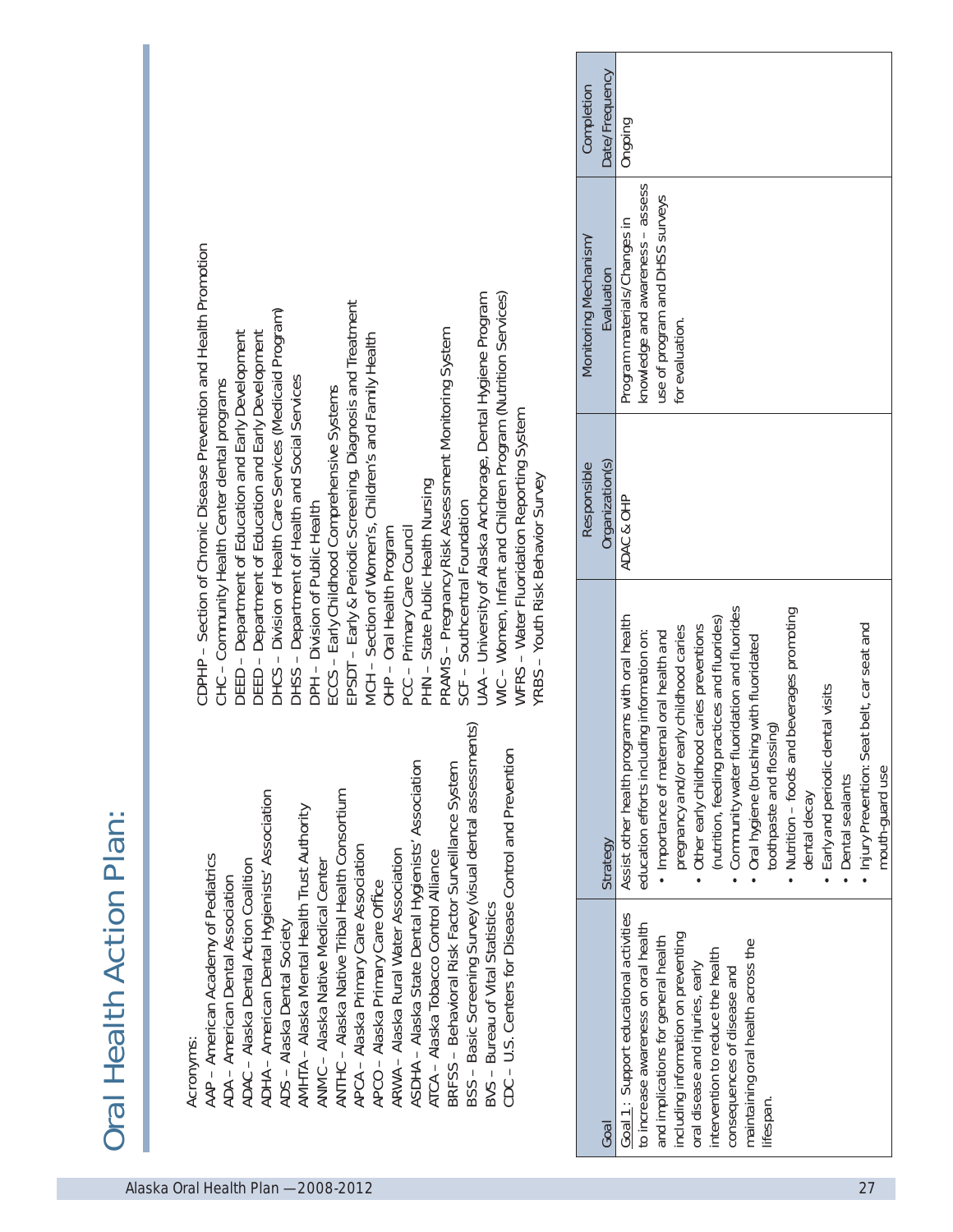| Date/Frequency<br>Completion        |                                                                                                                                             | As developed                                                                                                  | As developed                                                                                                                                                                                    | As developed                                                                                                                                                                                                                           | 2008                                                                                                                                                    | Ongoing                                                                                                                                                                                                                     | 2009/2010                                                                                                                                                                          |
|-------------------------------------|---------------------------------------------------------------------------------------------------------------------------------------------|---------------------------------------------------------------------------------------------------------------|-------------------------------------------------------------------------------------------------------------------------------------------------------------------------------------------------|----------------------------------------------------------------------------------------------------------------------------------------------------------------------------------------------------------------------------------------|---------------------------------------------------------------------------------------------------------------------------------------------------------|-----------------------------------------------------------------------------------------------------------------------------------------------------------------------------------------------------------------------------|------------------------------------------------------------------------------------------------------------------------------------------------------------------------------------|
| Monitoring Mechanism/<br>Evaluation |                                                                                                                                             | School district health curriculum/<br>Track changes.                                                          | educational materials/Change in<br>knowledge and awareness<br>Training program and/or                                                                                                           | educational materials/Change in<br>knowledge and awareness<br>Training program and/or                                                                                                                                                  | Project completed/Key informant<br>usefulness, additions and/or<br>knowledge and awareness<br>clarifications - changes in<br>interviews with parents on | and/or management of periodontal<br>messages for routine dental care<br>Integration of educational<br>disease in MCH & CDPHP                                                                                                | public/target population awareness<br>campaigns. Document changes in<br>and/or joint public information<br>program materials and plans;<br>and/or access to dental care<br>BRFSS). |
| Organization(s)<br>Responsible      |                                                                                                                                             | DEED, school districts,<br>CDPHP & OHP                                                                        | ADAC                                                                                                                                                                                            | ADAC                                                                                                                                                                                                                                   | OHP & Stone Soup<br>Group                                                                                                                               | MCH, CDPHP & OHP                                                                                                                                                                                                            |                                                                                                                                                                                    |
| Strategy                            | health with general health<br>(links with chronic disease)<br>· Tobacco avoidance<br>• Importance of oral<br>Oral cancer exams<br>$\bullet$ | information with school health curriculums and<br>Encourage incorporation of oral health<br>health education. | parental/caregiver recognition of early enamel<br>caries, "white spot lesions", in relation to early<br>Develop or identify education materials for<br>childhood caries and prevention efforts. | parental/caregiver use of topical fluoride varnish<br>with children with special health care needs and<br>for early childhood caries prevention and/or use<br>Develop or identify education materials for<br>adults with disabilities. | parents/caregivers of<br>section for Parent<br>children with special health care needs<br>Develop an oral health<br>Navigation Manual for               | awareness of risks and/or complications between<br>programs and Chronic Disease Prevention &<br>oral disease and adverse birth outcomes,<br>Health Promotion Programs to increase<br>Collaborate with Maternal Child Health | and diabetes<br>cardiovascular disease                                                                                                                                             |
| Goal                                | Goal 1 (continued):                                                                                                                         |                                                                                                               |                                                                                                                                                                                                 |                                                                                                                                                                                                                                        |                                                                                                                                                         |                                                                                                                                                                                                                             |                                                                                                                                                                                    |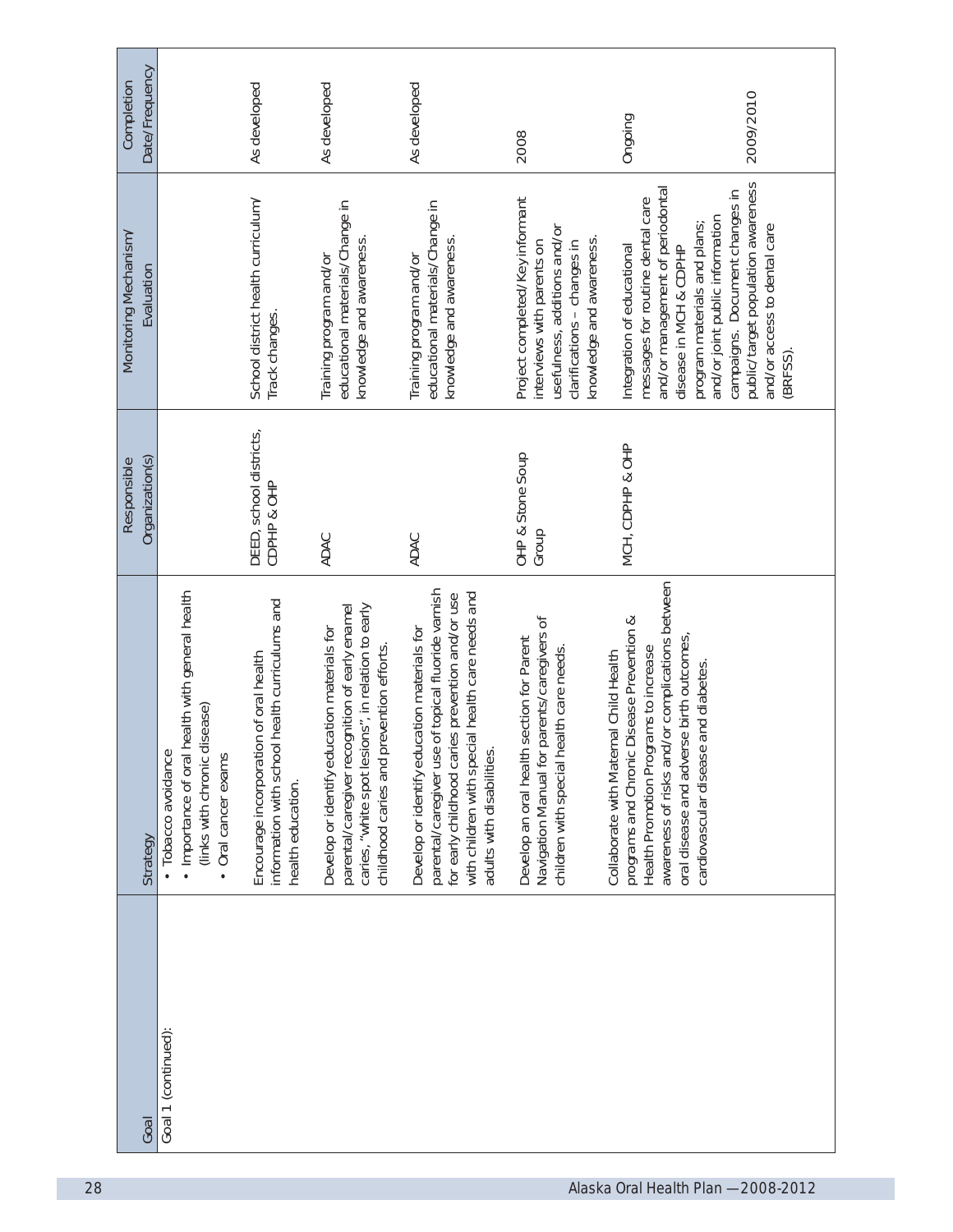| Date/Frequency<br>Completion        | 2009/2010                                                                                                                                                                           |                                                                                                              | Ongoing                                                    | Ongoing                                                                                  | Ongoing                                                                                                                                                                          | Ongoing                                                                                                                                                                           | Ongoing - pilot<br>assessment in<br>development<br>2010                                                                                                                                                 | As developed                                                                                                                                 |
|-------------------------------------|-------------------------------------------------------------------------------------------------------------------------------------------------------------------------------------|--------------------------------------------------------------------------------------------------------------|------------------------------------------------------------|------------------------------------------------------------------------------------------|----------------------------------------------------------------------------------------------------------------------------------------------------------------------------------|-----------------------------------------------------------------------------------------------------------------------------------------------------------------------------------|---------------------------------------------------------------------------------------------------------------------------------------------------------------------------------------------------------|----------------------------------------------------------------------------------------------------------------------------------------------|
| Monitoring Mechanism/<br>Evaluation | Project completed, participating<br>site(s) and/or schools.                                                                                                                         |                                                                                                              | Training assessment results<br>Training programs provided/ | fluoridating systems annually<br>ADAC Awards/Track optimal                               | reports/Changes in fluoridating<br>community water systems and<br>ADAC Fluoride Committee<br>optimal fluoridation.                                                               | WFRS Reports/Internal controls<br>with review and entry of water<br>operator report data.                                                                                         | Programs with sealant activities -<br>sealant program pilot in an urban<br>sealant utilization in populations<br>school developed/Changes in<br>Inventory of Tribal Dental<br>at-risk for dental decay. | Information requests from schools<br>following suggested protocols.<br>and communities/Programs                                              |
| Organization(s)<br>Responsible      | ADAC, ADS, ASDHA<br>& OHP                                                                                                                                                           |                                                                                                              | ANTHC & ARWA                                               | ADAC & ADS                                                                               | ADAC and OHP<br>ANTHC, ARWA,                                                                                                                                                     | $\frac{1}{10}$                                                                                                                                                                    | ANTHC, ADAC and<br>$rac{p}{\sqrt{1-p}}$                                                                                                                                                                 | ANTHC & OHP                                                                                                                                  |
| Strategy                            | Explore bringing Smithsonian oral health exhibit<br>to Alaska museums as an educational activity<br>for Children's Dental Health month (February)<br>Also see Goal 7 - Partnerships | Support community water fluoridation with<br>te by:<br>optimal levels of fluorid                             | Providing training to water operators;                     | Recognition of water operators and water<br>optimal fluoridation;<br>systems with annual | support with implementation or maintenance<br>Providing information and support to water<br>of community water fluoridation programs.<br>operators and/or communities requesting | systems to health providers - allow for providers<br>to determine appropriateness of use of fluoride<br>Report fluoridation status of community water<br>supplements to children. | Support development of school-based and/or<br>school-linked dental sealant programs.                                                                                                                    | Support development of school-based fluoride<br>communities without community water<br>rinse or fluoride varnish programs in<br>fluoridation |
| Goal                                | Goal 1 (continued):                                                                                                                                                                 | programs and interventions in schools<br>and communities to reduce the oral<br>Goal 2: Expand and/or improve | disease burden in Alaska.                                  |                                                                                          |                                                                                                                                                                                  |                                                                                                                                                                                   |                                                                                                                                                                                                         |                                                                                                                                              |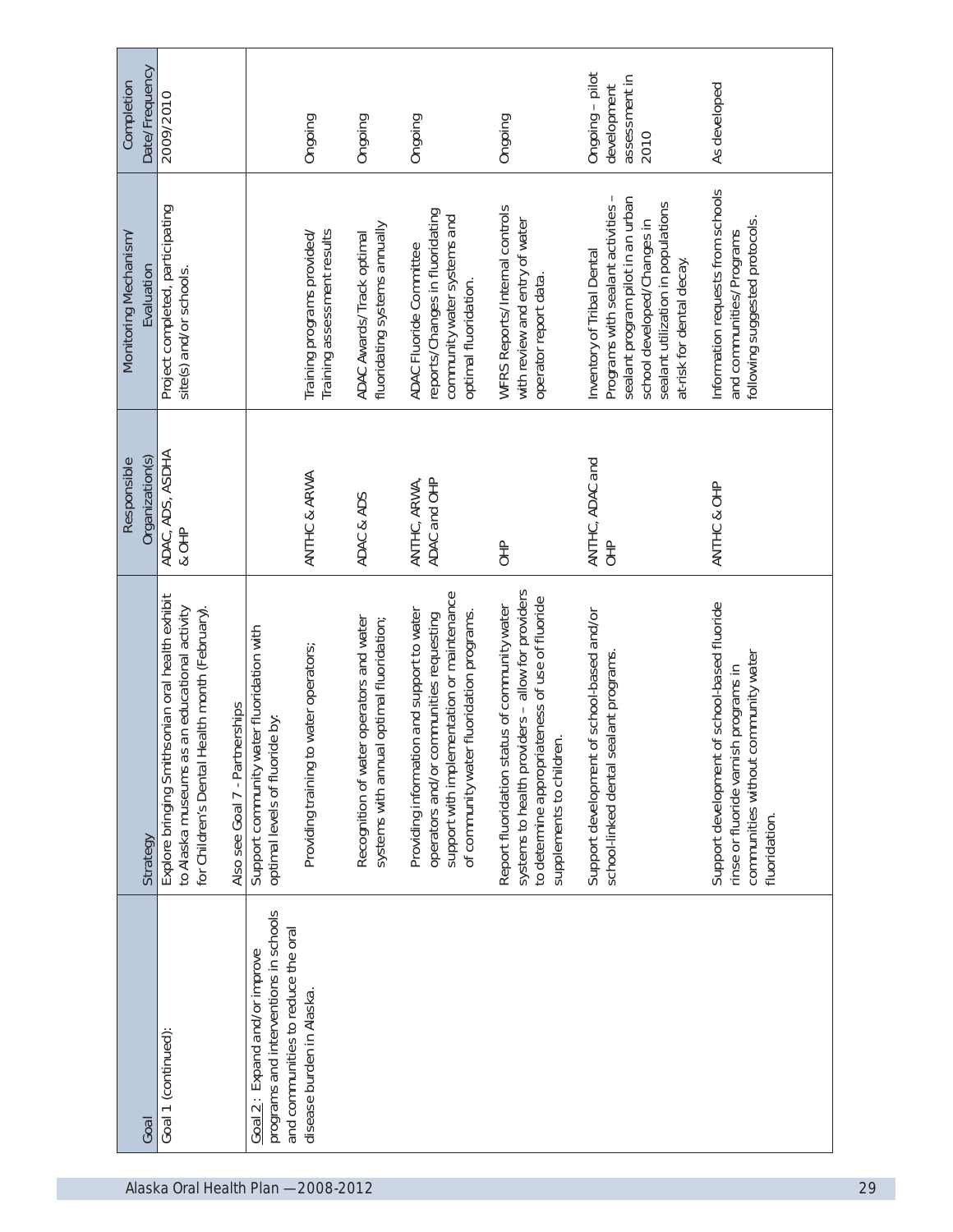| Date/Frequency<br>Completion<br>Monitoring Mechanism/<br>Evaluation<br>Organization(s)<br>Responsible | As developed<br>Interventions utilized in Tribal/<br>CHC programs.<br>ANTHC, ADAC &<br><b>MCH</b>                                                                         | 2007, 2010 &<br>every 5 years<br>BSS:/Participation rate and<br>screener calibration<br>$rac{P}{dP}$ | 2007, 2010 &<br>every 5 years<br>BSS/Participation rate and screener<br>calibration<br>$\frac{1}{10}$          | Even numbered<br>years<br>BRFSS/Response rate<br>BRFSS Coordinator &<br>$rac{1}{\sqrt{1}}$                                | Even numbered<br>years<br>BRFSS/Response rate<br>BRFSS Coordinator &<br>$\frac{P}{P}$                           | As conducted<br>questions being examined by a<br>Possible use of self-reported<br>information in BRFSS with<br>CDC work group.<br>$\frac{1}{10}$ | Annual<br>Vital Statistics/Internal quality<br>controls<br>BVS & CDPHP | Annual<br>Cancer Registry/Internal quality<br>controls<br>CDPHP      | 2008 and every 2<br>years thereafter<br>BRFSS:/Response rate<br>BRFSS Coordinator,<br>CDPHP & OHP |                                                 |
|-------------------------------------------------------------------------------------------------------|---------------------------------------------------------------------------------------------------------------------------------------------------------------------------|------------------------------------------------------------------------------------------------------|----------------------------------------------------------------------------------------------------------------|---------------------------------------------------------------------------------------------------------------------------|-----------------------------------------------------------------------------------------------------------------|--------------------------------------------------------------------------------------------------------------------------------------------------|------------------------------------------------------------------------|----------------------------------------------------------------------|---------------------------------------------------------------------------------------------------|-------------------------------------------------|
| Strategy                                                                                              | use in pregnant women<br>and limited access to<br>use of chlorohexidine<br>with active dental decay<br>Explore development of<br>rinse and/or xylitol gum<br>dental care. | and/or permanent teeth.<br>Proportion of children and adolescents with<br>dental decay in primary    | Proportion of children and adolescents with<br>in primary and/or<br>untreated dental decay<br>permanent teeth. | permanent tooth extracted because of dental<br>Proportion of adults who have never had a<br>decay or periodontal disease. | of their natural teeth<br>Proportion of older adults (age 65 years and<br>above) who have had all<br>extracted. | Investigate options to measure the prevalence of<br>periodontal disease in adults.                                                               | Oropharyngeal cancer death rate                                        | Proportion of oropharygeal cancer detected at<br>the earliest stage. | Proportion of adults, age 40 years and older,<br>with an oral cancer exam in the past 12 months.  | Proportion of children and adolescents who have |
| Goal                                                                                                  | Goal 2 continued:                                                                                                                                                         | statewide oral health surveillance<br>Goal 3: Develop and maintain a                                 | disparities and monitor trends in the<br>system to assess needs, identify<br>oral health of Alaskans.          |                                                                                                                           |                                                                                                                 |                                                                                                                                                  |                                                                        |                                                                      |                                                                                                   |                                                 |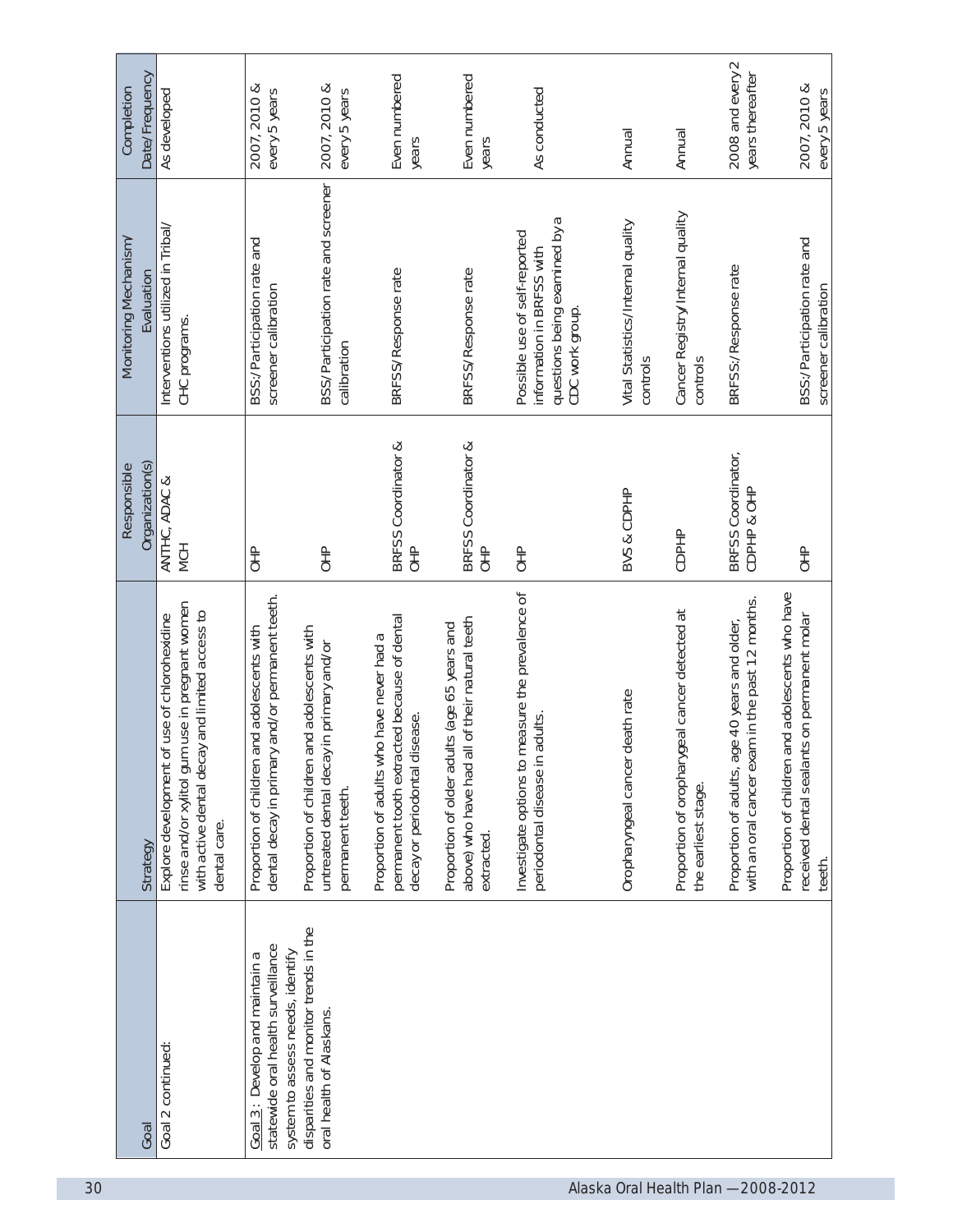| Date/Frequency<br>Completion        | Annual                                                                                      | Annual                                                                                                      | Annual                      | Even numbered<br>years             | As conducted                      | As conducted                                     | Annual                                                                                                                              | Annual                                                                                              | Annual                                      | As conducted                                                                                       | As conducted                                                                                                                                                                  | As conducted                                                                                        |
|-------------------------------------|---------------------------------------------------------------------------------------------|-------------------------------------------------------------------------------------------------------------|-----------------------------|------------------------------------|-----------------------------------|--------------------------------------------------|-------------------------------------------------------------------------------------------------------------------------------------|-----------------------------------------------------------------------------------------------------|---------------------------------------------|----------------------------------------------------------------------------------------------------|-------------------------------------------------------------------------------------------------------------------------------------------------------------------------------|-----------------------------------------------------------------------------------------------------|
| Monitoring Mechanism/<br>Evaluation | WFRS/Internal monitoring &<br>fluoride testing                                              | Medicaid is the only source at this                                                                         | PRAMS/Response rate<br>time | BRFSS/Response rate                | Explore use of BRFSS              | Explore use of Medicaid<br>certification process | Medicaid data/Internal controls on<br>claims processing                                                                             | Funded CHC with an oral health<br>component                                                         | Birth Defects Registry/Internal<br>controls | Explore screening alternatives                                                                     | Explore use of a hospital survey<br>and/or Medicaid claims                                                                                                                    | Explore use of a hospital survey                                                                    |
| Organization(s)<br>Responsible      | OHP & ANTHC                                                                                 | DHCS, MCH & OHP                                                                                             | NCH                         | BRFSS Coordinator &<br>$rac{P}{C}$ | BRFSS Coordinator,<br>CDPHP & OHP | DPH & OHP                                        | DHCS & OHP                                                                                                                          | SPCO, APCA & OHP                                                                                    | MCH & OHP                                   | $rac{1}{10}$                                                                                       | PCC, APCO, DHCS &<br>$\frac{1}{2}$                                                                                                                                            | PCC, APCO & OHP                                                                                     |
| Strategy                            | on community water<br>systems with optimally fluoridated water.<br>Proportion of population | with a dental visit in<br>older)<br>Proportion of population<br>Children (2 years and<br>the past 12 months | Pregnant Women              | All adults (18 years and older)    | Adults with diabetes              | Adults in long-term care                         | id adolescents from<br>a preventive dental<br>visit in the past 12 months.<br>low-income families with<br>Proportion of children ar | Community based health centers and local<br>an oral health<br>health departments with<br>component. | Prevalence of oral clefts.                  | Explore strategies to measure the proportion of<br>adults and seniors with untreated dental decay. | Explore strategies to measure the annual number<br>of children's dental cases done in hospital and<br>ambulatory surgery settings for treatment of<br>early childhood caries. | dental related health<br>Explore strategies to measure hospital<br>emergency room use for<br>issues |
| Goal                                | Goal 3 continued:                                                                           |                                                                                                             |                             |                                    |                                   |                                                  |                                                                                                                                     |                                                                                                     |                                             |                                                                                                    |                                                                                                                                                                               |                                                                                                     |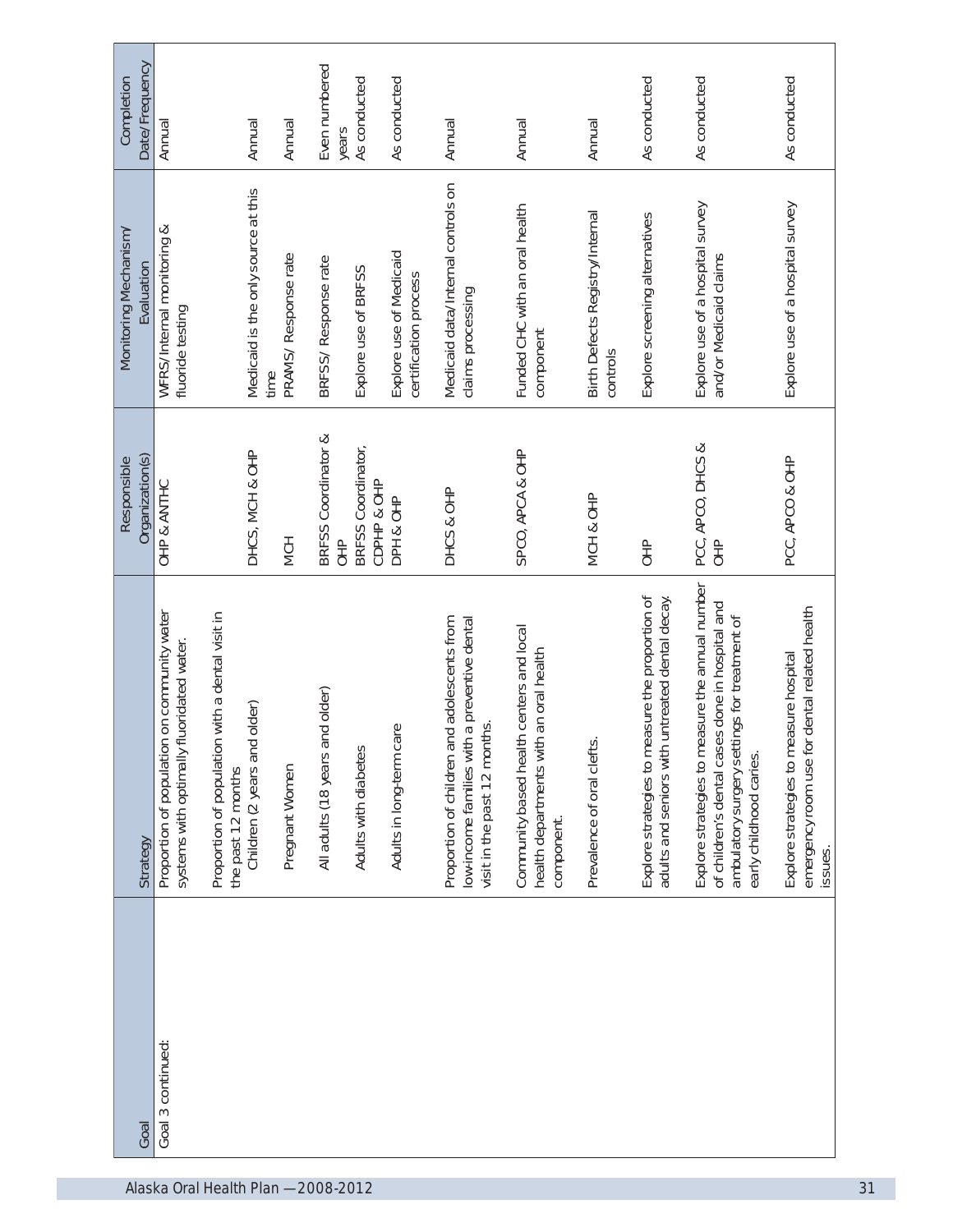| As conducted                                                                                                                                                                     | Ongoing                                                                                                                                        | Ongoing                                                                                                                     | As developed                                                                                                                   | 2008                                                                      | 2008                                                                                                  | Ongoing                                                                                                          | 2008 and<br>annually                                                                                    | As developed                                                                                                                                                                     |
|----------------------------------------------------------------------------------------------------------------------------------------------------------------------------------|------------------------------------------------------------------------------------------------------------------------------------------------|-----------------------------------------------------------------------------------------------------------------------------|--------------------------------------------------------------------------------------------------------------------------------|---------------------------------------------------------------------------|-------------------------------------------------------------------------------------------------------|------------------------------------------------------------------------------------------------------------------|---------------------------------------------------------------------------------------------------------|----------------------------------------------------------------------------------------------------------------------------------------------------------------------------------|
| Explore screening alternatives                                                                                                                                                   | Explore funding alternatives and/or<br>needs assessment and/or Obesity<br>integration with MCH Block Grant<br>Prevention activities.           | Pilot test use of images from use of<br>intra-oral cameras for use with<br>dental assessments                               | Explore use of other screeners<br>besides dentists for dental<br>assessments.                                                  | Track distribution and requests for<br>the plan.                          | Utilize DHSS communication staff<br>to develop plan summary and/or<br>fact sheets.                    | Track use of oral health status<br>information in reports and<br>briefings.                                      | Burden document completed/Key<br>knowledge and awareness of<br>informant interviews for<br>information. | Explore feasibility of a meeting to<br>and policymakers to discuss oral<br>involve key stakeholder groups<br>development to address these<br>health issues and policy<br>issues. |
| $rac{4}{5}$                                                                                                                                                                      | & OHP                                                                                                                                          | ANTHC & OHP                                                                                                                 | UAA, PHN, Head Start<br>8OHP                                                                                                   | DHSS, ADAC & OHP                                                          | DHSS, ADAC & OHP                                                                                      | DHSS, CDPHP, MCH<br>and OHP                                                                                      | $rac{P}{Q}$                                                                                             | ADAC                                                                                                                                                                             |
| disease for children with special health care<br>Explore strategies to measure dental decay,<br>untreated dental decay and/or periodontal<br>needs and adults with disabilities. | Develop resources and/or collaboration with<br>other DHSS programs for periodic dental<br>screenings (2010 and every five years<br>thereafter) | collection of dental indicator data in rural and<br>Explore use of telemedicine equipment for<br>remote areas of the state. | use of Head Start performance data to reduce<br>Explore use of dental hygienists, PHN's and/or<br>costs of dental assessments. | Distribute the state oral health plan to key<br>stakeholders.             | Develop a short version of the plan and/or fact<br>sheet(s) with major issues and<br>recommendations. | Include oral health status information in other<br>briefings and budget<br>DHSS plans, legislative<br>documents. | Distribute data from Alaska oral disease burden<br>document.                                            | highlight oral health issues and discuss policies<br>summit meeting to<br>which could improve the oral health of<br>Consider an oral health<br>Alaskans.                         |
| Goal 3 continued:                                                                                                                                                                | the statewide oral health surveillance<br>Goal 4: Increase the sustainability of<br>system.                                                    |                                                                                                                             |                                                                                                                                | policymakers, elected officials and the<br>Goal 5: Provide information to | knowledge on oral disease and injury<br>development and implement<br>in Alaska, stimulate policy      | and injuries - and reduce disparities.                                                                           |                                                                                                         |                                                                                                                                                                                  |
|                                                                                                                                                                                  |                                                                                                                                                | DHSS, MCH, CDPHP                                                                                                            |                                                                                                                                |                                                                           |                                                                                                       | public to increase awareness and                                                                                 | interventions to reduce oral disease                                                                    |                                                                                                                                                                                  |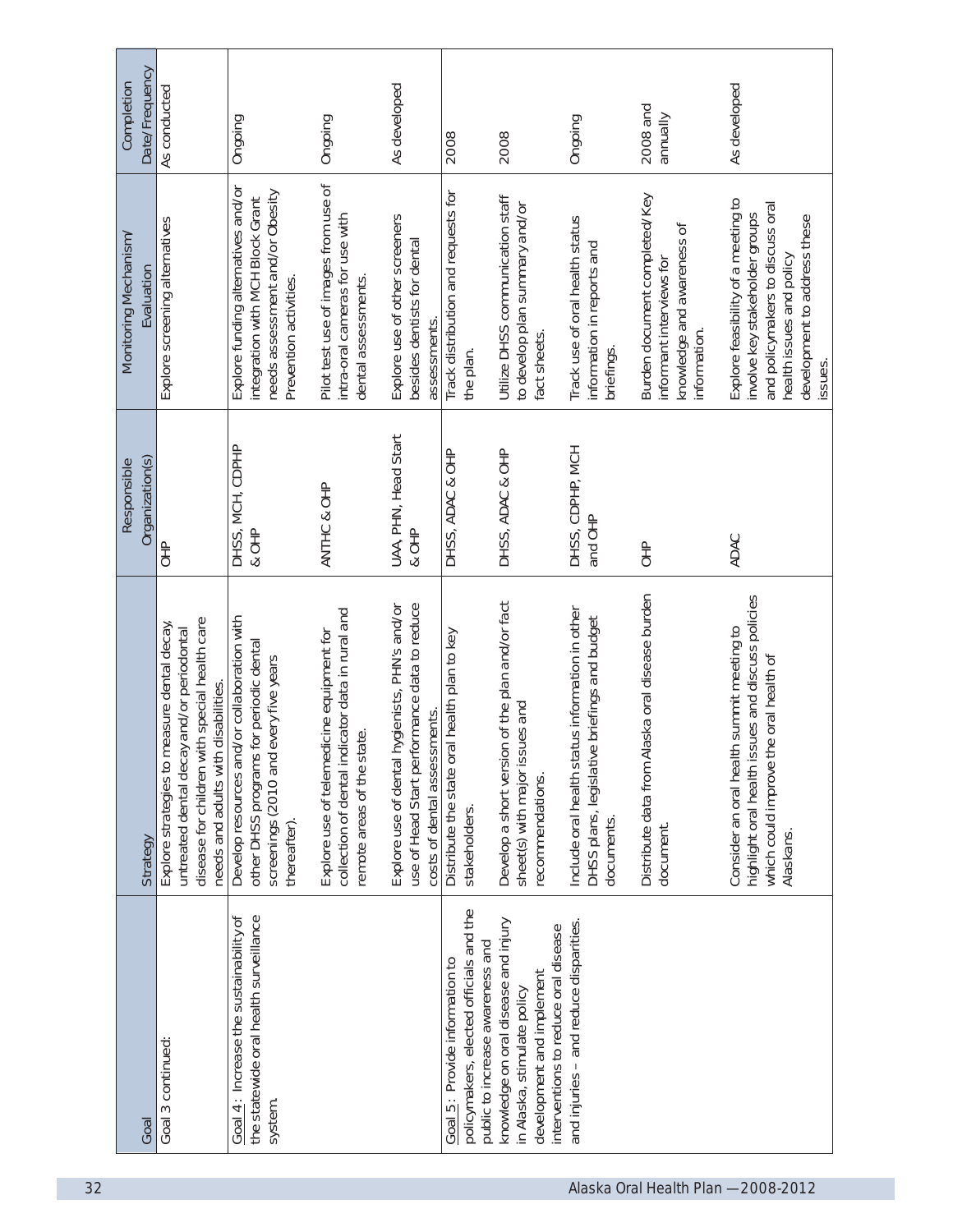| Date/Frequency<br>Completion        | As developed                                                                                | Ongoing                                              | 2008-2009                                                                                                                                           | 2009 & annually<br>thereafter                                                                                                                                                         | 2008 & annually<br>thereafter                                                          | $2008 - annual$<br>assessments<br>thereafter                                                                                                                                     | Ongoing                                                                                                  | Ongoing                                                                                                                                 |
|-------------------------------------|---------------------------------------------------------------------------------------------|------------------------------------------------------|-----------------------------------------------------------------------------------------------------------------------------------------------------|---------------------------------------------------------------------------------------------------------------------------------------------------------------------------------------|----------------------------------------------------------------------------------------|----------------------------------------------------------------------------------------------------------------------------------------------------------------------------------|----------------------------------------------------------------------------------------------------------|-----------------------------------------------------------------------------------------------------------------------------------------|
| Monitoring Mechanism/<br>Evaluation | Monitor federal and state<br>legislation/Benefit plans                                      | Explore funding for sustainability<br>of the OHP.    | Services reauthorized by the<br>legislature/ADAC review of<br>education strategies.                                                                 | Medicaid policy changes/Increased<br>dental participation in Medicaid.                                                                                                                | Providers seeing Medicaid children<br><2 years/Medicaid dental<br>utilization reports. | statutes and regulations/Number of<br>Changes in the dental practice<br>increase access to preventive<br>collaborative agreements to<br>dental hygienists utilizing<br>services. | components/CHC financial reports<br>and changes in Medicaid dental<br>CHC funding with dental<br>access. | sealant programs/Assess sealant<br>Inventory schools with dental<br>rates in at-risk populations.                                       |
| Organization(s)<br>Responsible      | ADAC, DHSS & OHP                                                                            | <b>DHSS</b>                                          | DHSS & ADAC                                                                                                                                         | DHSS, DHCS &<br>ADS,<br>OHP                                                                                                                                                           | DHCS & OHP                                                                             | ASDHA & ADAC                                                                                                                                                                     | and local organizations<br>APCA, SPCO, PCC                                                               | ADAC, APCA, CHC,<br>PCC and OHP                                                                                                         |
| Strategy                            | tal coverage within<br>th coverage.<br>Support inclusion of den<br>expansions to child heal | Maintain core oral health infrastructure in<br>DHSS. | Continue enhanced dental services for adults<br>enrolled in Medicaid (June 30, 2009 sunset)                                                         | Liability issues in the Medicaid agreement<br>Address major issues with private dental<br>participation in Medicaid by addressing:<br>Medicaid reimbursement<br>Non-kept appointments | Develop capacity to change EPSDT guidance to<br>dental referral by age one.            | ovide for dental hygiene<br>underserved settings through collaboration<br>practice under general supervision in<br>agreements with dentists.<br>Support legislation to pr        | CHC programs in<br>underserved areas of Alaska.<br>Support development of                                | significant numbers of<br>preventive dental<br>children from low-income families.<br>Support development of<br>services in schools with |
| Goal                                | Goal 5 continued:                                                                           |                                                      | Goal 6: Increase access to dental care<br>populations at-risk for oral disease or<br>complications of oral disease.<br>services - priority focus on |                                                                                                                                                                                       |                                                                                        |                                                                                                                                                                                  |                                                                                                          |                                                                                                                                         |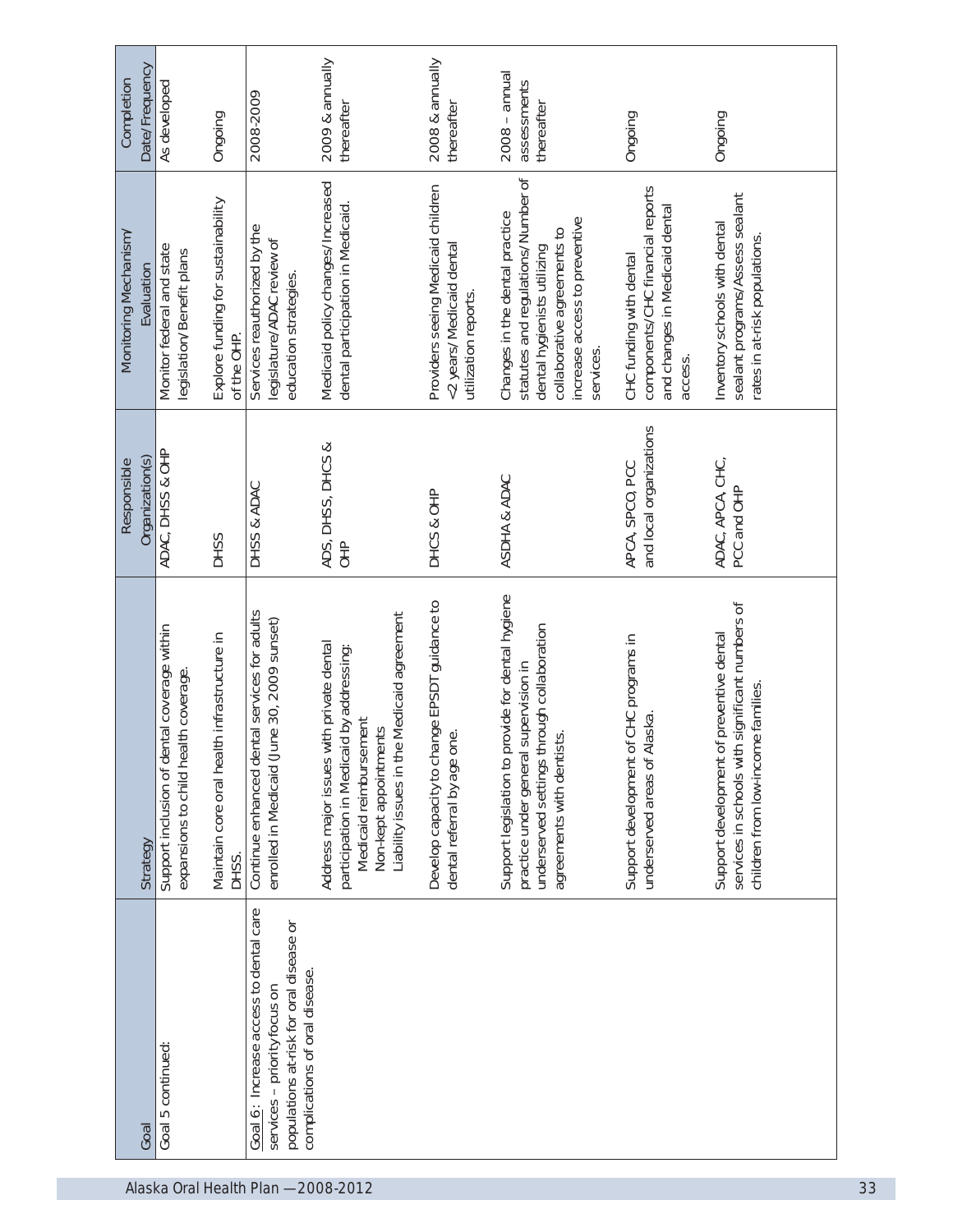| Date/Frequency<br>Completion<br>Ongoing                       | $2010 - annual$<br>assessments<br>thereafter                                                                                                                                                                                                                                                                                                         | 2010                                                                                         | Ongoing                                                                                                                                                                                                                                         | Ongoing                                                                                            | Annually                                                                                                          | 2009                                                                                                                                                                                                                                |
|---------------------------------------------------------------|------------------------------------------------------------------------------------------------------------------------------------------------------------------------------------------------------------------------------------------------------------------------------------------------------------------------------------------------------|----------------------------------------------------------------------------------------------|-------------------------------------------------------------------------------------------------------------------------------------------------------------------------------------------------------------------------------------------------|----------------------------------------------------------------------------------------------------|-------------------------------------------------------------------------------------------------------------------|-------------------------------------------------------------------------------------------------------------------------------------------------------------------------------------------------------------------------------------|
| Monitoring Mechanism/<br>Dental hygiene student<br>Evaluation | health coverage programs/Changes<br>Case management fees allowed in<br>participation in SCF clinics/<br>Changes in knowledge and<br>awareness of students.<br>in access for CSHCN.                                                                                                                                                                   | Report on dental access in assisted-<br>living and long-term care settings.                  | Program materials/Changes in<br>explore use of program/DHSS<br>knowledge and awareness<br>surveys.                                                                                                                                              | initiatives/Changes in school<br>Program materials and<br>district policies.                       | maintenance of curriculum use in<br>Trainings/Implementation and/or<br>Head Start Programs.                       | knowledge regarding standards for<br>Head Start PIR data/Changes in<br>data entry.                                                                                                                                                  |
| ANTHC, SCF & UAA<br>Organization(s)<br>Responsible            | ADAC, MCH, DHCS<br>and OHP                                                                                                                                                                                                                                                                                                                           | DPH & OHP                                                                                    | MCH, ECCS, WIC,<br>Head Start, PHN,<br>ADAC & OHP                                                                                                                                                                                               | school districts & OHP<br>ADAC, WIC, CDPHP,<br>ANMC, ANTHC,                                        | Head Start & OHP                                                                                                  | Head Start & OHP                                                                                                                                                                                                                    |
| Encourage dental hygiene student exposure to<br>Strategy      | special health care needs (CSHCN) in the dental<br>Explore use of case management fees in health<br>reimbursement for the additional time involved<br>treatment of children with special health care<br>in providing dental treatment to children with<br>coverage plans to augment dental<br>needs and adults with disabilities.<br>office setting. | assisted-living and long-term care settings.<br>seniors living in<br>Assess dental access to | pregnant women and<br>pregnancy and risks of early childhood caries.<br>importance of mother's oral health related to<br>education efforts<br>nutrition, oral hygiene, fluorides and/or<br>Assist programs serving<br>children with oral health | Support efforts to reduce soda and sugared<br>beverage consumption by children and<br>adolescents. | Kids" curriculum to Head Start and/or preschool<br>Assist with provision of training on "Cavity Free<br>programs. | and feasibility for integration into the oral healt h<br>increase standardization of Head Start "Program<br>Explore education and/or training activities to<br>Information Report (PIR)" dental information<br>surveillance system. |
| Goal 6 continued:<br>Goal                                     |                                                                                                                                                                                                                                                                                                                                                      |                                                                                              | collaboration on strategies to improve<br>other health programs to encourage<br>Goal 7: Increase partnerships with<br>integration of oral health and<br>overall health.                                                                         |                                                                                                    |                                                                                                                   |                                                                                                                                                                                                                                     |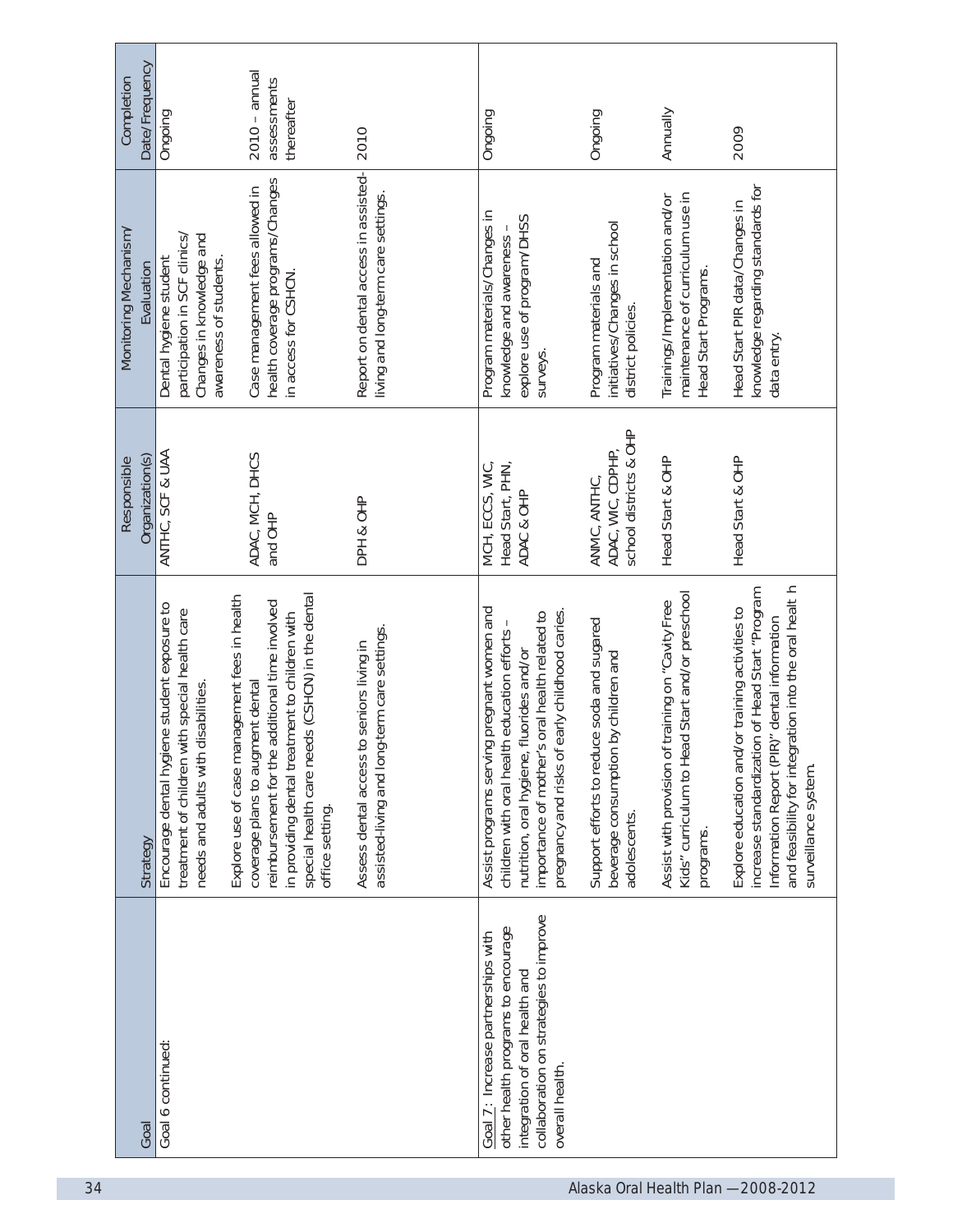| Date/Frequency<br>Completion        | Ongoing                                                                                                                                                                                        | Ongoing                                                                                                       | 2008                                                                                                                                | 2010                                                             |                                                                               | As developed                                             | As developed                                                                                        | 2009                                                                                           | $2009 - and$<br>thereafter<br>annually                                                                                                                      |  |
|-------------------------------------|------------------------------------------------------------------------------------------------------------------------------------------------------------------------------------------------|---------------------------------------------------------------------------------------------------------------|-------------------------------------------------------------------------------------------------------------------------------------|------------------------------------------------------------------|-------------------------------------------------------------------------------|----------------------------------------------------------|-----------------------------------------------------------------------------------------------------|------------------------------------------------------------------------------------------------|-------------------------------------------------------------------------------------------------------------------------------------------------------------|--|
| Monitoring Mechanism/<br>Evaluation | materials/Changes in knowledge<br>and awareness and/or access to<br>Program plans and educational<br>dental care - explore use of<br>program/DHSS surveys.                                     | Shared staffing and/or agreements<br>/Increased program capacity.                                             | BRFSS/Response rates                                                                                                                | Inventory trainings/Changes in<br>knowledge and competencies.    |                                                                               | consumption of tobacco products<br>Legislation/Decreased | materials/Changes in knowledge<br>Program plans and educational                                     | Reporting implemented/Monitor<br>trends in consumption.<br>and awareness.                      | tobacco cessation referrals - track<br>source that initiated the referral<br>Program materials/Changes in                                                   |  |
| Organization(s)<br>Responsible      | DPH, CDPHP & OHP                                                                                                                                                                               | CDPHP, MCH & OHP                                                                                              | BRFSS Coordinator,<br>CDPHP & OHP                                                                                                   | CDPHP & OHP                                                      |                                                                               | ATCA, DHSS, CDPHP<br>& OHP                               | ATCA, CDPHP &<br>OHP                                                                                | Dept. of Revenue                                                                               | ATCA, CDPHP, ADS<br>& OHP                                                                                                                                   |  |
| Strategy                            | the importance of oral<br>Obesity and other Chronic Disease Programs.<br>health in plans, publications and educational<br>materials from Cardiovascular, Diabetes,<br>Integrate information on | Leverage resources by sharing capacity for<br>surveillance, data analysis and evaluation<br>program capacity. | rest control of a question to BRFSS on<br>oral cancer exams; and<br>Collaborate with the Cancer Control &<br>Prevention Program to: | Increase adult oral cancer exams<br>(physicians and/or dentists) | in tobacco control and<br>Support and participate<br>cessation activities by: | Supporting tax increases on tobacco products;            | issues with other health<br>issues on reasons to avoid tobacco products;<br>Integrating oral health | smokeless tobacco in the Tobacco Excise Tax<br>Implement reporting requirements on<br>Program. | and/or dental hygienists discussing tobacco<br>tobacco cessation as a result of dentists<br>Support efforts to increase referrals for<br>use with patients. |  |
| Goal                                | Goal 7 continued:                                                                                                                                                                              |                                                                                                               |                                                                                                                                     |                                                                  |                                                                               |                                                          |                                                                                                     |                                                                                                |                                                                                                                                                             |  |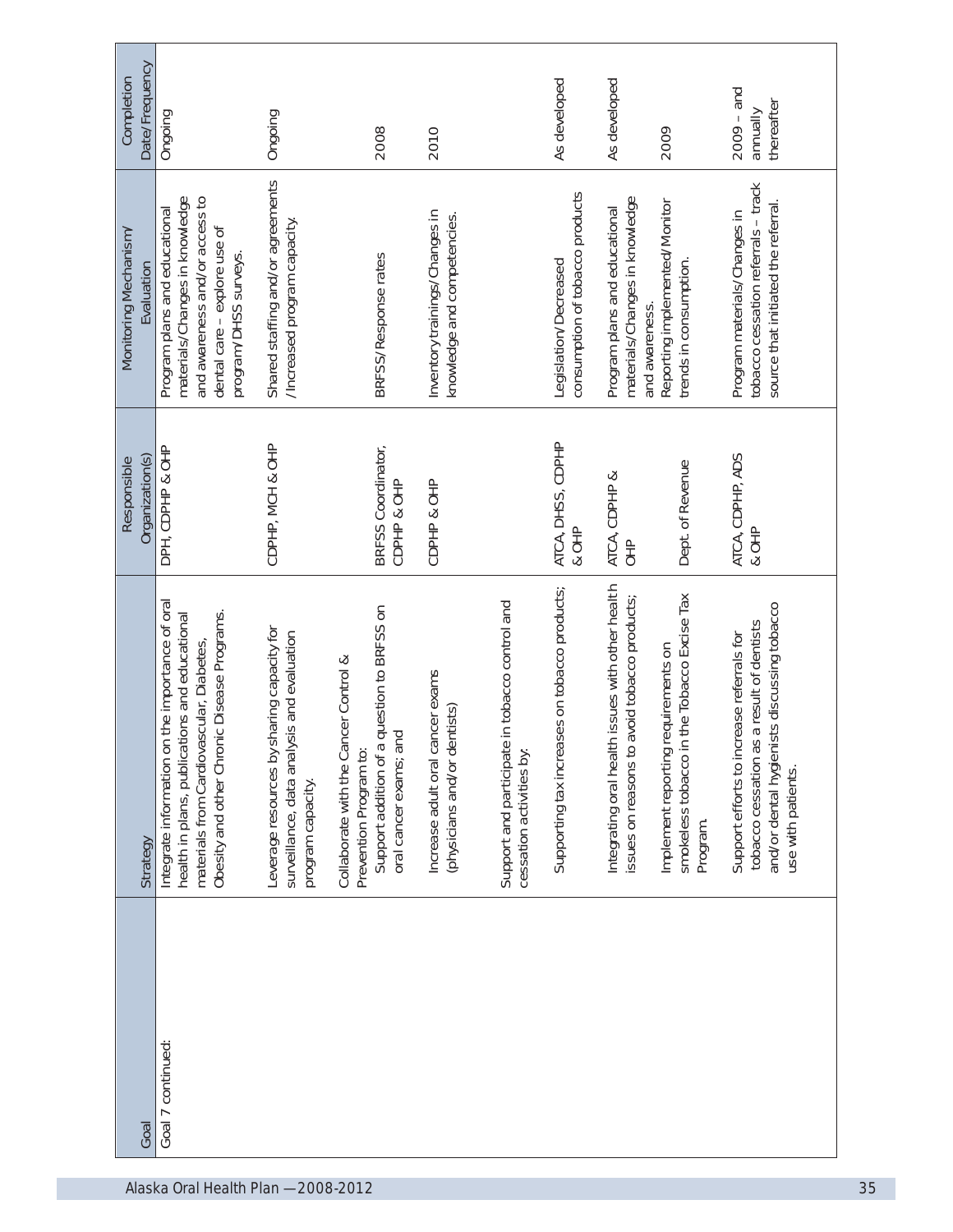| Date/Frequency<br>Completion        | As developed                                                                                                                                                                                | As developed                                                                                                                  | 2008 and<br>ongoing                                                                                                                                                                | Ongoing                                                                                                                                                                                              | Ongoing                                                                                                                | Ongoing                                                                                                                                                                                      | 2010 and<br>ongoing                                                                                                                                                           | 2011 and<br>ongoing                                                                                                           |
|-------------------------------------|---------------------------------------------------------------------------------------------------------------------------------------------------------------------------------------------|-------------------------------------------------------------------------------------------------------------------------------|------------------------------------------------------------------------------------------------------------------------------------------------------------------------------------|------------------------------------------------------------------------------------------------------------------------------------------------------------------------------------------------------|------------------------------------------------------------------------------------------------------------------------|----------------------------------------------------------------------------------------------------------------------------------------------------------------------------------------------|-------------------------------------------------------------------------------------------------------------------------------------------------------------------------------|-------------------------------------------------------------------------------------------------------------------------------|
| Monitoring Mechanism/<br>Evaluation | programs/Changes in knowledge,<br>awareness and medical/dental<br>Presentations and training<br>practice.                                                                                   | program materials/Changes in<br>Presentations, trainings and<br>knowledge, awareness and<br>skills/competencies.              | Programs implemented/Document<br>retention of dental professionals.<br>changes in recruitment and                                                                                  | Document graduate practice<br>location(s)                                                                                                                                                            | dental access for young children in<br>active Alaska licenses/increased<br>Pediatric dentists with current,<br>Alaska. | opportunities available in Alaska.<br>General practice residency                                                                                                                             | utilization in Medicaid (EPSDT).<br>Reimbursement implemented/<br>Increase in topical fluoride                                                                                | knowledge, skills and awareness.<br>Training developed/Changes in                                                             |
| Organization(s)<br>Responsible      | ADAC and OHP<br>MCH, AMHTA,                                                                                                                                                                 | DHSS, MCH, SPCO,<br>APCA, PCC, CHC &<br>OHP                                                                                   | APCA, ANTHC, PCC,<br>SPCO & OHP                                                                                                                                                    | UAA, ADAC, APCA,<br>APCO and OHP                                                                                                                                                                     | ANTHC & OHP                                                                                                            | ANTHC & ADAC                                                                                                                                                                                 | DHCS & OHP                                                                                                                                                                    | AAP, DHCS & OHP                                                                                                               |
| Strategy                            | health care needs and adults with disabilities.<br>providers in treatment of children with special<br>Encourage and support efforts to increase<br>collaboration between dental and medical | importance of oral health with general health in<br>awareness on the<br>the primary care community.<br>Increase knowledge and | to accept practice opportunities in dental health<br>and/or loan repayment for dental professionals<br>Develop state-supported recruitment funding<br>professional shortage areas. | Hygiene programs - supporting Alaskan student<br>recruitment/retention.<br>Continue to support University of Alaska Dental<br>education as a means to develop oral health<br>workforce and workforce | Support efforts to increase the number of<br>pediatric dentists in Alaska - ANMC/SCF<br>Pediatric Residency Program    | dental treatment of children with special health<br>residencies which offer additional training on<br>general practice<br>care needs and adults with disabilities.<br>Support development of | physician assistants, nurses and other providers<br>Provide Medicaid reimbursement for topical<br>fluoride varnish procedures by physicians,<br>doing EPSDT well child exams. | Develop training and/or encourage use of<br>training programs (e.g., AAP) on dental<br>screening/triage by medical providers. |
| Goal                                | Goal 7 continued:                                                                                                                                                                           |                                                                                                                               | health professional shortage areas of<br>professionals to practice in dental<br>Goal 8: Develop recruitment and<br>retention programs for dental<br>Alaska.                        |                                                                                                                                                                                                      | the dental workforce to address dental<br>Goal 9: Support initiatives to expand<br>access of at-risk populations.      |                                                                                                                                                                                              |                                                                                                                                                                               |                                                                                                                               |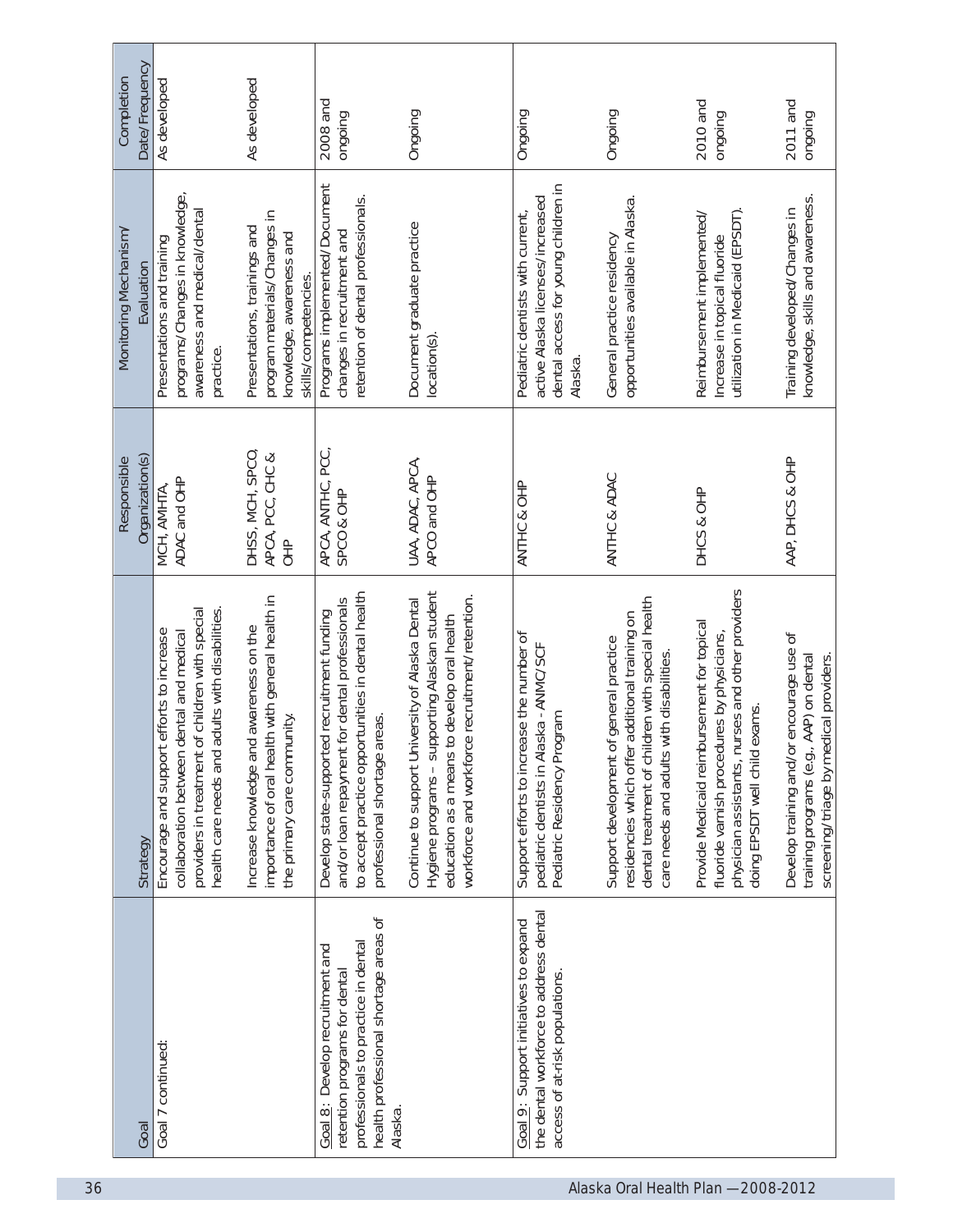| Date/Frequency<br>Completion<br>Ongoing                                                                                                                                                                                                                                                                                                                   | Ongoing                                                                                                                                                       | 2009 and<br>ongoing                                                                                                                                                                                          | 2009 and<br>ongoing                                                                                                                                                                                                                                                                                                                                                                                                                                                                                                                                                                              | Annually<br>2008                                                                                                                         |                                                                          | Ongoing                                                                                                                                                                              |
|-----------------------------------------------------------------------------------------------------------------------------------------------------------------------------------------------------------------------------------------------------------------------------------------------------------------------------------------------------------|---------------------------------------------------------------------------------------------------------------------------------------------------------------|--------------------------------------------------------------------------------------------------------------------------------------------------------------------------------------------------------------|--------------------------------------------------------------------------------------------------------------------------------------------------------------------------------------------------------------------------------------------------------------------------------------------------------------------------------------------------------------------------------------------------------------------------------------------------------------------------------------------------------------------------------------------------------------------------------------------------|------------------------------------------------------------------------------------------------------------------------------------------|--------------------------------------------------------------------------|--------------------------------------------------------------------------------------------------------------------------------------------------------------------------------------|
| Programs implemented/Document<br>and/or restorative dental services,<br>dental decay (long-term outcome)<br>changes in access to preventive<br>(intermediate outcome), reduce<br>client acceptance/satisfaction,<br>Monitoring Mechanism/<br>decreased untreated decay<br>Evaluation                                                                      | participants; monitor changes in<br>Document training/changes in<br>knowledge and awareness of<br>dental reporting of abuse &<br>neglect.                     | adults reporting oral cancer exams<br>detection of oropharyngeal cancer.<br>(BRFSS): monitor changes in early<br>participants; monitor changes in<br>Document training/changes in<br>knowledge and skills of | dental access for the population<br>participants; monitor changes in<br>Document training/changes in<br>knowledge and/or skills of<br>groups.                                                                                                                                                                                                                                                                                                                                                                                                                                                    | ADAC members and stakeholders.<br>Key informant interviews of<br>Annual review of plan and                                               | implementation progress: ADAC<br>survey and key informant<br>interviews. | CDC infection control quidelines<br>infection control issues in those<br>knowledge and awareness of<br>utilized in training/Training<br>program documentation of<br>taking training. |
| ADA, ADHA, ANTHC<br>Organization(s)<br>Responsible<br>& ADAC                                                                                                                                                                                                                                                                                              | UAA, ADS & ADAC                                                                                                                                               | ADAC, ADS, ASDHA,<br>APCA, APCO, PCC &<br>$rac{1}{2}$                                                                                                                                                        | ADS, ASDHA, MCH,<br>UAA, SCF, ADAC,<br>AMHTA & OHP                                                                                                                                                                                                                                                                                                                                                                                                                                                                                                                                               | <b>ADAC &amp; Stakeholders</b><br>ADAC, Stakeholders                                                                                     | and OHP                                                                  | ASDHA& OHP<br>UAA, ANTHC,                                                                                                                                                            |
| models for Community Oral Health Practitioners<br>Aide/Therapist Program and review of proposed<br>odels, with appropriate<br>educations, preventive services and/or dental<br>treatment services. (e.g., Tribal Dental Health<br>quality assurance, that expand access to<br>and Dental Hygienist Practitioners).<br>Support new provider me<br>Strategy | neglect and reporting requirements - Prevent<br>Support training on recognition of abuse and<br>Abuse & Neglect through Dental Awareness<br>(PANDA) training. | Support training opportunities for conducting<br>oral cancer exams with dental and medical<br>health care providers.                                                                                         | with special health care<br>dentists in provision of care in the dental office<br>for exams and treatment for young children<br>Support training opportunities for general<br>needs and/or adults with disabilities.<br>( <age 3="" children<="" td="" years),=""><td>Evaluate implementation of the plan, including<br/>Evaluate planning process for development of<br/>the state oral health plan.</td><td>use by stakeholders in other organization plans</td><td>Assess use of CDC infection control guidelines<br/>infection control in<br/>in training programs on<br/>Alaska.</td></age> | Evaluate implementation of the plan, including<br>Evaluate planning process for development of<br>the state oral health plan.            | use by stakeholders in other organization plans                          | Assess use of CDC infection control guidelines<br>infection control in<br>in training programs on<br>Alaska.                                                                         |
| Goal 9 continued:<br>Goal                                                                                                                                                                                                                                                                                                                                 | training to address oral health issues.<br>Goal 10: Support dental provider                                                                                   |                                                                                                                                                                                                              |                                                                                                                                                                                                                                                                                                                                                                                                                                                                                                                                                                                                  | Evaluation of the planning process and<br>Goal 11: Assure implementation and<br>use of the state oral health plan<br>plan implementation |                                                                          | infection control guidelines in training<br>Goal 12: Encourage use of CDC<br>programs on infection control in<br>Alaska.                                                             |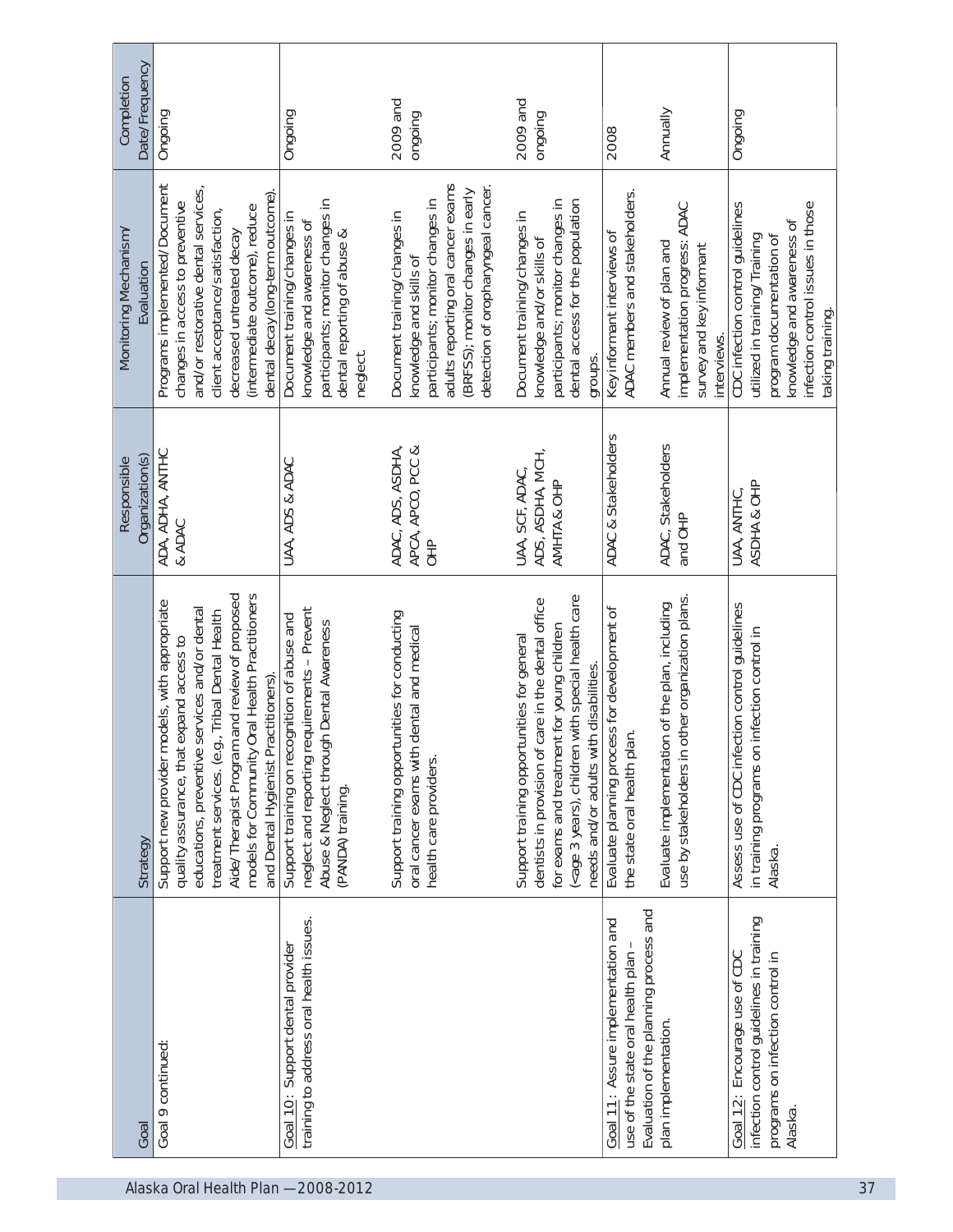# Appendix I — References for Table 1:

| Table 1, Healthy People 2010 Oral Health Indicators, United States and Alaska |                                                                                                                                                                    |                                                                                                                                    |                                                    |  |  |  |
|-------------------------------------------------------------------------------|--------------------------------------------------------------------------------------------------------------------------------------------------------------------|------------------------------------------------------------------------------------------------------------------------------------|----------------------------------------------------|--|--|--|
|                                                                               | Healthy People 2010 Objective                                                                                                                                      | U.S. Source for Data                                                                                                               | Alaska Source for Data                             |  |  |  |
| $21-1:$                                                                       | Dental caries experience<br>Young children, ages 2-4<br>Children, ages 6-8<br>Adolescents, age 15                                                                  | 1988/1994 NHANES<br>$\boldsymbol{u}$<br>$\mathbf{u}$<br>$\mathbf{u}$<br>$\mathbf{u}$                                               | <b>DNA</b><br>2004 BSS<br><b>DNA</b>               |  |  |  |
| $21-2:$                                                                       | Untreated caries<br>Young children, ages 2-4<br>Children, ages 6-8<br>Adolescents, age 15<br>Adults, age 35-44                                                     | 1988/1994 NHANES<br>$\boldsymbol{\mathit{u}}$<br>$\mathbf{u}$<br>$\mathbf{u}$                                                      | <b>DNA</b><br>2004 BSS<br><b>DNA</b><br><b>DNA</b> |  |  |  |
| $21-3:$                                                                       | Adults with no tooth loss, ages 35-44                                                                                                                              | 1988/1994 NHANES                                                                                                                   | BRFSS (2006)                                       |  |  |  |
| $21-4:$                                                                       | Edentulous (toothless) older adults, ages 65-74                                                                                                                    | NHIS (1997)                                                                                                                        | BRFSS (2006)                                       |  |  |  |
| $21-5:$<br>$3-6:$                                                             | Periodontal diseases, adults ages 35-44<br>Gingivitis<br>Destructive periodontal disease<br>Oropharyngeal cancer mortality rates (per 100,000                      | 1988/1994 NHANES<br>$\boldsymbol{u}$<br>$\boldsymbol{\mathit{u}}$<br>$\boldsymbol{\mathit{u}}$<br>National Vital Statistics System | <b>DNA</b><br><b>DNA</b><br>Alaska Bureau of       |  |  |  |
|                                                                               | persons)                                                                                                                                                           | (1998 age adjusted to 2000<br>standard population)                                                                                 | Vital Statistics - 2001                            |  |  |  |
| $21-6:$                                                                       | Oropharyngeal cancer detected at the earliest stage                                                                                                                | <b>SEER</b>                                                                                                                        | Alaska Cancer Registry, 2001                       |  |  |  |
| $21 - 7:$                                                                     | Oral cancer exam in the past 12 months, age 40+                                                                                                                    | 20%                                                                                                                                | <b>DNA</b>                                         |  |  |  |
| $21-8:$                                                                       | Dental sealants<br>Children, age 8 (1st molars)<br>Adolescents, age 15 (1st and 2nd molars)                                                                        | 1988/1994 NHANES<br>$\boldsymbol{u}$                                                                                               | 2004 BSS<br><b>DNA</b>                             |  |  |  |
| $21-9:$                                                                       | Proportion of population with optimally fluoridated<br>water of population served by community water<br>systems                                                    | <b>CDC Fluoridation Census</b>                                                                                                     | <b>WFRS (2006)</b>                                 |  |  |  |
|                                                                               | 21-10: Dental visit within past 12 months<br>Children, age 2+<br>Adults, ages 18+                                                                                  | MEPS (1996)<br>$\mathbf{u} = \mathbf{u}$                                                                                           | <b>DNA</b><br><b>BRFSS (2006)</b>                  |  |  |  |
|                                                                               | 5-15: Annual dental exam for persons with diabetes, aged<br>2 and older                                                                                            | NHIS (1996)                                                                                                                        | <b>DNA</b>                                         |  |  |  |
|                                                                               | 21-11: Dental visit in the past 12 months<br>Adults in long-term care                                                                                              | National Nursing Home Survey<br>(1997)                                                                                             | <b>DNA</b>                                         |  |  |  |
|                                                                               | 21-12: Preventive dental care in the past 12 months<br>Low-income children and adolescents, age 0-18                                                               | MEPS (1996)                                                                                                                        | Medicaid/SCHIP<br>CMS 416 Report (FFY2005)         |  |  |  |
|                                                                               | 21-13: School-based health centers with oral health<br>component, K-12                                                                                             | <b>DNA</b>                                                                                                                         | <b>DNA</b>                                         |  |  |  |
|                                                                               | 21-14: Community based health centers and local health<br>departments with oral health component                                                                   | HRSA BPHC (1997)                                                                                                                   | <b>DNA</b>                                         |  |  |  |
|                                                                               | 21-15: States with system for recording and referring<br>infants with cleft lip and palate                                                                         | <b>ASTDD State Oral Health</b><br>Program Synopsis Survey (1997)                                                                   | Alaska Birth Defects Registry<br>$(2000-2002)$     |  |  |  |
|                                                                               | 21-16: States with an oral health surveillance system                                                                                                              | DNA                                                                                                                                | Alaska Oral Health<br>Program (FY2006)             |  |  |  |
|                                                                               | 21-17: State and local dental programs that serve 250,000<br>or more with a dental health program directed by a<br>dental professional with public health training | <b>DNA</b>                                                                                                                         | Alaska Oral Health Program<br>(FY2006)             |  |  |  |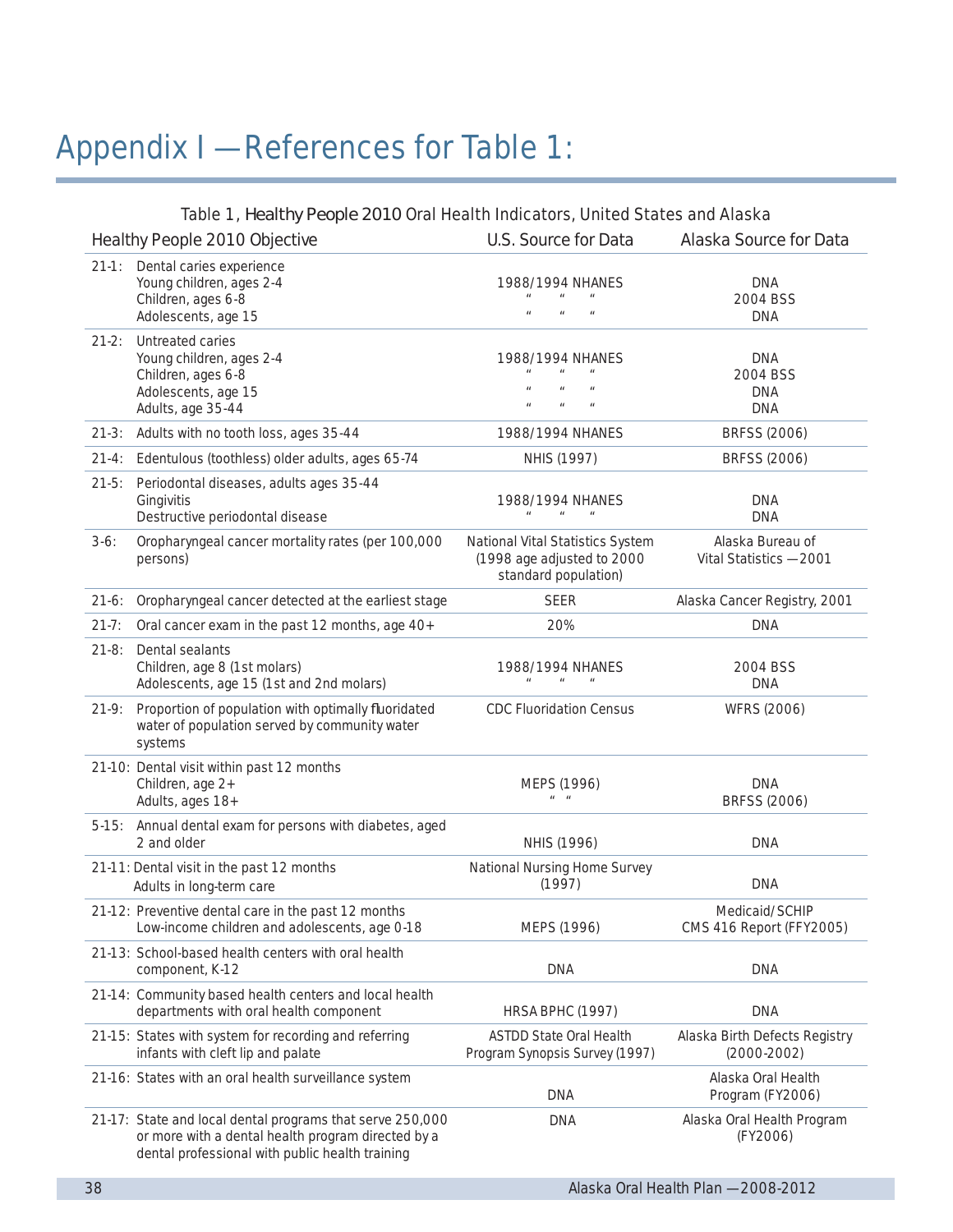#### References and Notes for Appendix I

BRFSS — Behavioral Risk Factor Surveillance System

BSS — Basic Screening Survey dental assessments conducted by the Alaska Oral Health Program in 2004 and 2005

CMS — U.S. Department of Health and Human Services, Center for Medicare and Medicaid Services (federal Medicaid agency)

DNA — Data Not Available

HRSA BPHC — U.S. Health Resources and Services Administration, Bureau of Primary Health Care

MEPS — Medical Expenditure Panel Survey

NHANES — National Health and Nutrition Examination Survey

NHIS — National Health Interview Survey

SEER — Surveillance, Epidemiology, and End Results; National Institutes of Health, National Cancer Institute

WFRS — Water Fluoridation Reporting System — Alaska data is entered by the Alaska Oral Health Program to the CDC maintained system.

Notes:

- (1) National data for NHANES is for 6-8 year old children; Alaska data is for third-grade children
- (2) Objective 21-7: Baseline information will be obtained on this objective through an oral cancer exam question on the 2008 Alaska Behavioral Risk Factor Surveillance System (BRFSS)
- (3) National data for 21-12 (preventive dental care for low-income children and adolescents) is from the Medical Expenditure Panel Survey (MEPS); Alaska data is from Medicaid/SCHIP dental utilization reports (CMS416 report)
- (4) Objective 21-13: Most village schools in Alaska have Tribal school-based or school-linked medical and dental programs — this infrastructure is somewhat different from school-based health centers discussed in Healthy People 2010. The ASTDD State Oral Health Program Synopsis Survey is being utilized to collect national baseline data and trends.
- (5) Objective 21-14: The ASTDD State Oral Health Program Synopsis Survey is being utilized to collect national baseline data and trends. Municipality of Anchorage offers some support to the Anchorage Neighborhood Health Center which has a dental program and the North Slope Borough has dental services; and community health centers have included or expanded into dental services. The State Oral Health Program is working with the Alaska Primary Care Office to develop an Alaska baseline indicator, however it is not available at the time of publication of this plan.
- (6) Objective 21-17: The ASTDD State Oral Health Program Synopsis Survey is being utilized to collect national baseline data and trends. With establishment of the State Oral Health Program and Dental Officer position, the Municipality of Anchorage is the only other jurisdiction serving 250,000 or more in population that does not currently have an oral health program directed by a dental professional with public health training.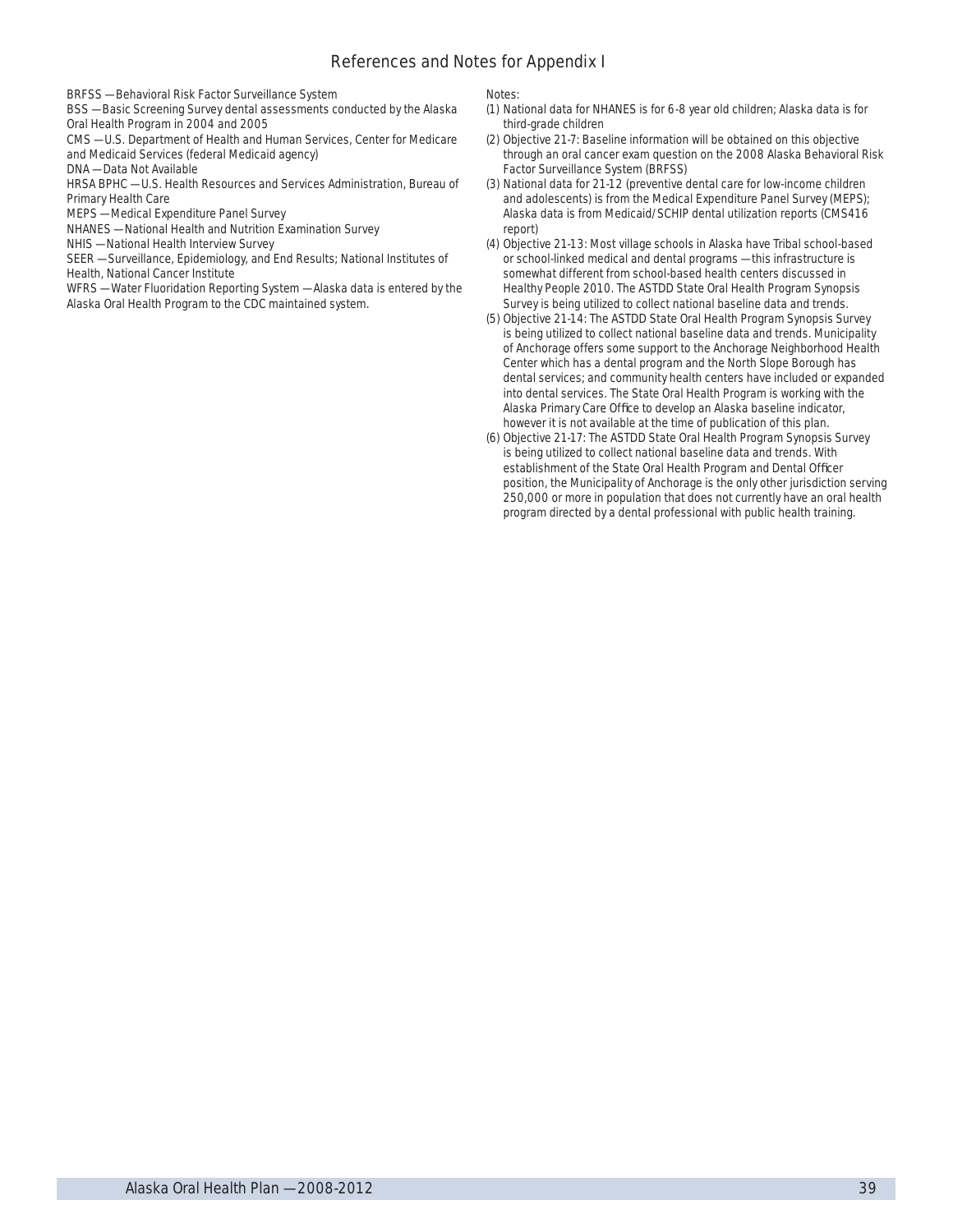# Appendix II

### Alaska Dental Assessments — Basic Screening **Survey**

The Alaska Oral Health Program, through a professional services contract, conducted dental assessments on Alaskan children in 2004 and 2005 utilizing the Basic Screening Survey (BSS) protocol developed by the Association of State and Territorial Dental Directors (ASTDD) and U.S. Centers for Disease Control and Prevention (CDC). The BSS utilizes a visual assessment of children's teeth without the use of films or a dental explorer (dental pick). The BSS assesses caries experience (treated or untreated tooth decay); untreated caries (untreated tooth decay); and dental sealant utilization (at least one dental sealant on at least one permanent first molar) for third-grade children. The BSS assessment includes caries experience, untreated caries and caries of primary front teeth (an indicator of early childhood caries).

The Alaska third-grade dental assessment data was collected in 50 elementary schools and 1,206 third-grade children across the state to provide statewide and regional baselines. The regions used in the assessments were the five regions used with the Behavioral Risk Factor Surveillance System (Anchorage & Vicinity; Gulf Coast; Southeast; Rural Alaska; and Fairbanks & Vicinity). Assessments were performed September – December 2004.

Kindergarten dental assessments were conducted in 14 schools with on 463 kindergarten children in the fall/winter of 2005. The sample was only to collect a statewide baseline data. The sample framework used did not provide regional baseline data.

Additionally, in the fall/winter of 2005 dental assessments were conducted on 571 children enrolled in Head Start. The age range of children in the sample was 35-71 months. Children enrolled in Head Start are at higher risk for development of dental decay than the general population of children in this age range. The higher risk for children enrolled in Head Start is primarily to being from lower socioeconomic status. Utilization of Head Start Programs for the dental assessments is a convenience sample due to the logistics that would be involved in trying obtain a sample representing the general population in this age range. For this reason the Head Start dental assessment results are not compared with national Healthy People 2010 objectives for 2-4 year olds.

For detailed information on the sample design of the dental assessments please contact the Alaska Oral Health Program.

Summaries of the dental assessment results are provided on the next three pages.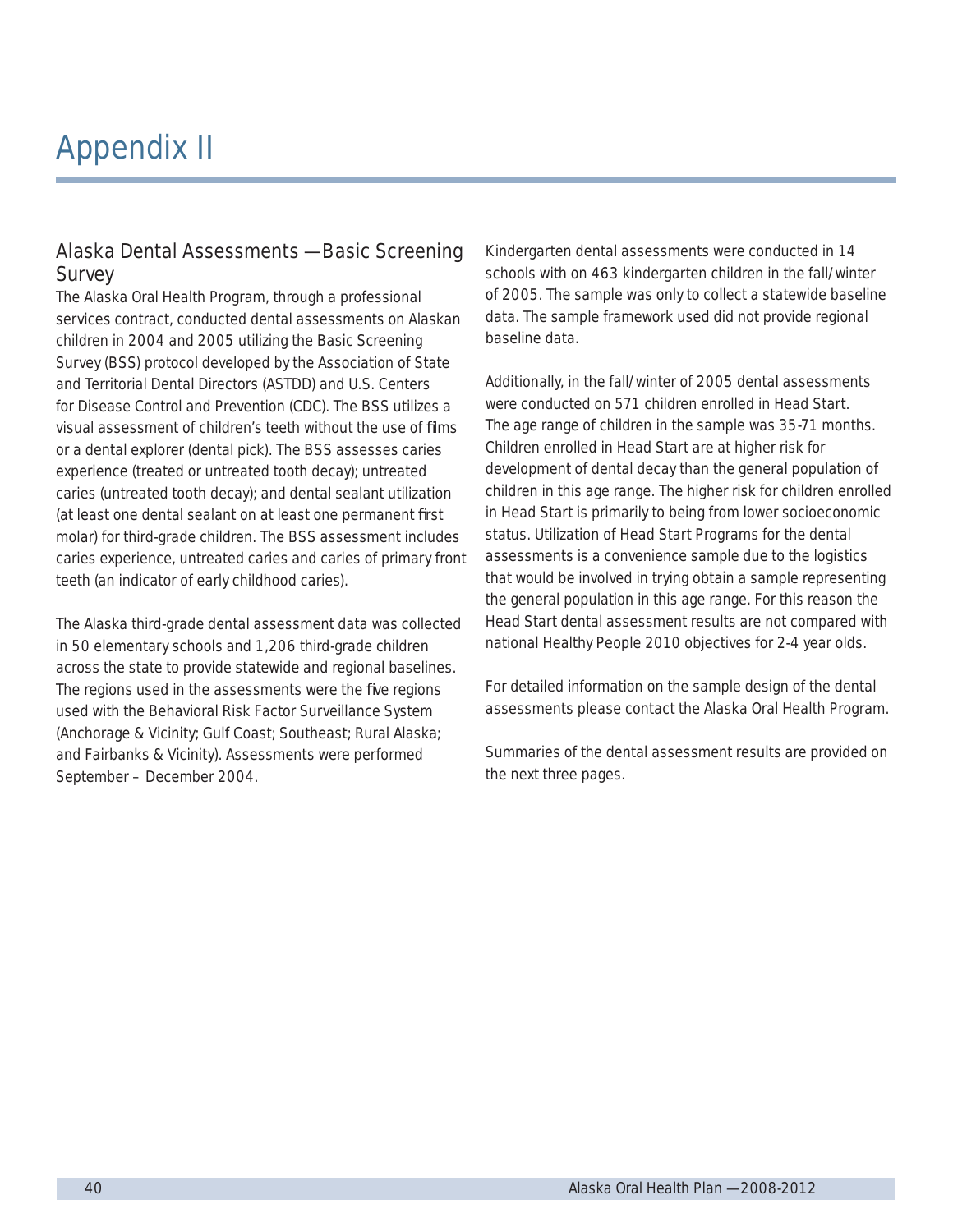### ALASKA — Dental Assessment, 2004 (3rd grade children)

Survey results listing the mean, confidence intervals and number of children in each category from the project for state totals, racial/ethnic groups and Medicaid enrolled children were as follows (2004/2005 school year – 3rd grade children):

| <b>Caries Experience:</b>                               |                    | National (NHANES 1988-94) |
|---------------------------------------------------------|--------------------|---------------------------|
| Total (n=1,206)                                         | 65.1% (62.3, 67.8) | 52%                       |
| American Indian/Alaska Native (n=283)                   | 87.3% (82.8, 90.9) | 90% (1999 - IHS)          |
| White (n=580)                                           | 54.7% (50.5, 58.7) | 51%                       |
| Asian (n=93)                                            | 84.9% (76.0, 91.5) |                           |
| Black/African American (n=54)                           | 53.7% (39.6, 67.4) | 50%                       |
| Hispanic/Latino (n=51)                                  | 51.0% (36.6, 65.2) |                           |
| Native Hawaiian/Pacific Islander (n=21)                 | 85.7% (63.7, 97.0) | 79% (1999 – Hawaii)       |
| Medicaid/Denali KidCare (n=336)                         | 76.2% (71.3, 80.6) |                           |
| American Indian/Alaska Native (n=128)                   | 91.4% (85.1, 95.6) |                           |
| White $(n=99)$                                          | 63.6% (53.4, 73.1) |                           |
| <b>Untreated Caries:</b>                                |                    | National (NHANES 1988-94) |
| Total (n=1,205)                                         | 28.0% (25.3, 30.7) | 29%                       |
| American Indian/Alaska Native (n=283)                   | 43.5% (37.6, 49.5) | 69% (1999 - IHS)          |
| White (n=580)                                           | 18.6% (15.6, 22.1) | 26%                       |
| Asian (n=93)                                            | 49.5% (38.9, 60.0) |                           |
| Black/African American (n=54)                           | 29.6% (18.0, 43.6) | 36%                       |
| Hispanic/Latino (n=50)                                  | 30.0% (17.9, 44.6) |                           |
| Native Hawaiian/Pacific Islander (n=21)                 | 52.4% (29.8, 74.3) | 39% (1999 - Hawaii)       |
|                                                         |                    |                           |
| Medicaid/Denali KidCare (n=336)                         | 34.2% (29.2, 39.6) |                           |
| American Indian/Alaska Native (n=128)                   | 50.8% (41.8, 59.7) |                           |
| White $(n=99)$                                          | 15.2% (8.7, 23.8)  |                           |
| <b>Dental Sealants Present:</b>                         |                    | National (NHANES 1988-94) |
| Total (n=1,206)                                         | 52.4% (49.5, 55.3) | 23%                       |
| American Indian/Alaska Native (n=283)                   | 67.8% (62.1, 73.3) | 55% (1999 – IHS)          |
| White (n=580)                                           | 51.0% (46.9, 55.2) | 26%                       |
| Asian (n=93)                                            | 39.8% (29.8, 50.5) |                           |
| Black/African American (n=54)                           | 29.6% (18.0, 43.6) | 11%                       |
| Hispanic/Latino (n=50)                                  | 42.0% (28.2, 56.8) |                           |
| Native Hawaiian/Pacific Islander (n=21)                 | 33.3% (14.6, 57.0) | 20% (1999-Hawaii)         |
| Medicaid/Denali KidCare (n=336)                         | 57.4% (52.0, 62.8) |                           |
| American Indian/Alaska Native (n=128)                   | 66.4% (57.5, 74.5) |                           |
| White $(n=99)$                                          | 44.4% (45.2, 65.5) |                           |
| Treatment Urgency - Early or Urgent Dental Care Needed: |                    |                           |
| Total (n=1,206)                                         | 33.8 (31.2, 36.6)  |                           |
| American Indian/Alaska Native (n=283)                   | 48.4 (42.5, 54.4)  |                           |
| White (n=580)                                           | 26.4 (22.9, 30.2)  |                           |
| Asian (n=93)                                            | 50.5 (40.0, 61.1)  |                           |
| Black/African American (n=54)                           | 31.5 (19.5, 45.6)  |                           |
| Hispanic/Latino (n=50)                                  | 35.3 (22.4, 49.9)  |                           |
| Native Hawaiian/Pacific Islander (n=21)                 | 57.1 (34.0, 78.2)  |                           |
| Medicaid/Denali KidCare (n=336)                         | 41.7 (36.4, 47.2)  |                           |
| American Indian/Alaska Native (n = 128)                 | 56.3 (47.2, 65.0)  |                           |
| White $(n=99)$                                          | 30.3 (21.5, 40.4)  |                           |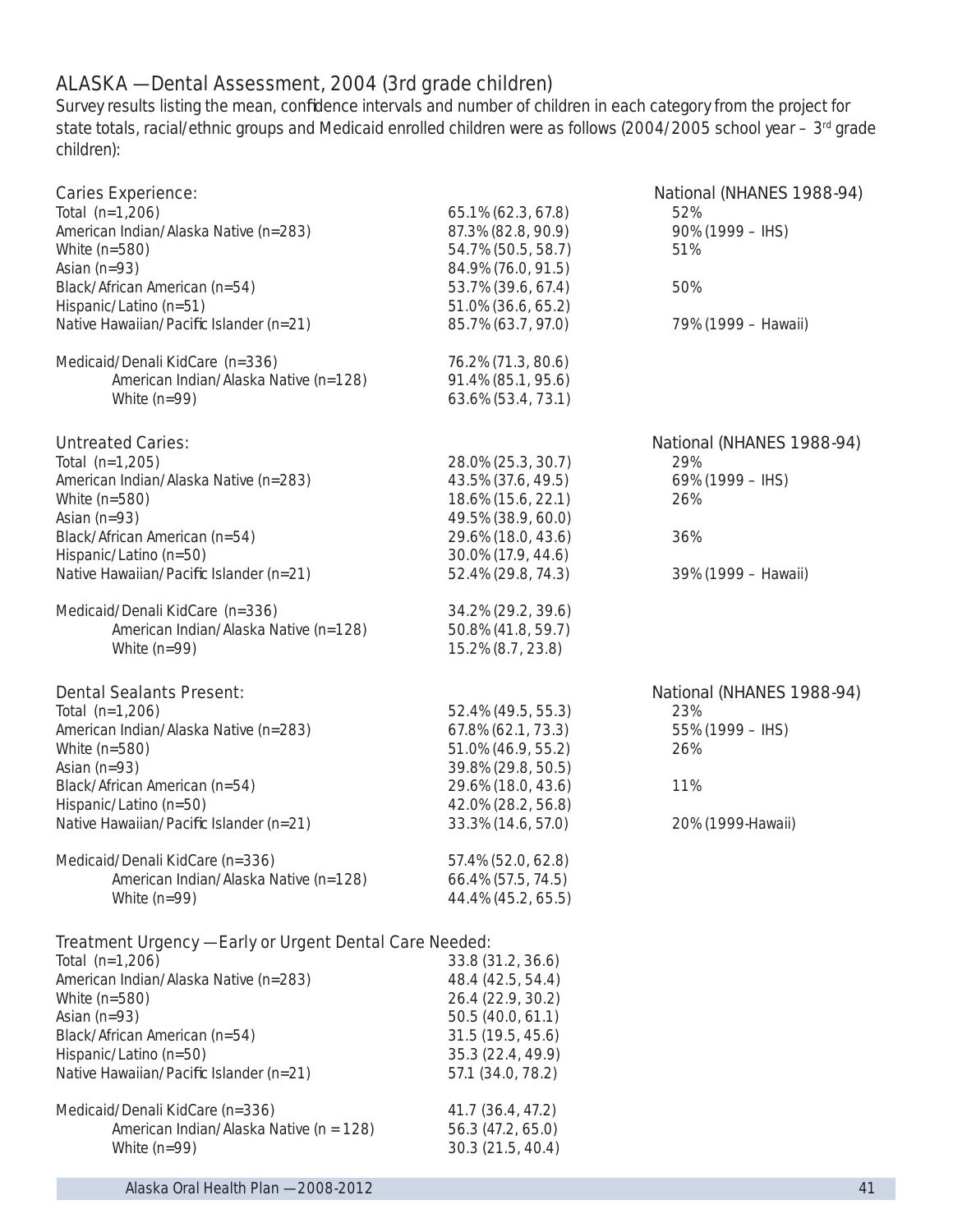### ALASKA – Dental Assessment, 2005 (Kindergarten children)

Medicaid/Denali KidCare (n=140) 32.9% (25.2, 41.3)

Survey results listing the mean, confidence intervals and number of children in each category from the project for state totals, racial/ethnic groups and Medicaid enrolled children were as follows (2004/2005 school year – kindergarten):

| <b>Caries Experience:</b><br>Total $(n=463)$<br>American Indian/Alaska Native (n=70)<br>White $(n=295)$<br>Other ( $n=98$ )<br>Medicaid/Denali KidCare (n=140) | 48.2% (43.5, 52.8)<br>75.7% (64.0, 85.2)<br>37.6% (32.1, 43.4)<br>60.2% (49.8, 70.0)<br>59.3% (50.7, 67.5) | <b>Healthy People 2010 Goal</b><br>42% |
|----------------------------------------------------------------------------------------------------------------------------------------------------------------|------------------------------------------------------------------------------------------------------------|----------------------------------------|
| <b>Untreated Caries:</b><br>Total $(n=463)$<br>American Indian/Alaska Native (n=70)<br>White $(n=295)$<br>Other ( $n=98$ )                                     | 24.6% (20.8, 28.9)<br>37.1% (25.9, 49.5)<br>20.0% (15.6, 25.0)<br>29.6% (20.8, 39.7)                       | Healthy People 2010 Goal<br>21%        |
| Medicaid/Denali KidCare (n=140)                                                                                                                                | 32.1% (24.5, 40.6)                                                                                         |                                        |
| <b>Caries Experience on Primary Anterior Teeth:</b><br>Total $(n=457)$<br>American Indian/Alaska Native (n=64)<br>White $(n=295)$<br>Other ( $n=98$ )          | 14.2% (11.2, 17.8)<br>28.1% (17.6, 40.8)<br>10.2% (7.0, 14.2)<br>17.3% (10.4, 26.3)                        |                                        |
| Medicaid/Denali KidCare (n=136)                                                                                                                                | 19.1 (12.9, 26.7)                                                                                          |                                        |
| Treatment Urgency - Early or Urgent Dental Care Needed:<br>Total $(n=463)$<br>American Indian/Alaska Native (n=64)<br>White $(n=295)$                          | 25.5%<br>41.4%<br>20.0%                                                                                    |                                        |
| Other ( $n=98$ )                                                                                                                                               | 30.6%                                                                                                      |                                        |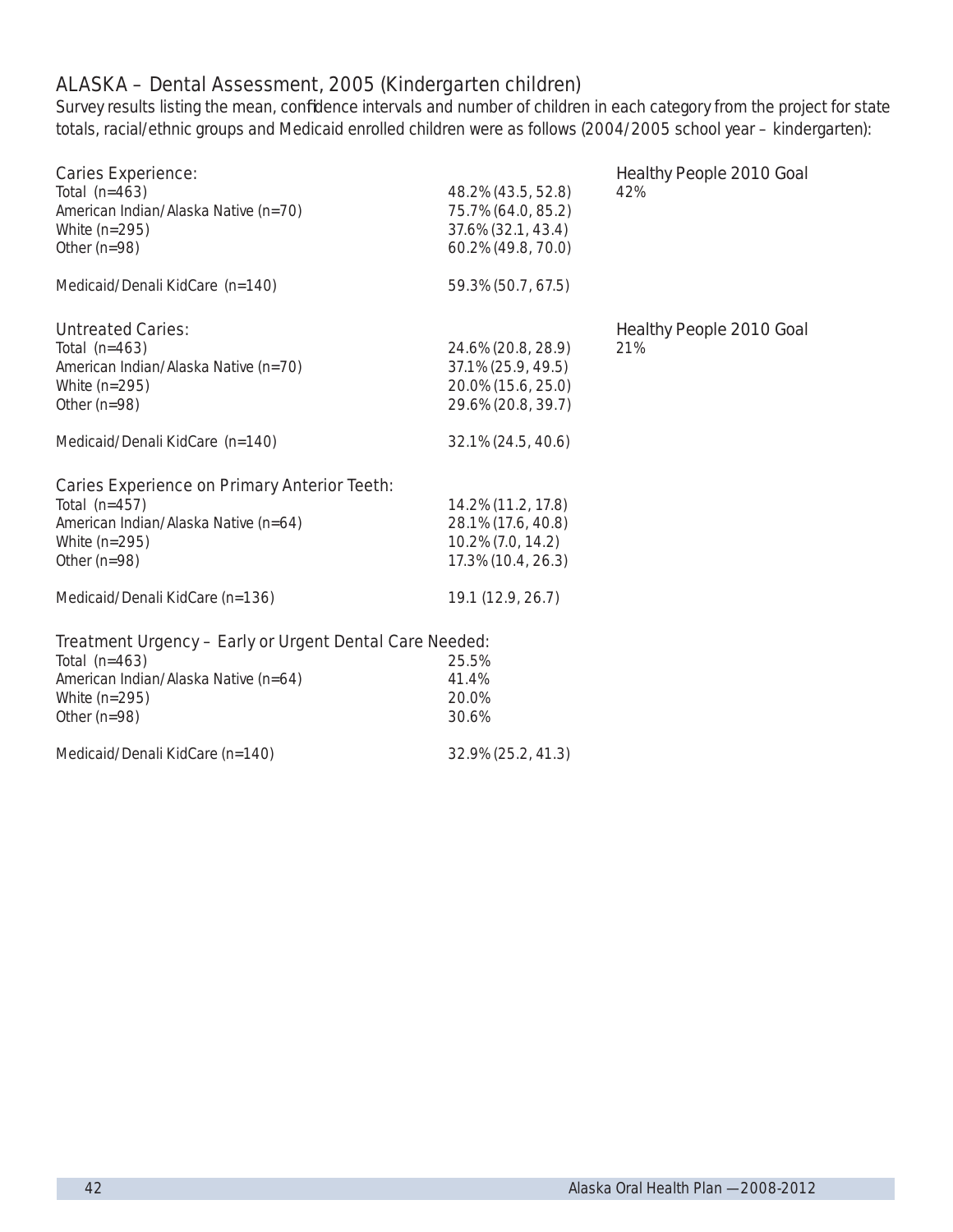# ALASKA – Dental Assessment, 2005 (Children Enrolled in Head Start)

Survey results listing the mean, confidence intervals and number of children in each category from the project for state totals, racial/ethnic groups and Medicaid enrolled children were as follows (2005 Head Start):

| <b>Caries Experience:</b><br>Total $(n=571)$<br>American Indian/Alaska Native (n=423)<br>White $(n=54)$<br>Other ( $n=94$ )                               |       | 68.8% $(63.9, 73.2)^*$<br>84.2% (80.2, 87.4)**<br>48.1% (34.3, 62.2)**<br>45.7% (35.4, 56.3)**            | NHANES (1988-94)***<br>18%<br>76% (IHS 1999)<br>15% |
|-----------------------------------------------------------------------------------------------------------------------------------------------------------|-------|-----------------------------------------------------------------------------------------------------------|-----------------------------------------------------|
| Medicaid/Denali KidCare (n=351)                                                                                                                           |       | 73.4% (67.2, 78.9)*                                                                                       |                                                     |
| <b>Untreated Caries:</b><br>Total $(n=571)$<br>American Indian/Alaska Native (n=423)<br>White $(n=54)$<br>Other ( $n = 94$ )                              |       | 40.5% $(35.7, 45.5)^*$<br>50.8% $(46.0, 55.7)$ **<br>$24.1\%$ $(13.5, 37.6)$ **<br>27.7% (18.9, 37.8)**   | NHANES (1988-94)***<br>16%<br>67% (IHS 1999)<br>11% |
| Medicaid/Denali KidCare (n=351)                                                                                                                           |       | 42.5% (36.0, 49.0)*                                                                                       |                                                     |
| <b>Caries Experience on Primary Anterior Teeth:</b><br>Total $(n=570)$<br>American Indian/Alaska Native (n=422)<br>White $(n=54)$<br>Other ( $n=94$ )     |       | 42.5% $(37.6, 47.7)^*$<br>60.9% $(56.0, 65.6)$ **<br>$18.5\%$ $(9.3, 31.4)$ **<br>19.1% (11.8, 28.6)**    |                                                     |
| Medicaid/Denali KidCare (n=351)                                                                                                                           |       | 49.8% $(43.2, 56.3)$ **                                                                                   |                                                     |
| Treatment Urgency - Early or Urgent Dental Care Needed:<br>Total $(n=571)$<br>American Indian/Alaska Native (n=423)<br>White $(n=54)$<br>Other ( $n=94$ ) | 41.2% | $(36.3, 46.2)^*$<br>52.0% $(47.1, 56.8)$ **<br>24.1% $(13.5, 37.6)$ <sup>**</sup><br>27.7% (18.9, 37.8)** |                                                     |
| Medicaid/Denali KidCare (n=351)                                                                                                                           |       | 43.6% (37.2, 50.2)*                                                                                       |                                                     |
| * weighted data<br>$\star\star$ unweighted hata                                                                                                           |       |                                                                                                           |                                                     |

unweighted data

\*\*\* NHANES data is aged 2-4 years so not identical to this age group 3-5 years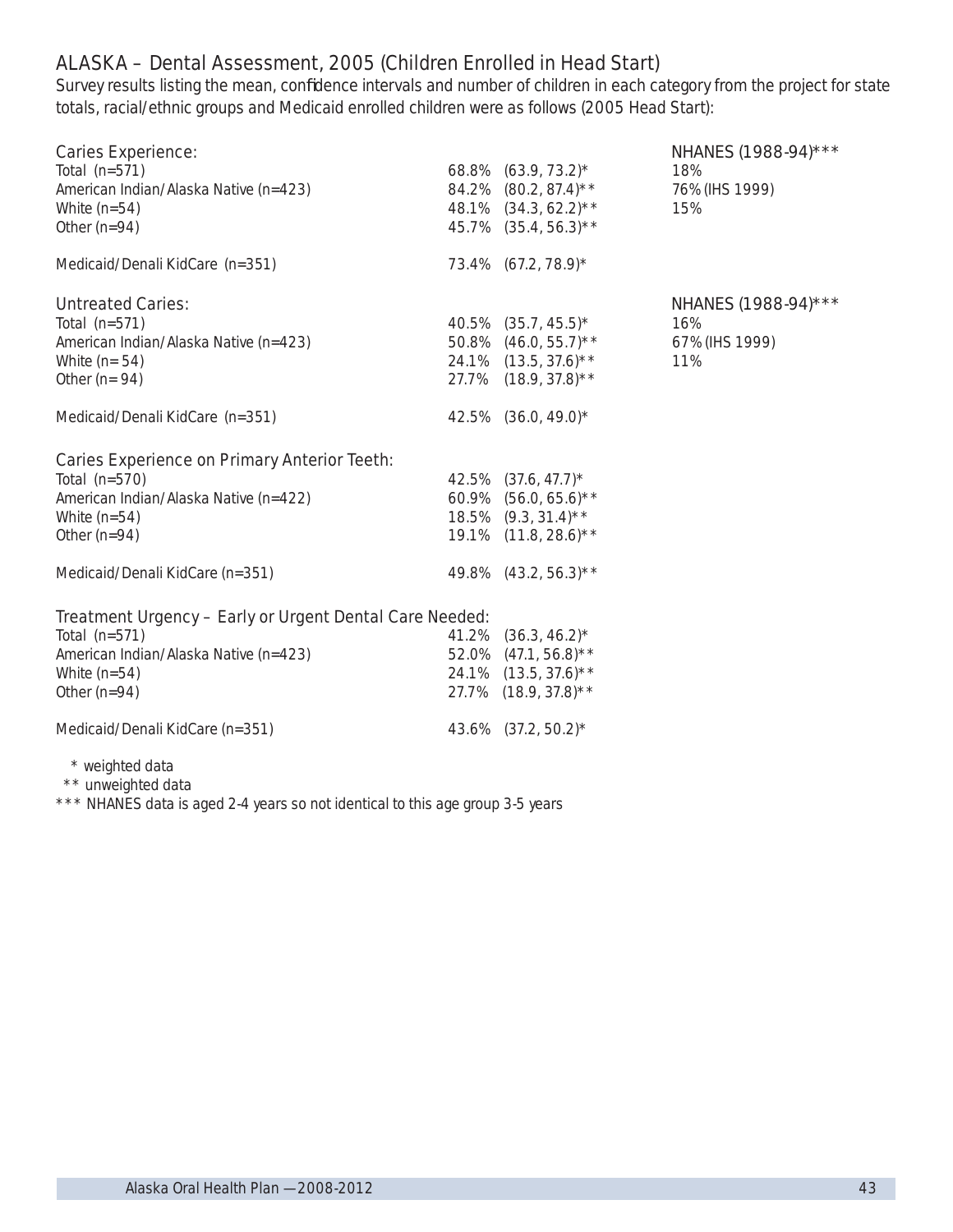# References

1 U.S. Department of Health and Human Services (USDHHS), *Oral Health in America: A Report of the Surgeon General,*  USDHHS National Institute of Dental and Craniofacial Research, National Institutes of Medicine, 2000.

2 Kaste, LM, Selwitz, RH, Oldakowski, RJ, Brunelle JA, Winn DM, Brown, LJ, "Coronal caries in the primary and permanent dentition of children and adolescents 1-17 years of age, 1988- 1991", *Journal of Dental Research,* 75(Special Issue):631- 641, 1996.

3 Casamassimo P, *Bright Futures in Practice: Oral Health,* National Center for Education in Maternal and Child Health, Arlington, Virginia, 1996.

4 Gift, HC, Relsine ST, Larach DC, "The social impact of dental problems and visits", *American Journal of Public Health*, 82(12):1663-1668, 1992.

5 U.S. Department of Health and Human Services (USDHHS), *Healthy People 2010*, 2<sup>nd</sup> edition, 2 volumes, Washington DC: U.S. Government Printing Office, November 2000.

6 Hardison, J.D., *Results of the 2004 Oral Health Survey of Alaskan Third Graders: Alaska Oral Health Basic Screening Survey*, contractor's report to the Oral Health Program, Alaska Department of Health and Social Services, 2005.

7 Hardison, J.D., *Results of the 2004 Oral Health Survey of Alaskan Kindergarteners: Alaska Oral Health Basic Screening Survey*, contractor's report to the Oral Health Program, Alaska Department of Health and Social Services, 2006.

8 Hardison, J.D., *Results of the 2004 Oral Health Survey of Alaskan Head Start Children: Alaska Oral Health Basic Screening Survey*, contractor's report to the Oral Health Program, Alaska Department of Health and Social Services, 2006.

9 Berkowitz, RJ, "Causes, treatment and prevention of early childhood caries: a microbiologic perspective", *Journal of the Canadian Dental Association,* 69(5):304-307b, 2003.

10 Dye BA, Tan S, Smith V, Lewis BG, Barker LK, Thornton-Evans, G., et al., "Trends in oral health status: United States, 1988-1994 and 1999-2004", National Center for Health Statistics, 11(248), 2007.

11 Newacheck PW, McManus M, Fox HB, Hung YY, Halfon N, "Access to health care for children with special health care needs", *Pediatrics,* 102 (4 Part I):760-766, 2000.

12 Isman R, Isman B, "Access to oral health services in the U.S. 1997 and beyond", Chicago: Oral Health America, 1997.

13 U.S. Department of Health and Human Services, "Improved national prevalence estimates for 18 selected major birth defects — United States, 1999-2001", *MMWR*, Centers for Disease Control and Prevention, 54(51&52):1301-1305, January 6, 2006.

<sup>14</sup> Birth Defects Registry - - cite would be: Schoellhorn, J, unpublished memorandum on Alaska oral clefts for 1996- 2002, Alaska Department of Health and Social Services, Division of Public Health, Section of Women's, Children's and Family Health, MCH Epidemiology Unit, 2006.

<sup>15</sup> Cleft Palate Foundation, "The genetics of cleft lip and palate: information for families, 2000 edition.

16 Columbia University, "Cleft lip and cleft palate", Department of Otolaryngology, from http://www.entcolumbia.org/cleft.html

17 Wilcox, J. et al., "Folic acid supplements and risk of facial clefts: national population based case-control study, *BMJ*, 224(7591):464, March 3, 2007.

<sup>18</sup> Alaska Behavioral Risk Factor Surveillance System (BRFSS), unpublished data, CY2006 survey, Alaska Department of Health and Social Services, Division of Public Health, Section of Chronic Disease Prevention and Health Promotion, 2007.

19 Davey AL, Rogers AH, "Multiple types of bacterium *Streptococcus mutans* in the human mouth and their intrafamily transmission", *Arch Oral Bio;*29:453-460, 1984.

20 Berkowitz RJ, Jones P, "Mouth-to-mouth transmission of the bacterium *Streptococcus mutans* by infants from their mothers", *Arch Oral Biol*, 30:377-379, 1985.

21 Berkowitz RJ, "Causes, treatment and prevention of early childhood caries: a microbiologic perspective", Journal of the Canadian Dental Association, 69(5):304-307b, May 2003.

22 Hester, K, internal memorandum on results of 2005 PRAMS questions on dental access, Alaska Department of Health and Social Services, Division of Public Health, Section of Women's, Children's and Family Health, November 6, 2007.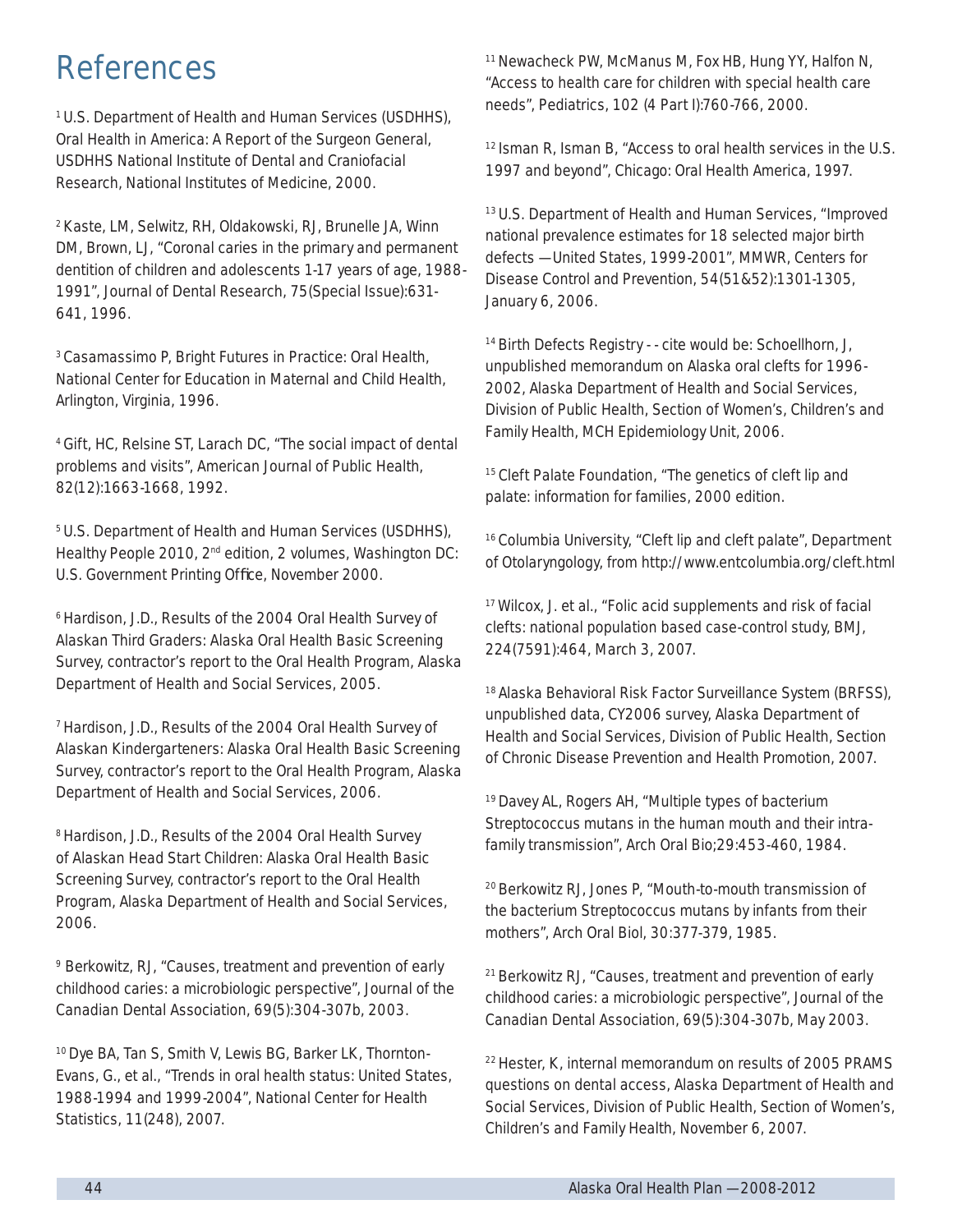23 Brown A, Zimmerman B, *Research to Policy and Practice Forum: Periodontal Health and Birth Outcomes — Summary of a Meeting of Maternal, Child, and Oral Health Experts,*  Washington, DC: National Maternal and Child Oral Health Resource Center, 2007.

<sup>24</sup> Association of State and Territorial Health Officials (ASTHO), "The oral health and chronic disease connection", available at: http://www.astho.org/templates/display\_pub.php?pub\_ id=327, May 2002

25 U.S. Department of Health and Human Services (USDHHS), "The health consequences of smoking: a report of the Surgeon General", Centers for Disease Control and Prevention, National Center for Chronic Disease Prevention and Health Promotion, Office on Smoking and Health, 2004. Available at: http://www.cdc.gov/tobacco/sgr/sgr\_2004/index.htm.

26 Blot WJ, McLaughlin JK, Winn DM, Austin DF, Greenberg RS, Preston-Martin S, Bernstein L, Shoenbert JB, Stemhagen A, Fraumeni JF Jr., "Smoking and drinking in relation to oral and pharyngeal cancer", *Cancer Research*, 48:3282-3287, 1988.

<sup>27</sup> Tomar SL, Asma S., "Smoking attributable periodontitis in the United States: findings from NHANES III", *J Periodontol*, 71:743-51, 2000.

28 Alaska Department of Revenue, unpublished data from the Tobacco Excise Tax Program, Tax Division, 2007.

29 Alaska Youth Risk Behavior Surveillance System (YRBS), Alaska Youth Risk Behavior Survey 2007, Alaska Department of Health and Social Services, Division of Public Health, Section of Epidemiology.

30 Alaska Behavioral Risk Factor Surveillance System (BRFSS), unpublished data, CY2004 survey, Alaska Department of Health and Social Services, Division of Public Health, Section of Chronic Disease Prevention and Health Promotion, 2005.

31 Greenlee RT, Murray T, Bolden S, Wingo PA, "Cancer statistics", CA Cancer J Clin, 50:7-33, 2000.

<sup>32</sup> Alaska Department of Health and Social Services (DHSS), *Alaska Comprehensive Cancer Control Plan: 2005-2010*, Division of Public Health, Chronic Disease Prevention and Health Promotion, Comprehensive Cancer Control Program, November 2006.

<sup>33</sup> Alaska Department of Health and Social Services (DHSS), *Tobacco in the Great Land: A Portrait of Alaska's Leading Cause of Death*, Division of Public Health, Section of Epidemiology, February 2004.

34 Indian Health Service (IHS), *An Oral Health Survey of American Indian and Alaska Native Dental Patients: Findings, Regional Differences and National Comparisons*, U.S. Department of Health and Human Services, 1999 survey.

<sup>35</sup> Alaska Department of Health and Social Services (DHSS), *Healthy Alaskans 2010: Targets and Strategies for Improved Health*, Division of Public Health, Data and Evaluation Unit, April 2002.

36 U.S. Centers for Disease Control and Prevention (CDC), "Achievements in public health, 1900-1999: fluoridation of drinking water to prevent dental caries", *MMWR*, 48(41):933- 940, 1999.

<sup>37</sup> U.S. Centers for Disease Control and Prevention (CDC), Statistical reports for the National Oral Health Surveillance System — unpublished, found at http://www.cdc.gov/ fluoridation/statistics/states\_stats2020.htm, updated 2004.

38 U.S. Centers for Disease Control and Prevention (CDC), "Recommendations for using fluoride to prevent and control dental caries in the United States, *MMWR* Recomm Rep, 50(RR-14):1-42, 2001.

39 Brown, LJ, *Adequacy of Current and Future Dental Workforce*, American Dental Association, Health Policy Resources Center, 2005.

40 U.S. Health Resources and Services Administration (HRSA), *Financing Dental Education: Public Policy Interests, Issues and Strategic Considerations*, Department of Health and Human Services, 2005.

41 U.S. Centers for Disease Control and Prevention (CDC), "Guidelines for infection control in dental health-care settings — 2003", *MMWR*, 52(RR-17), December 2003.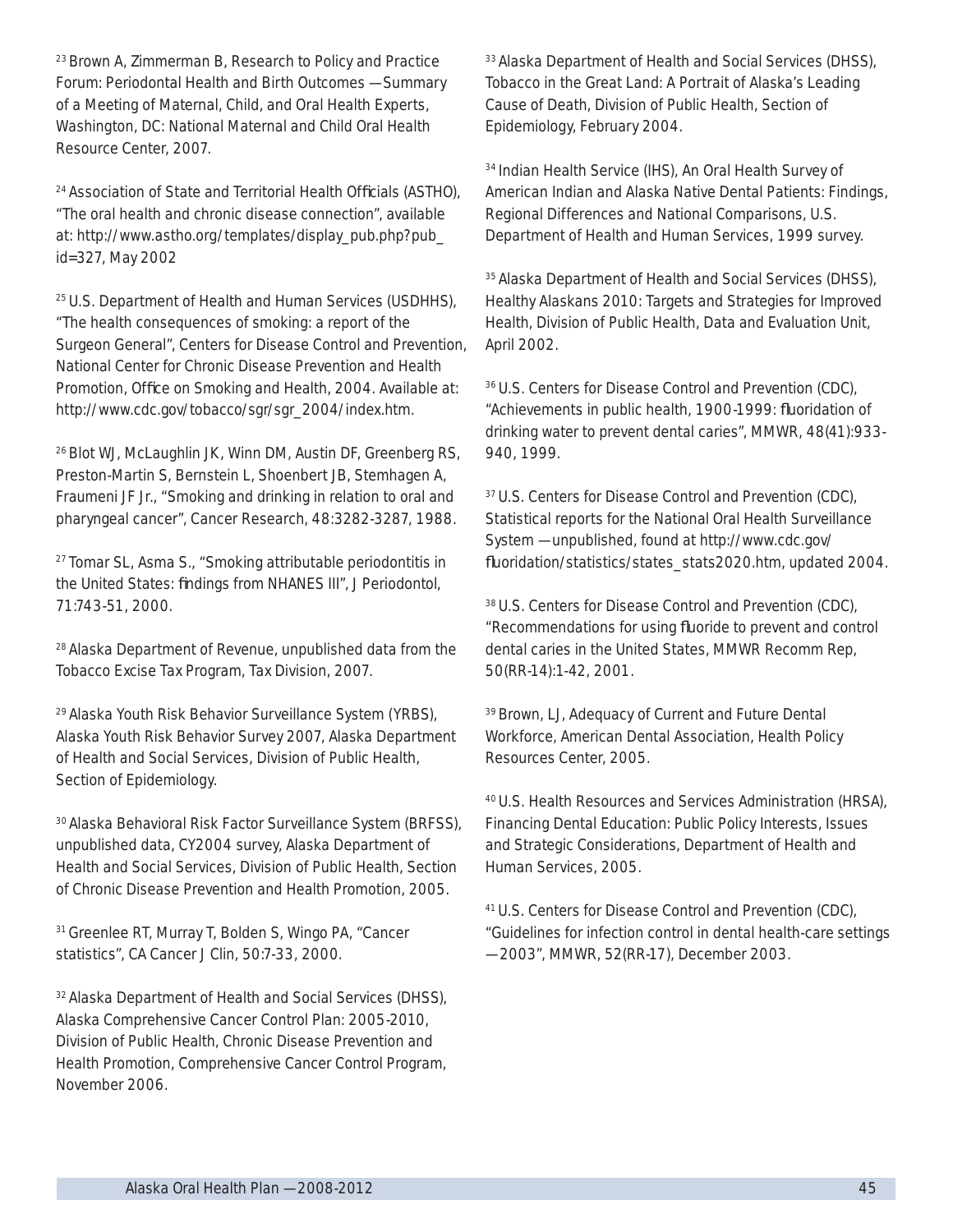Funding for the State Oral Health Plan was provided by the U.S. Centers for Disease Control and Prevention through the Chronic Disease Prevention and Health Promotion Programs Cooperative Agreement (U58/CCU022905). The contents of this plan are solely the responsibility of the authors and do not necessarily represent the official views of the CDC.

This publication was produced by the Alaska Department of Health and Social Services. It was printed at a cost of \$TBD per copy in Anchorage, Alaska. This cost block is required by AS 44.99.210.